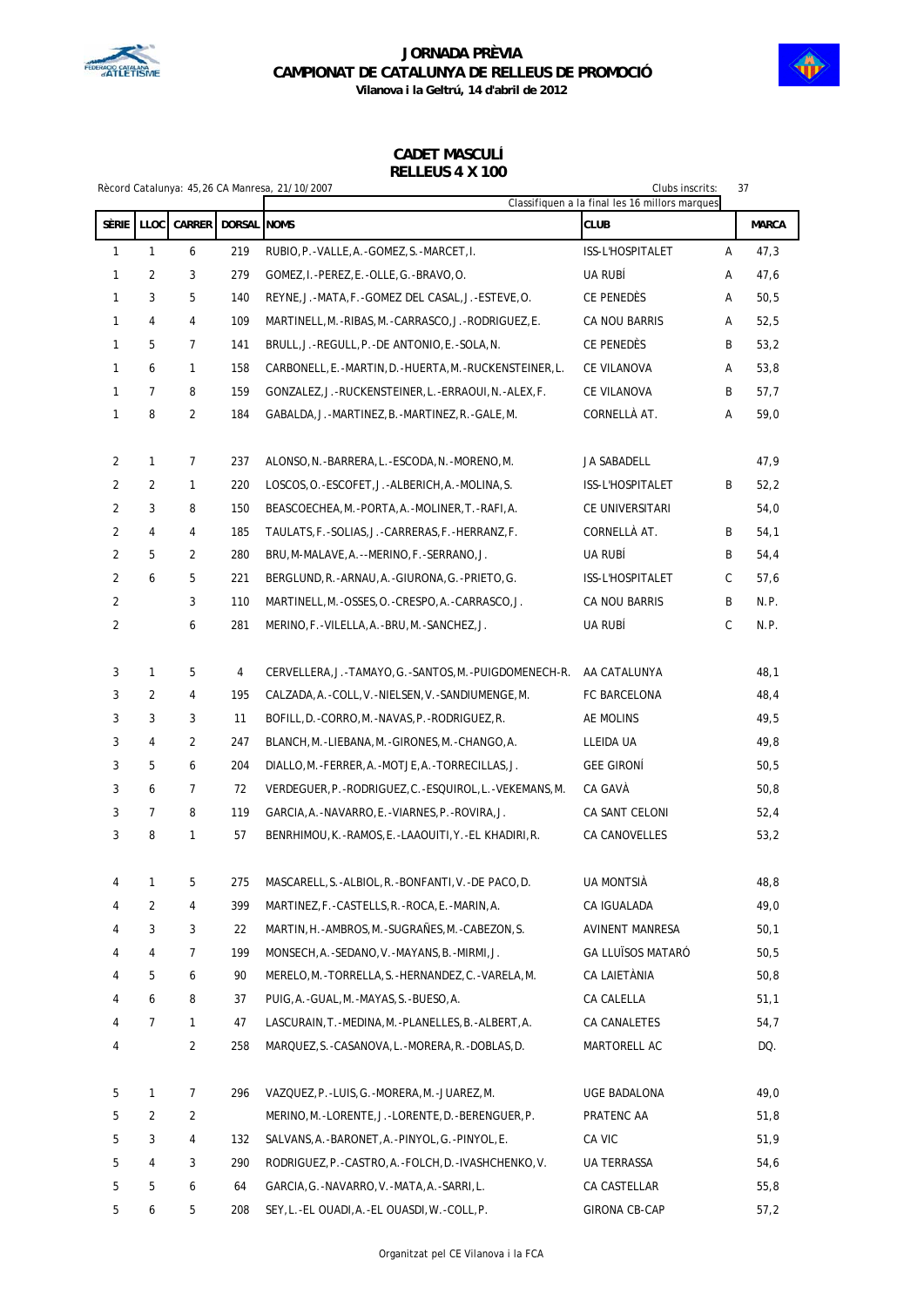



**Vilanova i la Geltrú, 14 d'abril de 2012**

### **CADET MASCULÍ RELLEUS 4 X 100**

|  |                                     |     | Rècord Catalunya: 45,26 CA Manresa, 21/10/2007              | Clubs inscrits:                                               |   | 37           |   |  |
|--|-------------------------------------|-----|-------------------------------------------------------------|---------------------------------------------------------------|---|--------------|---|--|
|  | SÈRIE<br><b>LLOC</b><br>DORSAL NOMS |     |                                                             | Classifiquen a la final les 16 millors marques<br><b>CLUB</b> |   | <b>MARCA</b> |   |  |
|  | $\mathbf{1}$                        | 219 | RUBIO, P. - VALLE, A. - GOMEZ, S. - MARCET, I.              | ISS-L'HOSPITALET                                              | Α | 47,3         | F |  |
|  | $\overline{2}$                      | 279 | GOMEZ, I.-PEREZ, E.-OLLE, G.-BRAVO, O.                      | UA RUBÍ                                                       | Α | 47,6         | F |  |
|  | 3                                   | 237 | ALONSO, N. -BARRERA, L. -ESCODA, N. -MORENO, M.             | JA SABADELL                                                   |   | 47,9         | F |  |
|  | 4                                   | 4   | CERVELLERA, J.-TAMAYO, G.-SANTOS, M.-PUIGDOMENECH-R.        | AA CATALUNYA                                                  |   | 48,1         | F |  |
|  | 5                                   | 195 | CALZADA, A. - COLL, V. - NIELSEN, V. - SANDIUMENGE, M.      | FC BARCELONA                                                  |   | 48,4         | F |  |
|  | 6                                   | 275 | MASCARELL, S.-ALBIOL, R.-BONFANTI, V.-DE PACO, D.           | UA MONTSIÀ                                                    |   | 48,8         | F |  |
|  | 7                                   | 399 | MARTINEZ, F. - CASTELLS, R. - ROCA, E. - MARIN, A.          | CA IGUALADA                                                   |   | 49,0         | F |  |
|  | 8                                   | 296 | VAZQUEZ, P. - LUIS, G. - MORERA, M. - JUAREZ, M.            | UGE BADALONA                                                  |   | 49,0         | F |  |
|  | 9                                   | 11  | BOFILL, D. -CORRO, M. -NAVAS, P. -RODRIGUEZ, R.             | AE MOLINS                                                     |   | 49,5         | F |  |
|  | 10                                  | 247 | BLANCH, M. -LIEBANA, M. -GIRONES, M. -CHANGO, A.            | LLEIDA UA                                                     |   | 49,8         | F |  |
|  | 11                                  | 22  | MARTIN, H.-AMBROS, M.-SUGRANES, M.-CABEZON, S.              | AVINENT MANRESA                                               |   | 50,1         | F |  |
|  | 12                                  | 140 | REYNE, J.-MATA, F.-GOMEZ DEL CASAL, J.-ESTEVE, O.           | CE PENEDÈS                                                    | Α | 50,5         | F |  |
|  | 13                                  | 204 | DIALLO, M. -FERRER, A. -MOTJE, A. -TORRECILLAS, J.          | <b>GEE GIRONÍ</b>                                             |   | 50,5         | F |  |
|  | 14                                  | 199 | MONSECH, A.-SEDANO, V.-MAYANS, B.-MIRMI, J.                 | <b>GA LLUÏSOS MATARÓ</b>                                      |   | 50,5         | F |  |
|  | 15                                  | 72  | VERDEGUER, P. - RODRIGUEZ, C. - ESQUIROL, L. - VEKEMANS, M. | CA GAVÀ                                                       |   | 50, 8        | F |  |
|  | 16                                  | 90  | MERELO, M. - TORRELLA, S. - HERNANDEZ, C. - VARELA, M.      | CA LAIETÀNIA                                                  |   | 50, 8        | F |  |
|  | 17                                  | 37  | PUIG, A.-GUAL, M.-MAYAS, S.-BUESO, A.                       | CA CALELLA                                                    |   | 51,1         |   |  |
|  | 18                                  |     | MERINO, M. - LORENTE, J. - LORENTE, D. - BERENGUER, P.      | PRATENC AA                                                    |   | 51,8         |   |  |
|  | 19                                  | 132 | SALVANS, A. - BARONET, A. - PINYOL, G. - PINYOL, E.         | CA VIC                                                        |   | 51,9         |   |  |
|  | 20                                  | 220 | LOSCOS, O. - ESCOFET, J. - ALBERICH, A. - MOLINA, S.        | ISS-L'HOSPITALET                                              | B | 52,2         |   |  |
|  | 21                                  | 119 | GARCIA, A. -NAVARRO, E. -VIARNES, P. -ROVIRA, J.            | CA SANT CELONI                                                |   | 52,4         |   |  |
|  | 22                                  | 109 | MARTINELL, M.-RIBAS, M.-CARRASCO, J.-RODRIGUEZ, E.          | CA NOU BARRIS                                                 | Α | 52,5         |   |  |
|  | 23                                  | 141 | BRULL, J.-REGULL, P.-DE ANTONIO, E.-SOLA, N.                | CE PENEDÈS                                                    | B | 53,2         |   |  |
|  | 24                                  | 57  | BENRHIMOU, K.-RAMOS, E.-LAAOUITI, Y.-EL KHADIRI, R.         | CA CANOVELLES                                                 |   | 53,2         |   |  |
|  | 25                                  | 158 | CARBONELL, E.-MARTIN, D.-HUERTA, M.-RUCKENSTEINER, L.       | CE VILANOVA                                                   | А | 53,8         |   |  |
|  | 26                                  | 150 | BEASCOECHEA, M. - PORTA, A. - MOLINER, T. - RAFI, A.        | CE UNIVERSITARI                                               |   | 54,0         |   |  |
|  | 27                                  | 185 | TAULATS, F. - SOLIAS, J. - CARRERAS, F. - HERRANZ, F.       | CORNELLÀ AT.                                                  | B | 54,1         |   |  |
|  | 28                                  | 280 | BRU, M-MALAVE, A. --MERINO, F. -SERRANO, J.                 | ua rubí                                                       | B | 54,4         |   |  |
|  | 29                                  | 290 | RODRIGUEZ, P. - CASTRO, A. - FOLCH, D. - IVASHCHENKO, V.    | UA TERRASSA                                                   |   | 54,6         |   |  |
|  | 30                                  | 47  | LASCURAIN, T. - MEDINA, M. - PLANELLES, B. - ALBERT, A.     | CA CANALETES                                                  |   | 54,7         |   |  |
|  | 31                                  | 64  | GARCIA, G.-NAVARRO, V.-MATA, A.-SARRI, L.                   | CA CASTELLAR                                                  |   | 55,8         |   |  |
|  | 32                                  | 208 | SEY, L.-EL OUADI, A.-EL OUASDI, W.-COLL, P.                 | <b>GIRONA CB-CAP</b>                                          |   | 57,2         |   |  |
|  | 33                                  | 221 | BERGLUND, R.-ARNAU, A.-GIURONA, G.-PRIETO, G.               | ISS-L'HOSPITALET                                              | C | 57,6         |   |  |
|  | 34                                  | 159 | GONZALEZ, J.-RUCKENSTEINER, L.-ERRAOUI, N.-ALEX, F.         | CE VILANOVA                                                   | B | 57,7         |   |  |
|  | 35                                  | 184 | GABALDA, J. - MARTINEZ, B. - MARTINEZ, R. - GALE, M.        | CORNELLÀ AT.                                                  | Α | 59,0         |   |  |
|  |                                     | 258 | MARQUEZ,S.-CASANOVA,L.-MORERA,R.-DOBLAS,D.                  | MARTORELL AC                                                  |   | DQ.          |   |  |
|  |                                     | 110 | MARTINELL, M.-OSSES, O.-CRESPO, A.-CARRASCO, J.             | CA NOU BARRIS                                                 | B | N.P.         |   |  |
|  |                                     | 281 | MERINO, F. - VILELLA, A. - BRU, M. - SANCHEZ, J.            | ua rubí                                                       | C | N.P.         |   |  |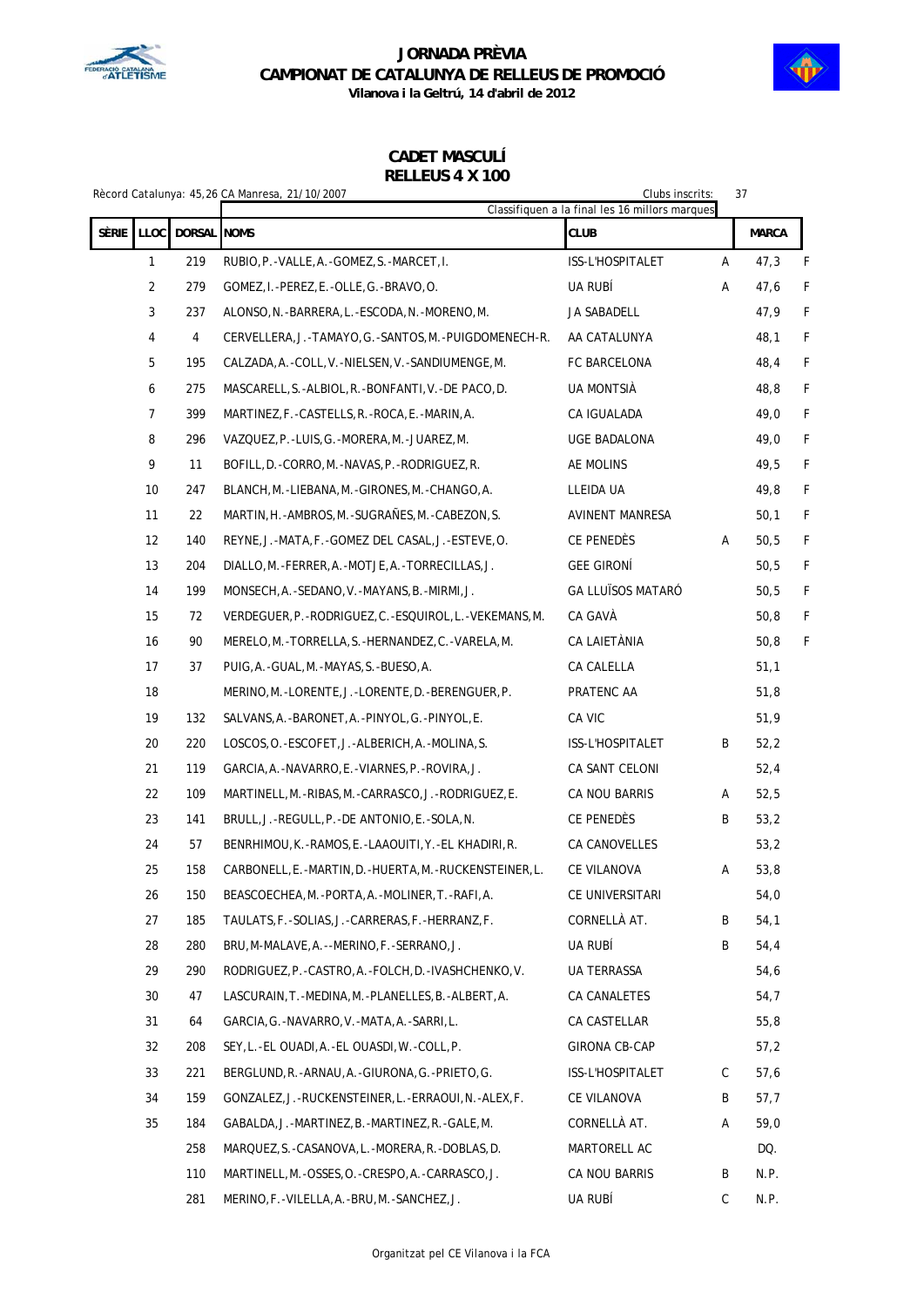



### **CADET MASCULÍ RELLEUS 4 X 300**

|                |                |                 |               |                                                             | Clubs inscrits:<br>Classifiquen a la final les 8 millors marques |   | 34           |
|----------------|----------------|-----------------|---------------|-------------------------------------------------------------|------------------------------------------------------------------|---|--------------|
| SÈRIE          | LLOC           | <b>CARRER</b>   | <b>DORSAL</b> | <b>NOMS</b>                                                 | <b>CLUB</b>                                                      |   | <b>MARCA</b> |
| $\mathbf{1}$   | $\mathbf{1}$   | 6               | 222           | RUBIO, P. - VALLE, A. - LOSCOS, O. - ESCOFET, J.            | ISS-L'HOSPITALET                                                 | Α | 2,40,4       |
| 1              | $\overline{2}$ | 3               | 282           | GOMEZ, I.-PEREZ, E.-OLLE, G.-BRAVO, O.                      | UA RUBÍ                                                          | Α | 2,45,4       |
| 1              | 3              | 5               | 142           | REYNE, J.-MATA, F.-GOMEZ DEL CASAL, J.-ESTEVE, O.           | CE PENEDÈS                                                       | Α | 2,46,1       |
| 1              | 4              | $\overline{2}$  | 186           | GABALDA, J.-MARTINEZ, B.-MARTINEZ, R.-CARRERAS, F.          | CORNELLÀ AT.                                                     | Α | 2,50,8       |
| 1              | 5              | 4               | 111           | MARTINELL, M.-RIBAS, M.-CARRASCO, J.-RODRIGUEZ, E.          | CA NOU BARRIS                                                    | Α | 2,51,4       |
| 1              | 6              | $\overline{7}$  | 143           | BRULL, J. - REGULL, P. - DE ANTONIO, E. - SOLA, N.          | CE PENEDÈS                                                       | B | 3,05,0       |
| $\mathbf{1}$   | $\overline{7}$ | 8               | 187           | GALE, M. - TAULATS, F. - SOLIAS, J. - HERRANZ, F.           | CORNELLÀ AT.                                                     | B | 3, 13, 7     |
| 1              |                | 1               | 160           | CARBONELL, E. -MARTIN, D. -HUERTA, M. -RUCKENSTEINER, L.    | CE VILANOVA                                                      | A | N.P.         |
|                |                |                 |               |                                                             |                                                                  |   |              |
| $\overline{2}$ | $\mathbf{1}$   | 7               | 238           | ALONSO, N. - BARRERA, L. - ESCODA, N. - MORENO, M.          | JA SABADELL                                                      |   | 2,39,4       |
| $\overline{2}$ | 2              | $\overline{2}$  | 223           | MARCET, I. - ALBERICH, A. - GIRONA, G. - MOLINA, S.         | ISS-L'HOSPITALET                                                 | B | 2,59,8       |
| $\overline{2}$ | 3              | 8               | 151           | BEASCOECHEA, M. - PORTA, A. - BALADA, A. - FELIU, A.        | CE UNIVERSITARI                                                  |   | 3,08,2       |
| $\overline{2}$ | 4              | 3               | 283           | BOU, M-MALAVE, A. - MERINO, F-SERRANO, J.                   | UA RUBÍ                                                          | В | 3,08,5       |
| $\overline{2}$ | 5              | 5               | 224           | GOMEZ, S.-ARNAU, A.-PRIETO, G.-BERGLUND, R.                 | ISS-L'HOSPITALET                                                 | C | 3, 17, 6     |
| 2              |                | 1               | 161           | GONZALEZ, J. -FERRER, M. -ERRAOUI, N. -ALEX, F.             | CE VILANOVA                                                      | B | N.P.         |
| 2              |                | 4               | 112           | RODRIGUEZ, E.-GARCIA, R.-CARRASCO, J.-MARTINELL, M.         | CA NOU BARRIS                                                    | B | N.P.         |
| 2              |                | 6               | 284           | MERINO, F. - VILELLA, A. - BRU, M. - SANCHEZ, J.            | UA RUBÍ                                                          | C | N.P.         |
|                |                |                 |               |                                                             |                                                                  |   |              |
| 3              | 1              | 8               | 85            | MARTINEZ, F. - CASTELLS, R. - ROCA, E. - MARIN, A.          | CA IGUALADA                                                      | A | 2,44,0       |
| 3              | $\overline{2}$ | 3               | 205           | DIALLO, M. -FERRER, A. -MOTJE, A. -TORRECILLAS, J.          | <b>GEE GIRONÍ</b>                                                |   | 2,45,9       |
| 3              | 3              | $7\overline{ }$ | 249           | LIEBANA, M. - GIRONES, M. - SANCHO, V. - CHANGO, A.         | LLEIDA UA                                                        |   | 2,48,7       |
| 3              | 4              | 2               | 12            | BOFILL, D. -CORRO, M. -NAVAS, P. - RODRIGUEZ, R.            | AE MOLINS                                                        |   | 2,49,2       |
| 3              | 5              | 1               | 58            | BENRHIMOU, K.-RAMOS, E.-CAMPOY, A.-EL KHADIRI, R.           | CA CANOVELLES                                                    |   | 2,54,4       |
| 3              | 6              | 4               | 73            | VERDEGUER, P. - RODRIGUEZ, C. - ESQUIROL, L. - VEKEMANS, M. | CA GAVÀ                                                          |   | 2,57,4       |
| 3              | $\overline{7}$ | 5               | 65            | MATA, A. - LOSADA, J. - RUSIÑOL, M. - SARRI, L.             | CA CASTELLAR                                                     |   | 3,08,7       |
| 3              |                | 6               | 48            | LASCURAIN, T. -MEDINA, M. -PLANELLES, B. -ARNAU, A.         | CA CANALETES                                                     |   | N.P.         |
|                |                |                 |               |                                                             |                                                                  |   |              |
| 4              | 1              | 5               | 200           | MONSECH, A.-SEDANO, V.-MAYANS, B.-MIRMI, J.                 | <b>GA LLUÏSOS MATARÓ</b>                                         |   | 2,49,3       |
| 4              | 2              | 3               | 92            | MERELO, M. - CHIVA, E. - HERNANDEZ, C. - VARELA, M.         | CA LAIETÀNIA                                                     |   | 2,55,8       |
| 4              | 3              | 4               | 267           | MERINO, M. - LORENTE, D. - SANTAOLALLA, J. - LORENTE, D.    | PRATENC AA                                                       |   | 3,04,9       |
| 4              | 4              | 2               | 130           | MAS, W. - GILABERT, A. - PEÑA, S. - CODINA, J.              | CA TORELLO                                                       |   | 3,09,9       |
| 4              |                | 6               | 291           | RODRIGUEZ, P. - CASTRO, A. - FLORENSA, M. - IVASHCHENKO, V. | UA TERRASSA                                                      |   | N.P.         |
| 5              | 1              | 4               | 5             | TAMAYO, G. -NAVARRO, L. -SANTOS, M. -ARAGONES, P.           | AA CATALUNYA                                                     |   | 2,43,6       |
| 5              | 2              | 6               | 297           | VAZQUEZ, P.-LUIS, G.-MORERA, M.-JUAREZ, M.                  | UGE BADALONA                                                     |   | 2,48,2       |
| 5              | 3              | 5               | 260           | TORRES, J.-MARQUEZ, S.-CASANOVA, L.-MORERA, R.              | MARTORELL AC                                                     |   | 2,57,6       |
| 5              | 4              | 3               | 209           | SEY, L.-BOUCHRETE, B.-EL KRICHI, M.-EL BOUSSETTAOUI, S.     | <b>GIRONA CB-CAP</b>                                             |   | 3,01,0       |
| 5              | 5              | 7               | 399           | BATET, G. -PINEDA, M. -BERTRAN, O. -CANALS, B.              | CA IGUALADA                                                      | Β | 3,04,4       |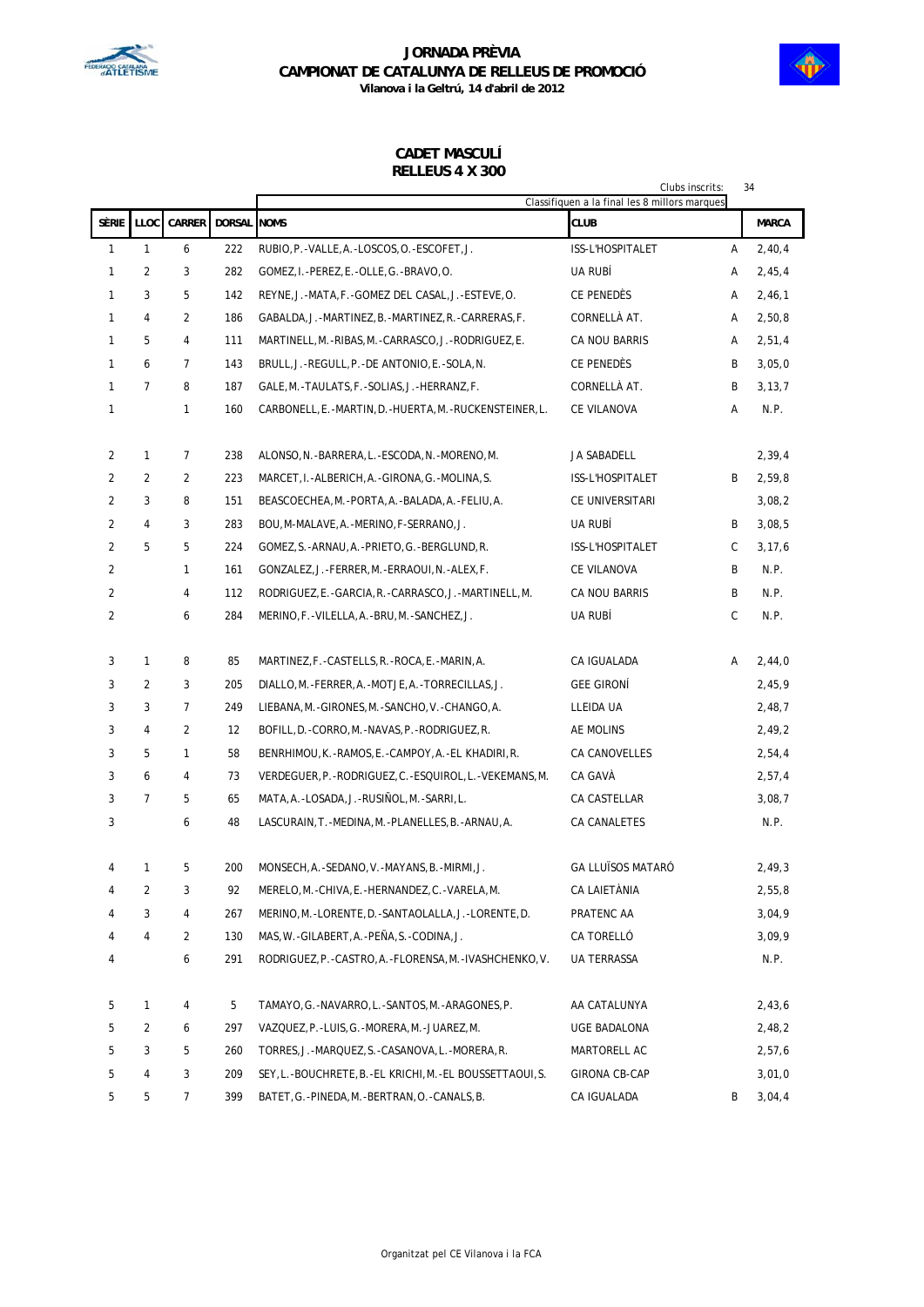



**CADET MASCULÍ**

**RELLEUS 4 X 300**

|                |                    | Clubs inscrits:<br>34<br>Classifiquen a la final les 8 millors marques |                          |   |              |  |  |  |  |
|----------------|--------------------|------------------------------------------------------------------------|--------------------------|---|--------------|--|--|--|--|
| <b>LLOC</b>    | <b>DORSAL NOMS</b> |                                                                        | CLUB                     |   | <b>MARCA</b> |  |  |  |  |
| 1              | 238                | ALONSO, N. - BARRERA, L. - ESCODA, N. - MORENO, M.                     | JA SABADELL              |   | 2,39,4       |  |  |  |  |
| $\overline{2}$ | 222                | RUBIO, P. - VALLE, A. - LOSCOS, O. - ESCOFET, J.                       | ISS-L'HOSPITALET         | Α | 2,40,4       |  |  |  |  |
| 3              | 5                  | TAMAYO, G.-NAVARRO, L.-SANTOS, M.-ARAGONES, P.                         | AA CATALUNYA             |   | 2,43,6       |  |  |  |  |
| 4              | 85                 | MARTINEZ, F.-CASTELLS, R.-ROCA, E.-MARIN, A.                           | CA IGUALADA              | Α | 2,44,0       |  |  |  |  |
| 5              | 282                | GOMEZ, I.-PEREZ, E.-OLLE, G.-BRAVO, O.                                 | UA RUBÍ                  | Α | 2,45,4       |  |  |  |  |
| 6              | 205                | DIALLO, M. -FERRER, A. -MOTJE, A. -TORRECILLAS, J.                     | <b>GEE GIRONÍ</b>        |   | 2,45,9       |  |  |  |  |
| 7              | 142                | REYNE, J.-MATA, F.-GOMEZ DEL CASAL, J.-ESTEVE, O.                      | CE PENEDÈS               | Α | 2,46,1       |  |  |  |  |
| 8              | 297                | VAZQUEZ, P. - LUIS, G. - MORERA, M. - JUAREZ, M.                       | UGE BADALONA             |   | 2,48,2       |  |  |  |  |
| 9              | 249                | LIEBANA, M. - GIRONES, M. - SANCHO, V. - CHANGO, A.                    | LLEIDA UA                |   | 2,48,7       |  |  |  |  |
| 10             | 12                 | BOFILL, D. -CORRO, M. -NAVAS, P. - RODRIGUEZ, R.                       | AE MOLINS                |   | 2,49,2       |  |  |  |  |
| 11             | 200                | MONSECH, A. - SEDANO, V. - MAYANS, B. - MIRMI, J.                      | <b>GA LLUÏSOS MATARÓ</b> |   | 2,49,3       |  |  |  |  |
| 12             | 186                | GABALDA, J. -MARTINEZ, B. -MARTINEZ, R. -CARRERAS, F.                  | CORNELLÀ AT.             | Α | 2,50,8       |  |  |  |  |
| 13             | 111                | MARTINELL, M.-RIBAS, M.-CARRASCO, J.-RODRIGUEZ, E.                     | CA NOU BARRIS            | Α | 2,51,4       |  |  |  |  |
| 14             | 58                 | BENRHIMOU, K.-RAMOS, E.-CAMPOY, A.-EL KHADIRI, R.                      | CA CANOVELLES            |   | 2,54,4       |  |  |  |  |
| 15             | 92                 | MERELO, M. - CHIVA, E. - HERNANDEZ, C. - VARELA, M.                    | CA LAIETÀNIA             |   | 2,55,8       |  |  |  |  |
| 16             | 73                 | VERDEGUER, P.-RODRIGUEZ, C.-ESQUIROL, L.-VEKEMANS, M.                  | CA GAVÀ                  |   | 2,57,4       |  |  |  |  |
| 17             | 260                | TORRES, J.-MARQUEZ, S.-CASANOVA, L.-MORERA, R.                         | MARTORELL AC             |   | 2,57,6       |  |  |  |  |
| 18             | 223                | MARCET, I.-ALBERICH, A.-GIRONA, G.-MOLINA, S.                          | ISS-L'HOSPITALET         | B | 2,59,8       |  |  |  |  |
| 19             | 209                | SEY, L.-BOUCHRETE, B.-EL KRICHI, M.-EL BOUSSETTAOUI, S.                | GIRONA CB-CAP            |   | 3,01,0       |  |  |  |  |
| 20             | 399                | BATET, G.-PINEDA, M.-BERTRAN, O.-CANALS, B.                            | CA IGUALADA              | B | 3,04,4       |  |  |  |  |
| 21             | 267                | MERINO, M. - LORENTE, D. - SANTAOLALLA, J. - LORENTE, D.               | PRATENC AA               |   | 3,04,9       |  |  |  |  |
| 22             | 143                | BRULL, J.-REGULL, P.-DE ANTONIO, E.-SOLA, N.                           | CE PENEDES               | B | 3,05,0       |  |  |  |  |
| 23             | 151                | BEASCOECHEA, M. - PORTA, A. - BALADA, A. - FELIU, A.                   | CE UNIVERSITARI          |   | 3,08,2       |  |  |  |  |
| 24             | 283                | BOU, M-MALAVE, A. -MERINO, F-SERRANO, J.                               | UA RUBÍ                  | B | 3,08,5       |  |  |  |  |
| 25             | 65                 | MATA, A. - LOSADA, J. - RUSIÑOL, M. - SARRI, L.                        | <b>CA CASTELLAR</b>      |   | 3,08,7       |  |  |  |  |
| 26             | 130                | MAS, W. - GILABERT, A. - PEÑA, S. - CODINA, J.                         | CA TORELLÓ               |   | 3,09,9       |  |  |  |  |
| 27             | 187                | GALE, M. - TAULATS, F. - SOLIAS, J. - HERRANZ, F.                      | CORNELLÀ AT.             | B | 3, 13, 7     |  |  |  |  |
| 28             | 224                | GOMEZ, S.-ARNAU, A.-PRIETO, G.-BERGLUND, R.                            | ISS-L'HOSPITALET         | C | 3, 17, 6     |  |  |  |  |
|                | 160                | CARBONELL, E. -MARTIN, D. -HUERTA, M. -RUCKENSTEINER, L.               | CE VILANOVA              | Α | N.P.         |  |  |  |  |
|                | 161                | GONZALEZ, J. -FERRER, M. -ERRAOUI, N. -ALEX, F.                        | CE VILANOVA              | B | N.P.         |  |  |  |  |
|                | 112                | RODRIGUEZ, E.-GARCIA, R.-CARRASCO, J.-MARTINELL, M.                    | CA NOU BARRIS            | Β | N.P.         |  |  |  |  |
|                | 284                | MERINO, F. - VILELLA, A. - BRU, M. - SANCHEZ, J.                       | ua Rubi                  | С | N.P.         |  |  |  |  |
|                | 48                 | LASCURAIN, T. - MEDINA, M. - PLANELLES, B. - ARNAU, A.                 | CA CANALETES             |   | N.P.         |  |  |  |  |
|                | 291                | RODRIGUEZ, P.-CASTRO, A.-FLORENSA, M.-IVASHCHENKO, V.                  | UA TERRASSA              |   | N.P.         |  |  |  |  |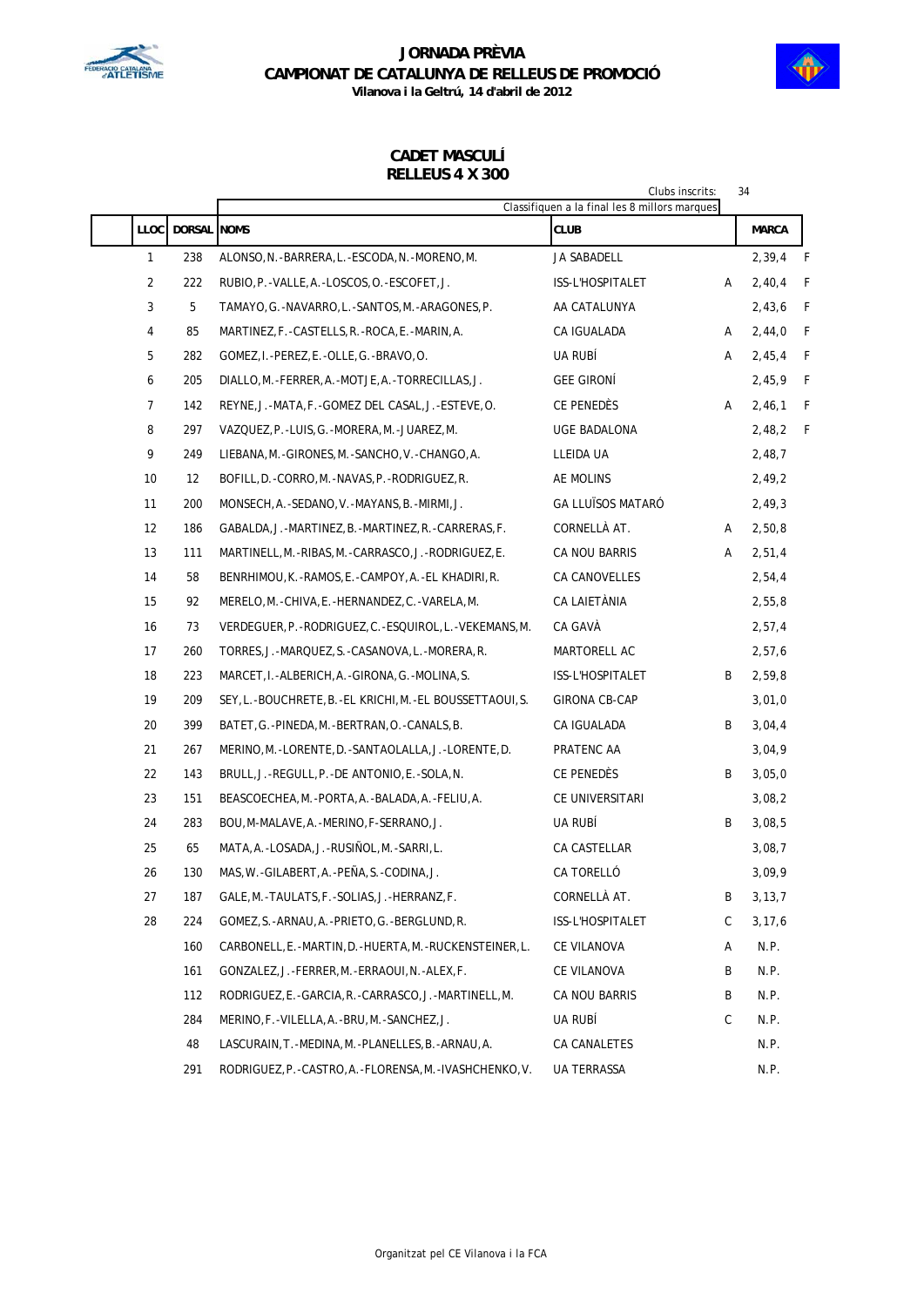



|                | 11LLLLUJ T A 100<br>38<br>Rècord Catalunya: 42,24 ISS-L'Hospitalet 26/06/2011<br>Clubs inscrits:<br>Classifiquen a la final les 16 millors marques |                |             |                                                           |                          |   |              |
|----------------|----------------------------------------------------------------------------------------------------------------------------------------------------|----------------|-------------|-----------------------------------------------------------|--------------------------|---|--------------|
| Sèrie          | LLOC                                                                                                                                               | <b>CARRER</b>  | DORSAL NOMS |                                                           | <b>CLUB</b>              |   | <b>MARCA</b> |
| $\mathbf{1}$   | $\mathbf{1}$                                                                                                                                       | 3              | 234         | CAMINS, N. - OBRADORS, A. - CHAMERO, L. - SISQUELLA, C.   | ISS-L'HOSPITALET         | Α | 50,4         |
| $\mathbf{1}$   | $\overline{2}$                                                                                                                                     | 7              | 304         | NAVARRO, A. - GIRONES, M. - RODRIGUEZ, R. - PEREZ, A.     | UA TERRASSA              | Α | 53,2         |
| $\mathbf{1}$   | 3                                                                                                                                                  | 5              | 225         | GARDELLA, L. -MASSA, A. -DAOUIRI, C. -MARTINEZ, A.        | GIRONA CB-CAP            | Α | 54,1         |
| 1              | 4                                                                                                                                                  | 4              | 152         | CASALS, J.-SAHELI, S.-VON JESS, P.-TROTONDA, A.           | CE PENEDES               | Α | 54,2         |
| 1              | 5                                                                                                                                                  | 8              | 170         | POCCHIOLA, C. - GUERRA, A. - HURTADO, L. - BASCHERA, C.   | CE VILANOVA              | Α | 54,6         |
| $\mathbf{1}$   | 6                                                                                                                                                  | 6              | 215         | MASO, N. - AYMERICH, B. - CUBELLS, N. - GARCIA, L.        | <b>GEE GIRONI</b>        | Α | 55,1         |
| 1              | $\overline{7}$                                                                                                                                     | 2              | 45          | BOUCHAID, H. - FLORIT, N. - GALCERAN, S. - MANONELLES, J. | CA CANALETES             | Α | 56,4         |
| $\mathbf{1}$   | 8                                                                                                                                                  | 1              | 261         | MACHO, S. - ALDABO, A. - CASTELLS, N. - MUR, M.           | LLEIDA UA                | Α | 56,8         |
|                |                                                                                                                                                    |                |             |                                                           |                          |   |              |
| 2              | $\mathbf{1}$                                                                                                                                       | 1              | 18          | QUEVEDO, J.-FLORES, S.-DEL HOYO, E.-SANTACREU, A.         | AVINENT MANRESA          | Α | 51,8         |
| 2              | 2                                                                                                                                                  | 2              | 195         | TOVAR, M.-CRESPO, P.-CAAMAÑO, J.-GARCIA, P.               | CORNELLÀ AT.             | Α | 52,7         |
| $\overline{2}$ | 3                                                                                                                                                  | 6              | 235         | BLANCO, E. -HERNANDEZ, M. -CASTARLENAS, A. -CEBERIO, E.   | ISS-L'HOSPITALET         | B | 53,2         |
| $\overline{2}$ | 4                                                                                                                                                  | 4              | 305         | ALONSO, I.-URPINELL, A.-AGUDO, M.-BORDONABA, M.           | <b>UA TERRASSA</b>       | B | 55,9         |
| $\overline{2}$ | 5                                                                                                                                                  | 5              | 153         | ANATOLIEVA, R. - FLORENTIN, M. - BLANCH, M. - GARCIA, C.  | CE PENEDES               | В | 57,5         |
| 2              | 6                                                                                                                                                  | 3              | 171         | ADOU, R. -MAR, H. -BEL, A. -SERRANO, B.                   | CE VILANOVA              | B | 1,01,1       |
| $\overline{2}$ | $\overline{7}$                                                                                                                                     | 8              | 46          | PIS, A. - BRETOS, S. - VIZCAINO, N. - MUÑOZ, I.           | CA CANALETES             | B | 1,01,6       |
| 2              |                                                                                                                                                    | 7              | 262         | CAELLES, N. -MACHO, S. -MODOL, M. -BARKANE, N.            | LLEIDA UA                | B | N.P.         |
| 3              | 1                                                                                                                                                  | 8              | 88          | ASENSI, A. -GUZMAN, J. -GARCIA, S. -GONZALEZ, D.          | CA IGUALADA              |   | 51,2         |
| 3              | 2                                                                                                                                                  | 6              | 236         | OCETE, S. - VICENS, N. - PONCE, E. - ROCA, L.             | ISS-L'HOSPITALET         | C | 56,5         |
| 3              | 3                                                                                                                                                  | 4              | 19          | TORRENTO, J.-SANS, E.-FERNANDEZ, A.-BATANES, E.           | AVINENT MANRESA          | B | 57,4         |
| 3              | 4                                                                                                                                                  | 3              | 226         | TALHI, S.-BATET, M.-RODRIGUEZ, L.-AYUSTE, L.              | GIRONA CB-CAP            | B | 57,7         |
| 3              | 5                                                                                                                                                  | 2              | 196         | LOPEZ, A. - ARRIBAS, A. - ARROYO, L. - PEÑA, I.           | CORNELLA AT.             | B | 58,4         |
| 3              | 6                                                                                                                                                  | 1              | 216         | IGLESIAS, M. -CASABO, P. -ARANJUELO, C. -CASABO, A.       | <b>GEE GIRONÍ</b>        | B | 58,7         |
| 3              | $\overline{7}$                                                                                                                                     | 7              | 163         | ARTIMEZ, A. -FERRER, S. -GHELARDONI, S. -PRATS, M.        | CE UNIVERSITARI          |   | 59,0         |
| 3              | 8                                                                                                                                                  | 5              | 217         | CASABO, M. -CLOPES, M. -SANTAMARIA, J. -AYATS, P.         | <b>GEE GIRONI</b>        | С | 1,01,0       |
| 4              | 1                                                                                                                                                  | 2              | 123         | BARONAT.S.-BERENGUER.A.-CABRERA.G.-JAEN.P                 | CA SANT CELONI           |   | 54,4         |
| 4              | 2                                                                                                                                                  | 8              | 251         | ESCODA, N. - ARTERO, M. - ARENAS, T. - BELLIDO, J.        | JA SABADELL              |   | 55,0         |
| 4              | 3                                                                                                                                                  | 3              | 209         | BLAL, O. -DORDA, S. - MURCIA, M. - SANCHEZ, P.            | <b>GA LLUÏSOS MATARÓ</b> |   | 55,5         |
| 4              | 4                                                                                                                                                  | 6              | 293         | DOMINGO, L.-ARJONA, A.-SMITH, K.-OLLE, J.                 | UA RUBÍ                  |   | 55,9         |
| 4              | 5                                                                                                                                                  | 5              | 271         | CHECA, S. - CLIMENT, A. - NAVARRO, L. - LLORDELLA, O.     | MARTORELL AC             |   | 56,5         |
| 4              | 6                                                                                                                                                  | 1              | 117         | BANCELLS, C.-PUERTO, J.-MASIP, N.-AMORES, L.              | CA OLOT-TERRA DE VOLCANS |   | 57,1         |
| 4              | $\overline{7}$                                                                                                                                     | 7              | 139         | DOT, N. - BERENGUER, I. - DA FONSECA, M. - BIGAS, A.      | CA TORELLO               |   | 59,2         |
| 4              |                                                                                                                                                    | 4              | 277         | CASTILLEJOS, R.-CANO, T.-BARTRA, C.-ARANSAY, C.           | PRATENC AA               |   | N.P.         |
| 5              | 1                                                                                                                                                  | 7              | 4           | VALERO, C. - RAMOS, L. - RAMIREZ, M. - ESTRADA, A.        | AA CATALUNYA             |   | 51,1         |
| 5              | $\overline{a}$                                                                                                                                     | 4              | 36          | ROSSELL, O. - CERDAN, L. - CAMPOS, M. - SANTIAGO, S.      | CA CALELLA               |   | 53,8         |
| 5              | 3                                                                                                                                                  | 6              | 144         | SEPULVEDA, C. - TENAS, B. - LUCAS, T. - MOYA, M.          | CA VIC                   |   | 54,4         |
| 5              | 4                                                                                                                                                  | $\overline{2}$ | 70          | FERNANDEZ, S. - ALAMAN, S. - RIQUELME, M. - SERRA, M.     | CA GAVÀ                  |   | 54,8         |
| 5              | 5                                                                                                                                                  | 3              | 131         | LOPEZ, A. - BERNAL, S. - REVERTER, G. - ROYO, L.          | CA TARRAGONA             |   | 1,00,2       |
| 5              |                                                                                                                                                    | 5              | 113         | SALGADO, R. -MARTINEZ, M. -JULIA, A. -PRATS, A.           | CA NOU BARRIS            |   | N.P.         |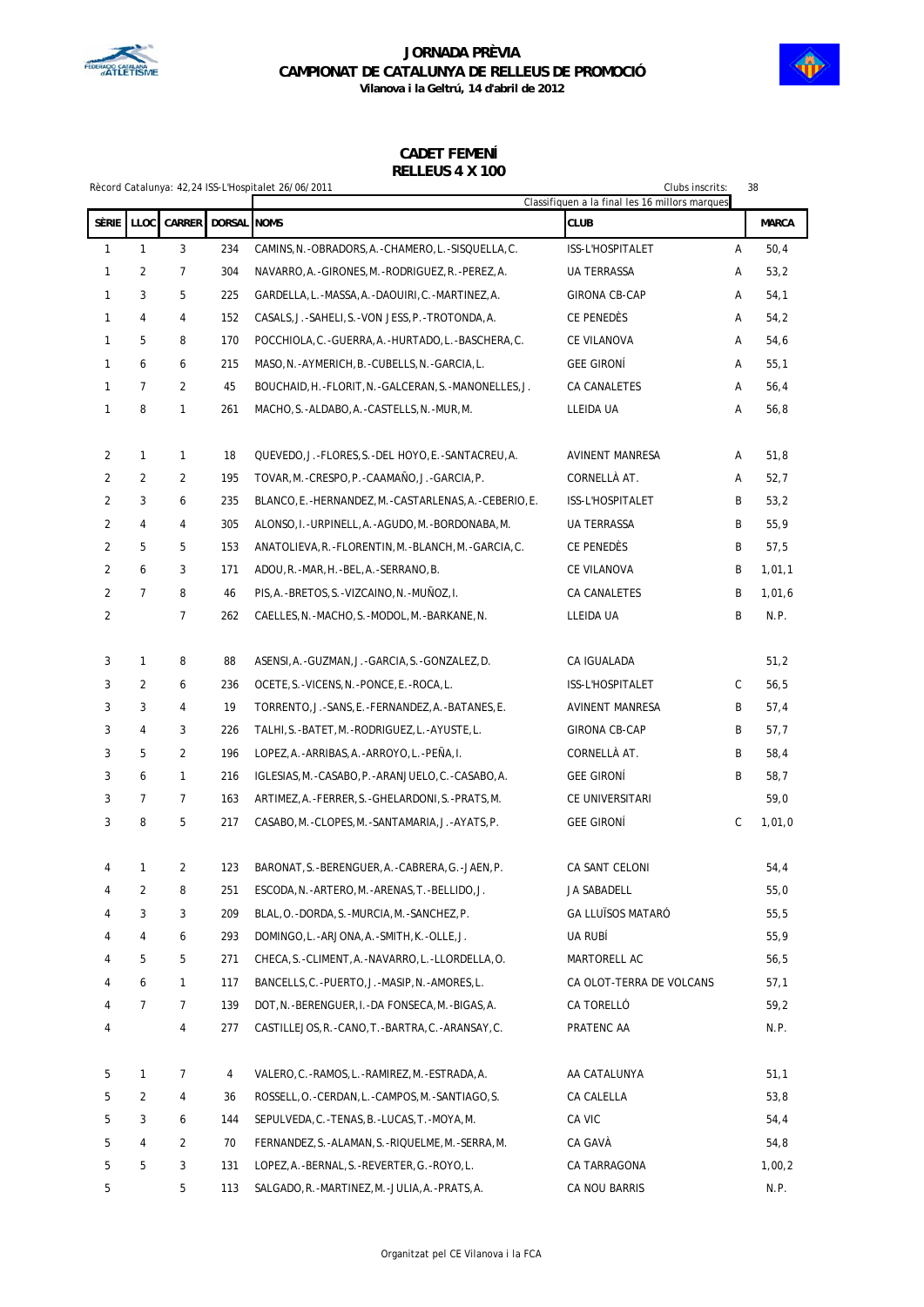



|                |               | Rècord Catalunya: 42,24 ISS-L'Hospitalet 26/06/2011      | Clubs inscrits:                                               |   | 37     |   |  |
|----------------|---------------|----------------------------------------------------------|---------------------------------------------------------------|---|--------|---|--|
| <b>LLOC</b>    | <b>DORSAL</b> | <b>NOMS</b>                                              | Classifiquen a la final les 16 millors marques<br><b>CLUB</b> |   | MARCA  |   |  |
| 1              | 234           | CAMINS, N. - OBRADORS, A. - CHAMERO, L. - SISQUELLA, C.  | ISS-L'HOSPITALET                                              | Α | 50,4   | F |  |
| $\overline{2}$ | 4             | VALERO, C.-RAMOS, L.-RAMIREZ, M.-ESTRADA, A.             | AA CATALUNYA                                                  |   | 51,1   | F |  |
| $\mathbf{3}$   | 88            | ASENSI, A. - GUZMAN, J. - GARCIA, S. - GONZALEZ, D.      | CA IGUALADA                                                   |   | 51,2   | F |  |
| 4              | 18            | QUEVEDO, J.-FLORES, S.-DEL HOYO, E.-SANTACREU, A.        | AVINENT MANRESA                                               | Α | 51,8   | F |  |
| 5              | 195           | TOVAR, M. - CRESPO, P. - CAAMAÑO, J. - GARCIA, P.        | CORNELLÀ AT.                                                  | Α | 52,7   | F |  |
| 6              | 304           | NAVARRO, A.-GIRONES, M.-RODRIGUEZ, R.-PEREZ, A.          | UA TERRASSA                                                   | Α | 53,2   | F |  |
| $\overline{7}$ | 235           | BLANCO, E. -HERNANDEZ, M. -CASTARLENAS, A. -CEBERIO, E.  | ISS-L'HOSPITALET                                              | B | 53,2   |   |  |
| 8              | 36            | ROSSELL, O. - CERDAN, L. - CAMPOS, M. - SANTIAGO, S.     | CA CALELLA                                                    |   | 53,8   | F |  |
| 9              | 225           | GARDELLA, L.-MASSA, A.-DAOUIRI, C.-MARTINEZ, A.          | GIRONA CB-CAP                                                 | Α | 54,1   | F |  |
| 10             | 152           | CASALS, J.-SAHELI, S.-VON JESS, P.-TROTONDA, A.          | CE PENEDÉS                                                    | Α | 54,2   | F |  |
| 11             | 123           | BARONAT, S.-BERENGUER, A.-CABRERA, G.-JAEN, P.           | CA SANT CELONI                                                |   | 54,4   | F |  |
| 12             | 144           | SEPULVEDA, C. - TENAS, B. - LUCAS, T. - MOYA, M.         | CA VIC                                                        |   | 54,4   | F |  |
| 13             | 170           | POCCHIOLA, C.-GUERRA, A.-HURTADO, L.-BASCHERA, C.        | CE VILANOVA                                                   | Α | 54,6   | F |  |
| 14             | 70            | FERNANDEZ, S. - ALAMAN, S. - RIQUELME, M. - SERRA, M.    | CA GAVÀ                                                       |   | 54,8   | F |  |
| 15             | 251           | ESCODA, N. - ARTERO, M. - ARENAS, T. - BELLIDO, J.       | JA SABADELL                                                   |   | 55,0   | F |  |
| 16             | 215           | MASO, N. -AYMERICH, B. -CUBELLS, N. -GARCIA, L.          | <b>GEE GIRONÍ</b>                                             | Α | 55,1   | F |  |
| 17             | 209           | BLAL, O. -DORDA, S. -MURCIA, M. -SANCHEZ, P.             | <b>GA LLUÏSOS MATARO</b>                                      |   | 55,5   | F |  |
| 18             | 305           | ALONSO, I. - URPINELL, A. - AGUDO, M. - BORDONABA, M.    | <b>UA TERRASSA</b>                                            | B | 55,9   |   |  |
| 19             | 293           | DOMINGO, L.-ARJONA, A.-SMITH, K.-OLLE, J.                | UA RUBÍ                                                       |   | 55,9   |   |  |
| 20             | 45            | BOUCHAID, H. -FLORIT, N. -GALCERAN, S. -MANONELLES, J.   | CA CANALETES                                                  | Α | 56,4   |   |  |
| 21             | 236           | OCETE, S. - VICENS, N. - PONCE, E. - ROCA, L.            | ISS-L'HOSPITALET                                              | C | 56,5   |   |  |
| 22             | 271           | CHECA, S. - CLIMENT, A. - NAVARRO, L. - LLORDELLA, O.    | MARTORELL AC                                                  |   | 56,5   |   |  |
| 23             | 261           | MACHO, S. - ALDABO, A. - CASTELLS, N. - MUR, M.          | LLEIDA UA                                                     | Α | 56,8   |   |  |
| 24             | 117           | BANCELLS, C.-PUERTO, J.-MASIP, N.-AMORES, L.             | CA OLOT-TERRA DE VOLCANS                                      |   | 57,1   |   |  |
| 25             | 19            | TORRENTO, J.-SANS, E.-FERNANDEZ, A.-BATANES, E.          | <b>AVINENT MANRESA</b>                                        | B | 57,4   |   |  |
| 26             | 153           | ANATOLIEVA, R. - FLORENTIN, M. - BLANCH, M. - GARCIA, C. | CE PENEDÈS                                                    | B | 57,5   |   |  |
| 27             | 226           | TALHI, S. - BATET, M. - RODRIGUEZ, L. - AYUSTE, L.       | <b>GIRONA CB-CAP</b>                                          | Β | 57,7   |   |  |
| 28             | 196           | LOPEZ, A.-ARRIBAS, A.-ARROYO, L.-PEÑA, I.                | CORNELLÀ AT.                                                  | B | 58,4   |   |  |
| 29             | 216           | IGLESIAS, M. -CASABO, P. - ARANJUELO, C. -CASABO, A.     | <b>GEE GIRONI</b>                                             | B | 58,7   |   |  |
| 30             | 163           | ARTIMEZ,A.-FERRER,S.-GHELARDONI,S.-PRATS,M.              | CE UNIVERSITARI                                               |   | 59,0   |   |  |
| 31             | 139           | DOT.N.-BERENGUER.I.-DA FONSECA.M.-BIGAS.A.               | CA TORELLÓ                                                    |   | 59,2   |   |  |
| 32             | 131           | LOPEZ, A.-BERNAL, S.-REVERTER, G.-ROYO, L.               | CA TARRAGONA                                                  |   | 1,00,2 |   |  |
| 33             | 217           | CASABO, M. - CLOPES, M. - SANTAMARIA, J. - AYATS, P.     | <b>GEE GIRONÍ</b>                                             | С | 1,01,0 |   |  |
| 34             | 171           | ADOU, R. -MAR, H. -BEL, A. -SERRANO, B.                  | CE VILANOVA                                                   | B | 1,01,1 |   |  |
| 35             | 46            | PIS, A. -BRETOS, S. -VIZCAINO, N. -MUÑOZ, I.             | CA CANALETES                                                  | B | 1,01,6 |   |  |
|                | 277           | CASTILLEJOS, R. -CANO, T. -BARTRA, C. -ARANSAY, C.       | PRATENC AA                                                    |   | N.P.   |   |  |
|                | 113           | SALGADO, R. -MARTINEZ, M. -JULIA, A. -PRATS, A.          | CA NOU BARRIS                                                 |   | N.P.   |   |  |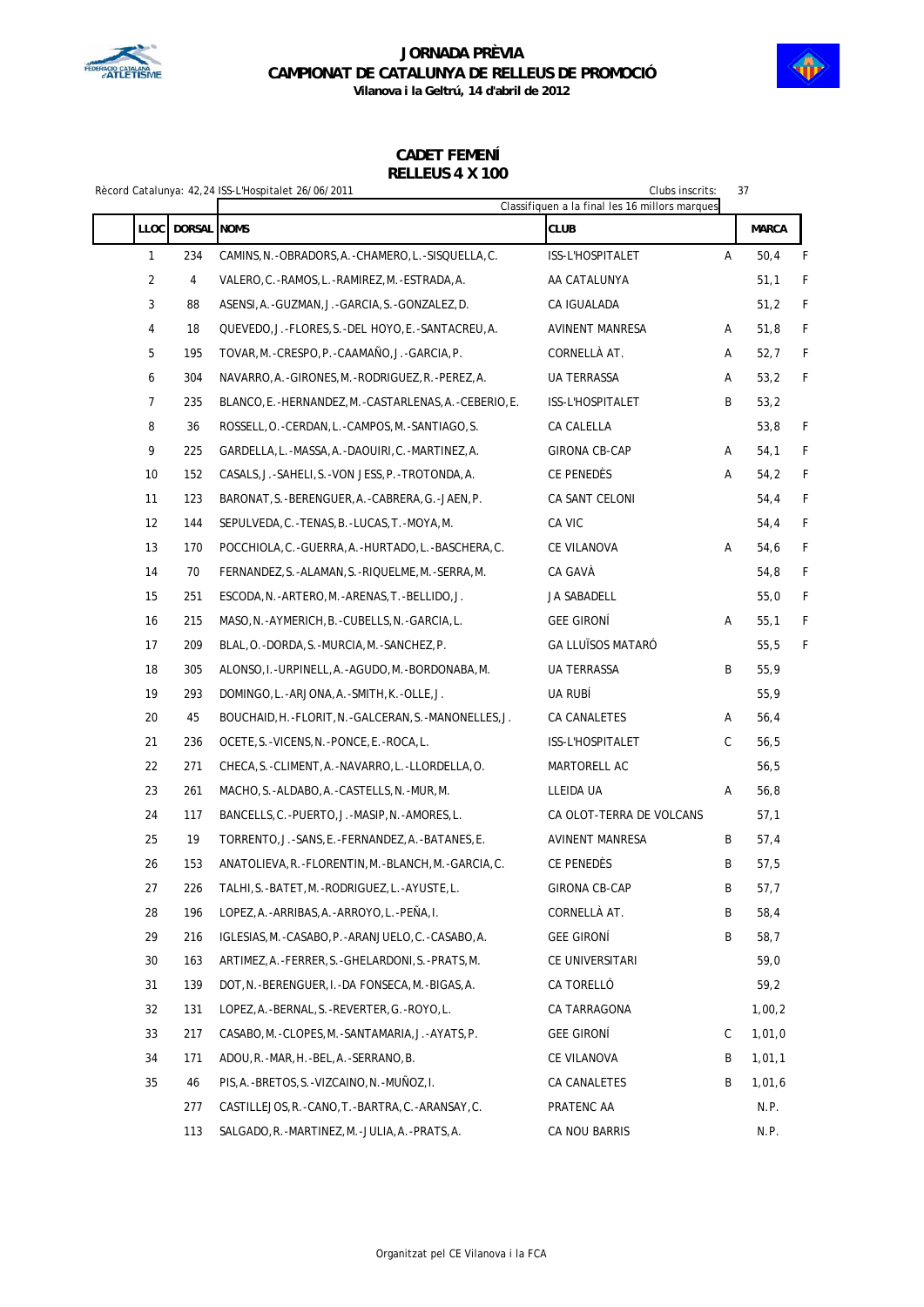



|       | Clubs inscrits:<br>31<br>Rècord Catalunya: 2,52,41 ISS-L'Hospitalet 18/04/2010<br>Classifiquen a la final les 8 millors marques |                |             |                                                             |                          |   |              |  |  |  |  |
|-------|---------------------------------------------------------------------------------------------------------------------------------|----------------|-------------|-------------------------------------------------------------|--------------------------|---|--------------|--|--|--|--|
| SÈRIE | LLOC                                                                                                                            | <b>CARRER</b>  | DORSAL NOMS |                                                             | <b>CLUB</b>              |   | <b>MARCA</b> |  |  |  |  |
| 1     | 1                                                                                                                               | $\overline{2}$ | 237         | CAMINS, N. - OBRADORS, A. - CHAMERO, L. - BLANCO, E.        | ISS-L'HOSPITALET         | Α | 2,54,4       |  |  |  |  |
| 1     | 2                                                                                                                               | 5              | 227         | GARDELLA, L.-MASSA, A.-MITJA, L.-AYUSTE, L.                 | <b>GIRONA CB-CAP</b>     | Α | 2,57,1       |  |  |  |  |
| 1     | 3                                                                                                                               | 8              | 21          | QUEVEDO, J.-FLORES, S.-DEL HOYO, E.-SANS, E.                | AVINENT MANRESA          | Α | 2,58,3       |  |  |  |  |
| 1     | 4                                                                                                                               | 6              | 306         | PEREZ, A. -RODRIGUEZ, R. -GIRONES, M. -UTRERA, S.           | <b>UA TERRASSA</b>       | Α | 3,04,5       |  |  |  |  |
| 1     | 5                                                                                                                               | 3              | 218         | CASABO, A. -BATLLE, I. -AYMERICH, B. -CUBELLS, N.           | <b>GEE GIRONI</b>        | Α | 3,08,3       |  |  |  |  |
| 1     | 6                                                                                                                               | 4              | 154         | CASALS, J.-SAHELI, S.-ANATOLIEVA, R.-TROTONDA, A.           | CE PENEDÉS               | Α | 3, 13, 9     |  |  |  |  |
| 1     | $\overline{7}$                                                                                                                  | 1              | 263         | CASTELLS, N. -ALDABO, A. -BARKANE, N. -MUR, M.              | LLEIDA UA                | Α | 3, 19, 7     |  |  |  |  |
| 1     | 8                                                                                                                               | 7              | 172         | POCCHIOLA, C.-BEL, A.-SERRANO, B.-ADAU, R.                  | CE VILANOVA              | А | 3, 29, 6     |  |  |  |  |
| 2     | 1                                                                                                                               | 7              | 238         | RODRIGUEZ, J. - CASTERLENAS, A. - PEREZ, J. - HERNANDEZ, M. | ISS-L'HOSPITALET         | B | 3,03,8       |  |  |  |  |
| 2     | 2                                                                                                                               | 1              | 197         | TOVAR, M.-CRESPO, P.-GARCIA, P.-LOPEZ, A.                   | CORNELLÀ AT.             | Α | 3, 12, 5     |  |  |  |  |
| 2     | 3                                                                                                                               | 8              | 22          | TORRENTO, J. - SANTACREUS, A. - FERNANDEZ, A. - BATANER, E. | AVINENT MANRESA          | B | 3, 23, 1     |  |  |  |  |
| 2     | 4                                                                                                                               | 6              | 228         | TALHI, S.-BATET, M.-DAOUIRI, C.-MARTINEZ, A.                | GIRONA CB-CAP            | B | 3, 29, 1     |  |  |  |  |
| 2     | 5                                                                                                                               | 5              | 219         | IGLESIAS, M. - ARANJUELO, C. - DARRAK, H. - GARCIA, L.      | <b>GEE GIRONI</b>        | B | 3,29,9       |  |  |  |  |
| 2     | 6                                                                                                                               | 3              | 198         | CAAMAÑO, J.-ARRIBAS, A.-ARROYO, L.-PEÑA, I.                 | CORNELLA AT.             | B | 3,39,4       |  |  |  |  |
| 2     |                                                                                                                                 | $\overline{2}$ | 173         | ADOU, R. - MAR, H. - BEL, A. - SERRANO, B.                  | CE VILANOVA              | B | N.P.         |  |  |  |  |
| 2     |                                                                                                                                 | 4              | 264         | CASTELLS, N. - CAELLES, N. - MACHO, S. - MODOL, M.          | LLEIDA UA                | B | N.P.         |  |  |  |  |
| 3     | 1                                                                                                                               | 8              | 252         | ESCODA, N. - ARTERO, M. - ARENAS, T. - BELLIDO, J.          | JA SABADELL              |   | 3,02,4       |  |  |  |  |
| 3     | $\overline{2}$                                                                                                                  | 5              | 210         | BLAL, O. - DORDA, S. - MURCIA, M. - FERNANDEZ, A.           | <b>GA LLUÏSOS MATARÓ</b> |   | 3, 14, 1     |  |  |  |  |
| 3     | 3                                                                                                                               | 4              | 164         | ARTIMEZ, A. - GALLEGO, C. - IBAÑEZ, N. - PRATS, M.          | CE UNIVERSITARI          |   | 3, 15, 7     |  |  |  |  |
| 3     | 4                                                                                                                               | 6              | 47          | BOUCHAID, H. - FLORIT, N. - GALCERAN, S. - VIZCAINO, N.     | CA CANALETES             |   | 3, 17, 3     |  |  |  |  |
| 3     | 5                                                                                                                               | 7              | 294         | DOMINGO, L.-ARJONA, A.-SMITH, K.-OLLE, J.                   | ua rubí                  |   | 3, 18, 8     |  |  |  |  |
| 3     | 6                                                                                                                               | 3              | 239         | PONCE, E.-GARCIA, C.-ZEBERIO, E.-SANTIAGO, E.               | ISS-L'HOSPITALET         | С | 3, 19, 9     |  |  |  |  |
| 3     | $\overline{7}$                                                                                                                  | 1              | 155         | VON JESS, P. - FLORENTIN, M. - BLANCH, M. - GARCIA, C.      | CE PENEDÈS               | B | 3,32,3       |  |  |  |  |
| 3     | 8                                                                                                                               | $\overline{2}$ | 220         | CASABO, M. -CLOPES, M. -SANTAMARIA, J. -AYATS, P.           | <b>GEE GIRONÍ</b>        | C | 3, 37, 2     |  |  |  |  |
| 4     | 1                                                                                                                               | 4              | 5           | RAMIREZ, M. - VALERO, C. - ESTRADA, A. - GARCIA, A.         | AA CATALUNYA             |   | 3,01,5       |  |  |  |  |
| 4     | $\overline{2}$                                                                                                                  | 2              | 189         | HERNANDEZ, A. - MILAN, A. - OKENVE, D. - MARTINEZ, M.       | CN REUS PLOMS            |   | 3,03,9       |  |  |  |  |
| 4     | 3                                                                                                                               | 3              | 77          | PEREGRIN, A. - PINEDA, S. - JUAREZ, E. - DE LA TORRE, C.    | CA GRANOLLERS            |   | 3,08,0       |  |  |  |  |
| 4     | 4                                                                                                                               | $\mathbf{1}$   | 71          | FERNANDEZ, S. - ALAMAN, S. - RIQUELME, M. - SERRA, M.       | CA GAVÀ                  |   | 3, 13, 7     |  |  |  |  |
| 4     | 5                                                                                                                               | 6              | 37          | SABALY, C.-ROSSELL, O.-CERDAN, L.-COLL, H.                  | CA CALELLA               |   | 3, 17, 5     |  |  |  |  |
| 4     | 6                                                                                                                               | 5              | 272         | RODRIGUEZ, L.-CHECA, S.-LLORDELLA, O.-CLIMENT, A.           | MARTORELL AC             |   | 3, 21, 3     |  |  |  |  |
| 4     |                                                                                                                                 | $\overline{7}$ | 114         | SALGADO, R. - MARTINEZ, M. - JULIA, A. - PRATS, A.          | CA NOU BARRIS            |   | N.P.         |  |  |  |  |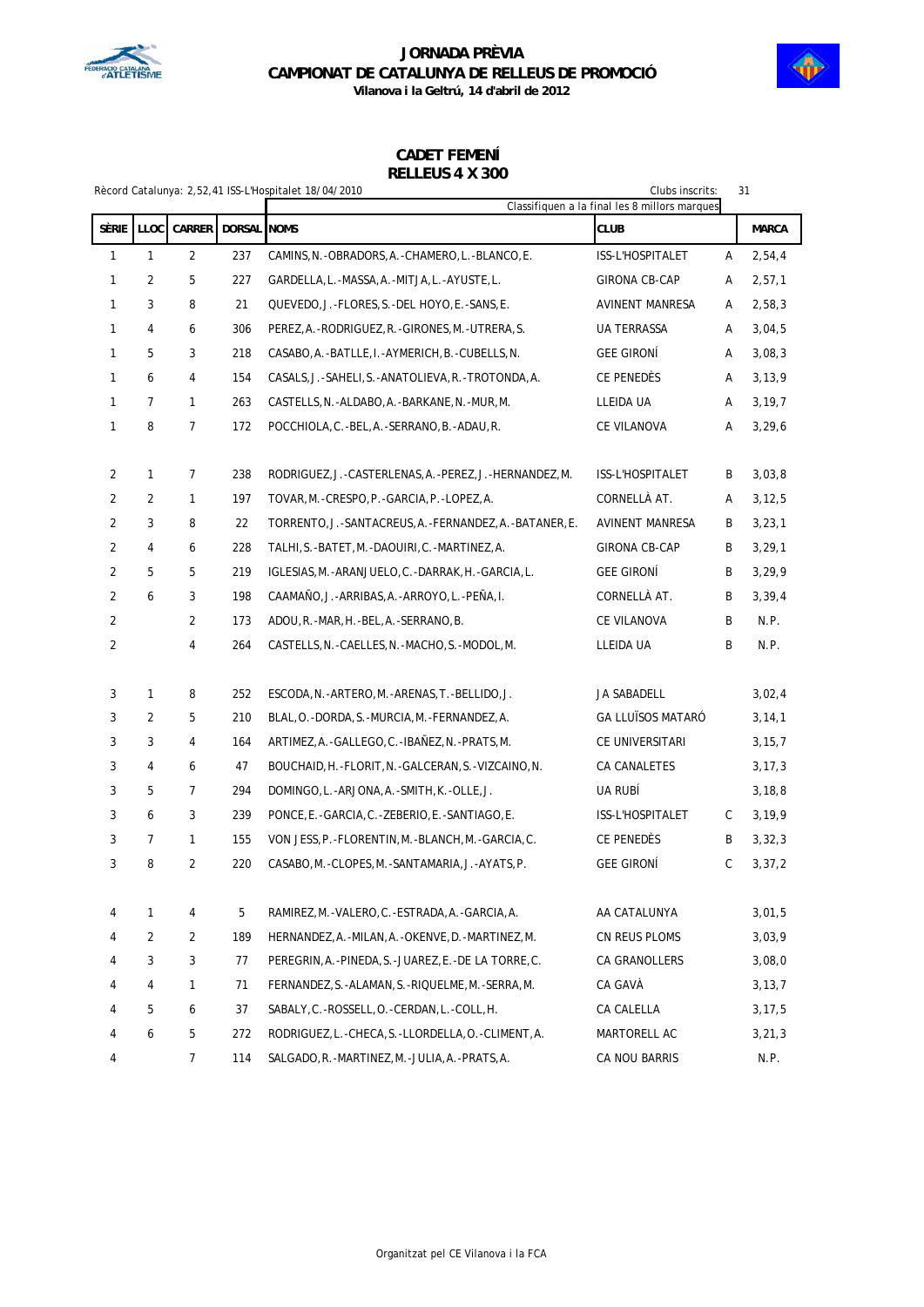



**Vilanova i la Geltrú, 14 d'abril de 2012**

|                |             | Rècord Catalunya: 2,52,41 ISS-L'Hospitalet 18/04/2010   | Clubs inscrits:                                              |   | 31           |   |
|----------------|-------------|---------------------------------------------------------|--------------------------------------------------------------|---|--------------|---|
| <b>LLOC</b>    | DORSAL NOMS |                                                         | Classifiquen a la final les 8 millors marques<br><b>CLUB</b> |   | <b>MARCA</b> |   |
| $\mathbf{1}$   | 237         | CAMINS, N. - OBRADORS, A. - CHAMERO, L. - BLANCO, E.    | ISS-L'HOSPITALET                                             | Α | 2,54,4       | F |
| $\overline{2}$ | 227         | GARDELLA, L. -MASSA, A. -MITJA, L. -AYUSTE, L.          | <b>GIRONA CB-CAP</b>                                         | Α | 2,57,1       | F |
| 3              | 21          | QUEVEDO, J.-FLORES, S.-DEL HOYO, E.-SANS, E.            | <b>AVINENT MANRESA</b>                                       | Α | 2,58,3       | F |
| 4              | 5           | RAMIREZ, M. - VALERO, C. - ESTRADA, A. - GARCIA, A.     | AA CATALUNYA                                                 |   | 3,01,5       | F |
| 5              | 252         | ESCODA, N. - ARTERO, M. - ARENAS, T. - BELLIDO, J.      | JA SABADELL                                                  |   | 3,02,4       | F |
| 6              | 238         | RODRIGUEZ, J.-CASTERLENAS, A.-PEREZ, J.-HERNANDEZ, M.   | ISS-L'HOSPITALET                                             | B | 3,03,8       |   |
| $\overline{7}$ | 189         | HERNANDEZ, A. - MILAN, A. - OKENVE, D. - MARTINEZ, M.   | CN REUS PLOMS                                                |   | 3,03,9       | F |
| 8              | 306         | PEREZ, A. - RODRIGUEZ, R. - GIRONES, M. - UTRERA, S.    | UA TERRASSA                                                  | Α | 3,04,5       | F |
| 9              | 77          | PEREGRIN, A. -PINEDA, S. - JUAREZ, E. - DE LA TORRE, C. | CA GRANOLLERS                                                |   | 3,08,0       | F |
| 10             | 218         | CASABO, A.-BATLLE, I.-AYMERICH, B.-CUBELLS, N.          | <b>GEE GIRONÍ</b>                                            | Α | 3,08,3       |   |
| 11             | 197         | TOVAR, M. - CRESPO, P. - GARCIA, P. - LOPEZ, A.         | CORNELLÀ AT.                                                 | Α | 3, 12, 5     |   |
| 12             | 71          | FERNANDEZ, S.-ALAMAN, S.-RIQUELME, M.-SERRA, M.         | CA GAVÀ                                                      |   | 3, 13, 7     |   |
| 13             | 154         | CASALS, J. - SAHELI, S. - ANATOLIEVA, R. - TROTONDA, A. | CE PENEDÈS                                                   | Α | 3, 13, 9     |   |
| 14             | 210         | BLAL, O. - DORDA, S. - MURCIA, M. - FERNANDEZ, A.       | <b>GA LLUÏSOS MATARÓ</b>                                     |   | 3, 14, 1     |   |
| 15             | 164         | ARTIMEZ, A. - GALLEGO, C. - IBAÑEZ, N. - PRATS, M.      | CE UNIVERSITARI                                              |   | 3, 15, 7     |   |
| 16             | 47          | BOUCHAID, H. - FLORIT, N. - GALCERAN, S. - VIZCAINO, N. | CA CANALETES                                                 |   | 3, 17, 3     |   |
| 17             | 37          | SABALY, C. - ROSSELL, O. - CERDAN, L. - COLL, H.        | CA CALELLA                                                   |   | 3, 17, 5     |   |
| 18             | 294         | DOMINGO, L.-ARJONA, A.-SMITH, K.-OLLE, J.               | UA RUBÍ                                                      |   | 3, 18, 8     |   |
| 19             | 263         | CASTELLS, N. - ALDABO, A. - BARKANE, N. - MUR, M.       | LLEIDA UA                                                    | A | 3, 19, 7     |   |
| 20             | 239         | PONCE, E.-GARCIA, C.-ZEBERIO, E.-SANTIAGO, E.           | ISS-L'HOSPITALET                                             | C | 3, 19, 9     |   |
| 21             | 272         | RODRIGUEZ, L.-CHECA, S.-LLORDELLA, O.-CLIMENT, A.       | MARTORELL AC                                                 |   | 3, 21, 3     |   |
| 22             | 22          | TORRENTO, J.-SANTACREUS, A.-FERNANDEZ, A.-BATANER, E.   | AVINENT MANRESA                                              | B | 3, 23, 1     |   |
| 23             | 228         | TALHI, S.-BATET, M.-DAOUIRI, C.-MARTINEZ, A.            | <b>GIRONA CB-CAP</b>                                         | B | 3, 29, 1     |   |
| 24             | 172         | POCCHIOLA, C.-BEL, A.-SERRANO, B.-ADAU, R.              | CE VILANOVA                                                  | Α | 3, 29, 6     |   |
| 25             | 219         | IGLESIAS, M. - ARANJUELO, C. - DARRAK, H. - GARCIA, L.  | <b>GEE GIRONÍ</b>                                            | Β | 3,29,9       |   |
| 26             | 155         | VON JESS, P. - FLORENTIN, M. - BLANCH, M. - GARCIA, C.  | CE PENEDÈS                                                   | B | 3, 32, 3     |   |
| 27             | 220         | CASABO, M.-CLOPES, M.-SANTAMARIA, J.-AYATS, P.          | <b>GEE GIRONÍ</b>                                            | С | 3, 37, 2     |   |
| 28             | 198         | CAAMAÑO, J.-ARRIBAS, A.-ARROYO, L.-PEÑA, I.             | CORNELLÀ AT.                                                 | B | 3, 39, 4     |   |
|                | 173         | ADOU, R. -MAR, H. -BEL, A. -SERRANO, B.                 | CE VILANOVA                                                  | B | N.P.         |   |
|                | 264         | CASTELLS, N. - CAELLES, N. - MACHO, S. - MODOL, M.      | LLEIDA UA                                                    | B | N.P.         |   |
|                | 114         | SALGADO, R. - MARTINEZ, M. - JULIA, A. - PRATS, A.      | CA NOU BARRIS                                                |   | N.P.         |   |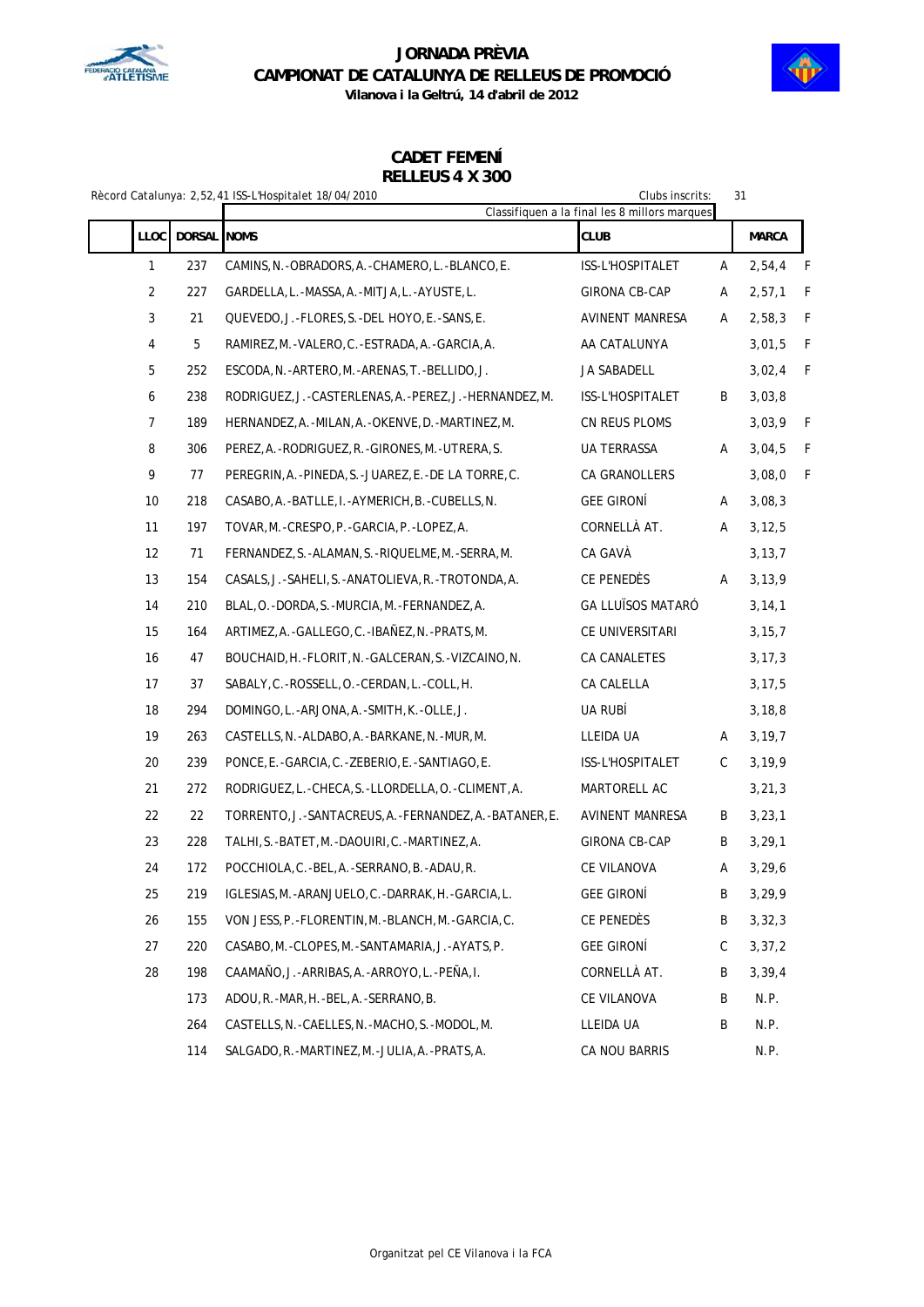



**Vilanova i la Geltrú, 14 d'abril de 2012**

### **INFANTILS MASCULÍ RELLEUS 4 X 80**

|       |                |               |             | Rècord Catalunya: 40,0 CA Manresa, 30/04/2005             | Clubs inscrits:<br>46<br>Classifiquen a la final les 16 millors marques |   |              |
|-------|----------------|---------------|-------------|-----------------------------------------------------------|-------------------------------------------------------------------------|---|--------------|
| Sèrie | LLOC           | <b>CARRER</b> | DORSAL NOMS |                                                           | <b>CLUB</b>                                                             |   | <b>MARCA</b> |
| 1     | $\mathbf{1}$   | 3             | 242         | CURADO, M. - MERUCCI, J. - LEAL, D. - COLOMER, P.         | JA SABADELL                                                             | Α | 42,1         |
| 1     | 2              | 4             | 228         | GOMEZ, R. - CAMINS, A. - PASCUAL, O. - ZEBERIO, M.        | ISS-L'HOSPITALET                                                        | Α | 43,5         |
| 1     | 3              | $\mathbf{1}$  | 52          | BARRUBES, X. - MURILLO, V. - IBAÑEZ, I. - SAEZ, C.        | CA CANALETES                                                            | Α | 43,9         |
| 1     | 4              | 2             | 146         | COMPTE, M. - GUINOVART, S. - AIT ALIBOU, R. - RETAMAL, P. | CE PENEDES                                                              | Α | 44,4         |
| 1     | 5              | 5             | 31          | MARAVER, M. - EL KHARRAZ, M. - SABARIEGO, C. - VILA, P.   | <b>AVINENT MANRESA</b>                                                  | Α | 45,8         |
| 1     | 6              | 7             | 190         | NOGUERA, D. - BALLESTE, A. - GUERRA, J. - FERNANDEZ, K.   | CORNELLÀ AT.                                                            | Α | 46,9         |
| 1     | 7              | 8             | 96          | PUY, O. -AZNAR, A. -TARRAGO, B. -MUÑOZ, Y.                | CA LAIETÀNIA                                                            | Α | 47,7         |
| 1     | 8              | 6             | 263         | NAVARRO, G. - LOPEZ, A. - TORRENS, A. - LIRIA, P.         | MARTORELL AC                                                            | Α | 49,6         |
| 2     | 1              | 3             | 177         | SALVATELLA, M. -PAGES, M. -OLMOS, M. -SERRA, A.           | CM SANT CUGAT                                                           | Α | 43,1         |
| 2     | 2              | 1             | 8           | QUEROL, J.-MARTIN, J.-ABELLO, P.-NIELSEN, L.              | AA CATALUNYA                                                            | Α | 43,8         |
| 2     | 3              | 8             | 191         | SAYAGO, J. - VALVERDE, A. - MORAN, A. - SALAS, A.         | CORNELLÀ AT.                                                            | B | 46,1         |
| 2     | 4              | 7             | 88          | BACARDIT, N. - COMELLAS, X. - AVELLANA, R. - RIERA, J.    | CA IGUALADA                                                             | B | 46,5         |
| 2     | 5              | 5             | 229         | ALBERICH, X. - GARCIA, M. - NASARRE, D. - KLUMBIS, S.     | <b>ISS-L'HOSPITALET</b>                                                 | B | 46,9         |
| 2     | 6              | 4             | 293         | TORO, D. - AGUILERA, A. - GARRETA, R. - RICART, P.        | UA TERRASSA                                                             | Α | 47,0         |
| 2     | $\overline{7}$ | 6             | 32          | GUILLEM, J.-LOPEZ, A.-MESAS, G.-OBRADORS, A.              | AVINENT MANRESA                                                         | B | 47,2         |
| 2     | 8              | 2             | 87          | ROCA, G.-ABAD, M.-MARTINEZ, O.-LOPEZ, V.                  | CA IGUALADA                                                             | А | 47,5         |
| 3     | 1              | 5             | 243         | TRAVE, S.-HERRERO, D.-CARDERO, J.-GARCIA, E.              | JA SABADELL                                                             | B | 45,4         |
| 3     | 2              | 3             | 147         | MARTINEZ, B.-FERRER, L.-RHIMO, D.-HSSINI, J.              | CE PENEDÉS                                                              | B | 48,1         |
| 3     | 3              | 6             | 53          | VIEIRA, M. - UBRERO, M. - STUTZBARTH, A. - ROTAECHE, R.   | CA CANALETES                                                            | B | 48,5         |
| 3     | 4              | 8             | 244         | QUILES, P. - QUILES, A. - MANYOSA, M. - CAMPOS, O.        | JA SABADELL                                                             | С | 48,7         |
| 3     | 5              | 4             | 9           | POMBO, G.-GARCIA, A.-ASENJO, C.-JIMENEZ, D.               | AA CATALUNYA                                                            | B | 48,9         |
| 3     | 6              | 7             | 97          | ZAERA, C.-TORRES, J.-MUNIESA, G.-DE PALAU, J.             | CA LAIETÀNIA                                                            | B | 49,0         |
| 3     | $\overline{7}$ | 1             | 294         | CASAS, J.-CAMPINS, F.-ROSET, M.-LOPEZ, D.                 | UA TERRASSA                                                             | B | 51,0         |
| 3     |                | 2             | 178         | GUERRA, M. - ABRADO, P. - OBREGON, L. - ROYO, G.          | CM SANT CUGAT                                                           | B |              |
| 4     | 1              | 5             | 134         | BENITO, A. -MARTINEZ, E. -SAGRERA, F. -SAÑE, A.           | CA VIC                                                                  | C | 46,9         |
| 4     | $\overline{2}$ | 6             | 299         | BERMEJO, J.-SALIDO, A.-LOPEZ, O.-RODRIGUEZ, O.            | UGE BADALONA                                                            |   | 47,4         |
| 4     | 4              | 2             | 129         | ARAGON, E. - ALGUERO, R. - CASTELLNOU, G. - TURCH, A.     | CA TERRES DE L'EBRE                                                     |   | 47,5         |
| 4     | 5              | 3             | 193         | ARTIGAL, D. - BOVE, D. - ROHAN, A. - CARDIEL, O.          | <b>FACVAC VALLS</b>                                                     |   | 48,3         |
| 4     | 5              | 8             | 68          | RUIZ, S. - TORRAS, R. - DEL PINO, E. - MERCADAL, P.       | CA CASTELLAR                                                            |   | 49,1         |
| 4     | 6              | 1             | 230         | SALES, A. - AHANHAOU, O. - ZABALA, L. - MARTI, N.         | ISS-L'HOSPITALET                                                        | C | 49,5         |
| 4     | 7              | 4             | 16          | AVERTIN, P. - ROMANI, P. - CASTELLS, R. - PUIGBERT, J.    | AE VENTALLÓ                                                             |   | 50,4         |
| 4     | 8              | 7             | 164         | CABALLERO, P. - BARRANCO, L. - DE JUAN, M. - MOURRUT, N.  | CE VILANOVA                                                             |   | 51,3         |
| 5     | 1              | $\mathbf{1}$  | 253         | COMENGE, J. - GODOY, P. - PORRAS, A. - SOLE, T.           | LLEIDA UA                                                               |   | 43,1         |
| 5     | 2              | 7             | 114         | JULIA, J. -MARTINEZ, J. -ESPUÑA, M. -BLAS, R.             | CA NOU BARRIS                                                           |   | 44,8         |
| 5     | 3              | 2             | 75          | GARRALAGA, J. - FERRER, E. - LOPEZ, I. - PEREZ, S.        | CA GAVÀ                                                                 |   | 45,2         |
| 5     | 4              | 4             | 196         | GRACIA, A. - PRIETO, O. - SABAT, P. - VIVES, L.           | FC BARCELONA                                                            |   | 45,5         |
| 5     | 5              | 6             | 202         | GRAU, M. -BASSONS, P. - CHIVA, G. - BLAL, O.              | <b>GA LLUÏSOS MATARÓ</b>                                                |   | 45,7         |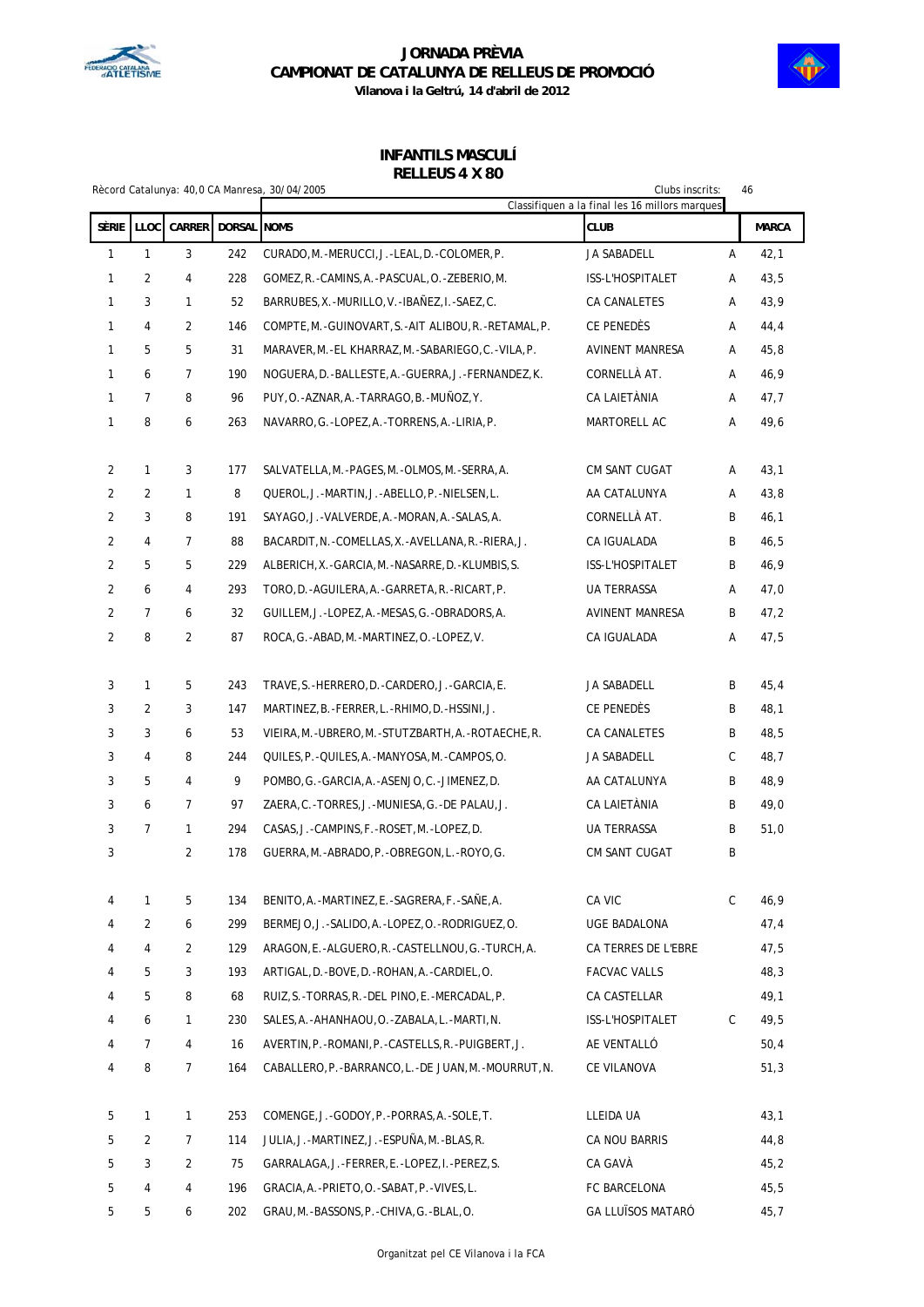



### **INFANTILS MASCULÍ RELLEUS 4 X 80**

|         | Rècord Catalunya: 40,0 CA Manresa, 30/04/2005 |               |                    | Clubs inscrits:                                        |                      | 46           |
|---------|-----------------------------------------------|---------------|--------------------|--------------------------------------------------------|----------------------|--------------|
|         |                                               |               |                    | Classifiquen a la final les 16 millors marques         |                      |              |
| Sèrie I | <b>LLOC</b>                                   | <b>CARRER</b> | <b>DORSAL NOMS</b> |                                                        | <b>CLUB</b>          | <b>MARCA</b> |
| 5       | 6                                             | 3             | 124                | GASTON, F.-BAGES, P.-REVILLA, T.-SERRES, K.            | CA SANT JUST         | 47,8         |
| 5       | 7                                             | 8             | 103                | LOPEZ, A.-ALVAREZ, A.-GOMEZ, G.-MARIN, D.              | <b>CA MOLLET</b>     | 47,9         |
| 5       | 8                                             | 5             | 269                | NAHUEL, M. - CAMACHO, F. - MONTESINOS, A. - VAQUE, I.  | PRATENC AA           | 50,2         |
|         |                                               |               |                    |                                                        |                      |              |
| 6       | 1                                             | 5             | 274                | TRIGUEROS, G. -GOMEZ, S. -FERMIN, A. -ALBIAC, M.       | UA BARBERÀ           | 46,8         |
| 6       | $\overline{2}$                                | 4             | 40                 | SALA, J.-TIGRI, A.-GONZALEZ, A.-LOPEZ, B.              | CA CALELLA           | 47,0         |
| 6       | 3                                             | 2             | 131                | PEREZ, V. - ALLOKH, M. - COMA, P. - RUIZ, E.           | CA TORELLÓ           | 47,5         |
| 6       | 4                                             | 3             | 80                 | ROMERO, I. - BENITEZ, R. - QUINTANA, D. - MASVIDAL, M. | <b>CA GRANOLLERS</b> | 48,1         |
| 6       | 5                                             | 6             | 153                | VIDAL, D. - ARTIMEZ, J. - CALZADO, L. - FLO, V.        | CE UNIVERSITARI      | 48,4         |
| 6       | 6                                             | 7             | 120                | VILERT, P.-LECHUGA, J.-LECHUGA, M.-BARTOLOME, D.       | CA SANT CELONI       | 52,0         |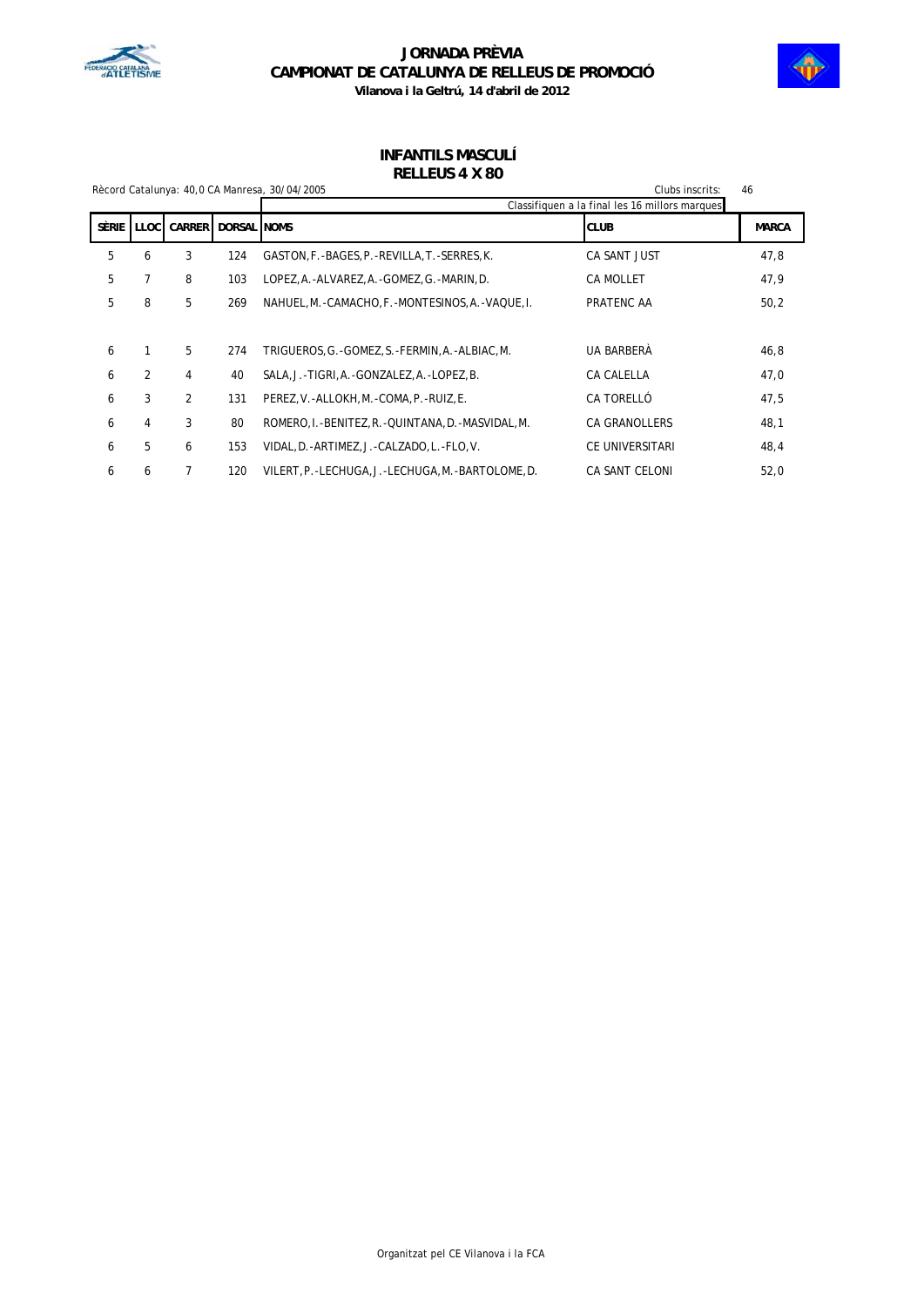

#### **INFANTILS MASCULÍ RELLEUS 4 X 80**

|                |                  | Rècord Catalunya: 40,0 CA Manresa, 30/04/2005            | Clubs inscrits:<br>Classifiquen a la final les 16 millors marques | 45 |              |   |
|----------------|------------------|----------------------------------------------------------|-------------------------------------------------------------------|----|--------------|---|
|                | LLOC DORSAL NOMS |                                                          | <b>CLUB</b>                                                       |    | <b>MARCA</b> |   |
| $\mathbf{1}$   | 242              | CURADO, M. - MERUCCI, J. - LEAL, D. - COLOMER, P.        | JA SABADELL                                                       | Α  | 42,1         | F |
| $\overline{c}$ | 177              | SALVATELLA, M. - PAGES, M. - OLMOS, M. - SERRA, A.       | CM SANT CUGAT                                                     | Α  | 43,1         | F |
| 3              | 253              | COMENGE, J.-GODOY, P.-PORRAS, A.-SOLE, T.                | LLEIDA UA                                                         |    | 43,1         | F |
| 4              | 228              | GOMEZ, R. -CAMINS, A. -PASCUAL, O. -ZEBERIO, M.          | ISS-L'HOSPITALET                                                  | Α  | 43,5         | F |
| 5              | 8                | QUEROL, J.-MARTIN, J.-ABELLO, P.-NIELSEN, L.             | AA CATALUNYA                                                      | Α  | 43,8         | F |
| 6              | 52               | BARRUBES, X. - MURILLO, V. - IBAÑEZ, I. - SAEZ, C.       | CA CANALETES                                                      | Α  | 43,9         | F |
| 7              | 146              | COMPTE, M.-GUINOVART, S.-AIT ALIBOU, R.-RETAMAL, P.      | CE PENEDÈS                                                        | Α  | 44,4         | F |
| 8              | 114              | JULIA, J.-MARTINEZ, J.-ESPUÑA, M.-BLAS, R.               | CA NOU BARRIS                                                     |    | 44,8         | F |
| 9              | 75               | GARRALAGA, J. -FERRER, E. -LOPEZ, I. -PEREZ, S.          | CA GAVÀ                                                           |    | 45,2         | F |
| 10             | 243              | TRAVE, S. -HERRERO, D. -CARDERO, J. -GARCIA, E.          | JA SABADELL                                                       | В  | 45,4         |   |
| 11             | 196              | GRACIA, A. - PRIETO, O. - SABAT, P. - VIVES, L.          | FC BARCELONA                                                      |    | 45,5         | F |
| 12             | 202              | GRAU, M.-BASSONS, P.-CHIVA, G.-BLAL, O.                  | GA LLUÏSOS MATARÓ                                                 |    | 45,7         | F |
| 13             | 31               | MARAVER, M.-EL KHARRAZ, M.-SABARIEGO, C.-VILA, P.        | AVINENT MANRESA                                                   | Α  | 45,8         | F |
| 14             | 191              | SAYAGO, J. - VALVERDE, A. - MORAN, A. - SALAS, A.        | CORNELLÀ AT.                                                      | B  | 46,1         | F |
| 15             | 88               | BACARDIT, N. - COMELLAS, X. - AVELLANA, R. - RIERA, J.   | CA IGUALADA                                                       | В  | 46,5         | F |
| 16             | 274              | TRIGUEROS, G. - GOMEZ, S. - FERMIN, A. - ALBIAC, M.      | UA BARBERÀ                                                        |    | 46,8         | F |
| 17             | 190              | NOGUERA, D. - BALLESTE, A. - GUERRA, J. - FERNANDEZ, K.  | CORNELLÀ AT.                                                      | Α  | 46,9         |   |
| 18             | 229              | ALBERICH, X. - GARCIA, M. - NASARRE, D. - KLUMBIS, S.    | ISS-L'HOSPITALET                                                  | В  | 46,9         |   |
| 19             | 134              | BENITO, A.-MARTINEZ, E.-SAGRERA, F.-SAÑE, A.             | CA VIC                                                            | C. | 46,9         | F |
| 20             | 293              | TORO, D. - AGUILERA, A. - GARRETA, R. - RICART, P.       | UA TERRASSA                                                       | Α  | 47,0         |   |
| 21             | 40               | SALA, J.-TIGRI, A.-GONZALEZ, A.-LOPEZ, B.                | CA CALELLA                                                        |    | 47,0         |   |
| 22             | 32               | GUILLEM, J.-LOPEZ, A.-MESAS, G.-OBRADORS, A.             | AVINENT MANRESA                                                   | B  | 47,2         |   |
| 23             | 299              | BERMEJO, J.-SALIDO, A.-LOPEZ, O.-RODRIGUEZ, O.           | UGE BADALONA                                                      |    | 47,4         |   |
| 24             | 87               | ROCA, G.-ABAD, M.-MARTINEZ, O.-LOPEZ, V.                 | CA IGUALADA                                                       | Α  | 47,5         |   |
| 25             | 129              | ARAGON, E. - ALGUERO, R. - CASTELLNOU, G. - TURCH, A.    | CA TERRES DE L'EBRE                                               |    | 47,5         |   |
| 26             | 131              | PEREZ, V.-ALLOKH, M.-COMA, P.-RUIZ, E.                   | CA TORELLÓ                                                        |    | 47,5         |   |
| 27             | 96               | PUY, O. -AZNAR, A. -TARRAGO, B. -MUÑOZ, Y.               | CA LAIETÀNIA                                                      | Α  | 47,7         |   |
| 28             | 124              | GASTON, F.-BAGES, P.-REVILLA, T.-SERRES, K.              | CA SANT JUST                                                      |    | 47,8         |   |
| 29             | 103              | LOPEZ, A.-ALVAREZ, A.-GOMEZ, G.-MARIN, D.                | CA MOLLET                                                         |    | 47,9         |   |
| 30             | 147              | MARTINEZ, B.-FERRER, L.-RHIMO, D.-HSSINI, J.             | CE PENEDÈS                                                        | В  | 48,1         |   |
| 31             | 80               | ROMERO, I.-BENITEZ, R.-QUINTANA, D.-MASVIDAL, M.         | CA GRANOLLERS                                                     |    | 48,1         |   |
| 32             | 193              | ARTIGAL, D. - BOVE, D. - ROHAN, A. - CARDIEL, O.         | FACVAC VALLS                                                      |    | 48,3         |   |
| 33             | 153              | VIDAL, D. - ARTIMEZ, J. - CALZADO, L. - BERARD, P.       | CE UNIVERSITARI                                                   |    | 48,4         |   |
| 34             | 53               | VIEIRA, M. - UBRERO, M. - STUTZBARTH, A. - ROTAECHE, R.  | CA CANALETES                                                      | В  | 48,5         |   |
| 35             | 244              | QUILES, P. - QUILES, A. - MANYOSA, M. - CAMPOS, O.       | JA SABADELL                                                       | С  | 48,7         |   |
| 36             | 9                | POMBO, G.-GARCIA, A.-ASENJO, C.-JIMENEZ, D.              | AA CATALUNYA                                                      | В  | 48,9         |   |
| 37             | 97               | ZAERA, C.-TORRES, J.-MUNIESA, G.-DE PALAU, J.            | CA LAIETÀNIA                                                      | B  | 49,0         |   |
| 38             | 68               | RUIZ, S.-TORRAS, R.-DEL PINO, E.-MERCADAL, P.            | CA CASTELLAR                                                      |    | 49,1         |   |
| 39             | 230              | SALES, A. - AHANHAOU, O. - ZABALA, L. - MARTI, N.        | ISS-L'HOSPITALET                                                  | C  | 49,5         |   |
| 40             | 263              | NAVARRO, G. - LOPEZ, A. - TORRENS, A. - LIRIA, P.        | MARTORELL AC                                                      | Α  | 49,6         |   |
| 41             | 269              | NAHUEL, M. - CAMACHO, F. - MONTESINOS, A. - VAQUE, I.    | PRATENC AA                                                        |    | 50,2         |   |
| 42             | 16               | AVERTIN, P. - ROMANI, P. - CASTELLS, R. - PUIGBERT, J.   | AE VENTALLÓ                                                       |    | 50,4         |   |
| 43             | 294              | CASAS, J.-CAMPINS, F.-ROSET, M.-LOPEZ, D.                | UA TERRASSA                                                       | В  | 51,0         |   |
| 44             | 164              | CABALLERO, P. - BARRANCO, L. - DE JUAN, M. - MOURRUT, N. | CE VILANOVA                                                       |    | 51,3         |   |
| 45             | 120              | VILERT, P. - LECHUGA, J. - LECHUGA, M. - BARTOLOME, D.   | CA SANT CELONI                                                    |    | 52,0         |   |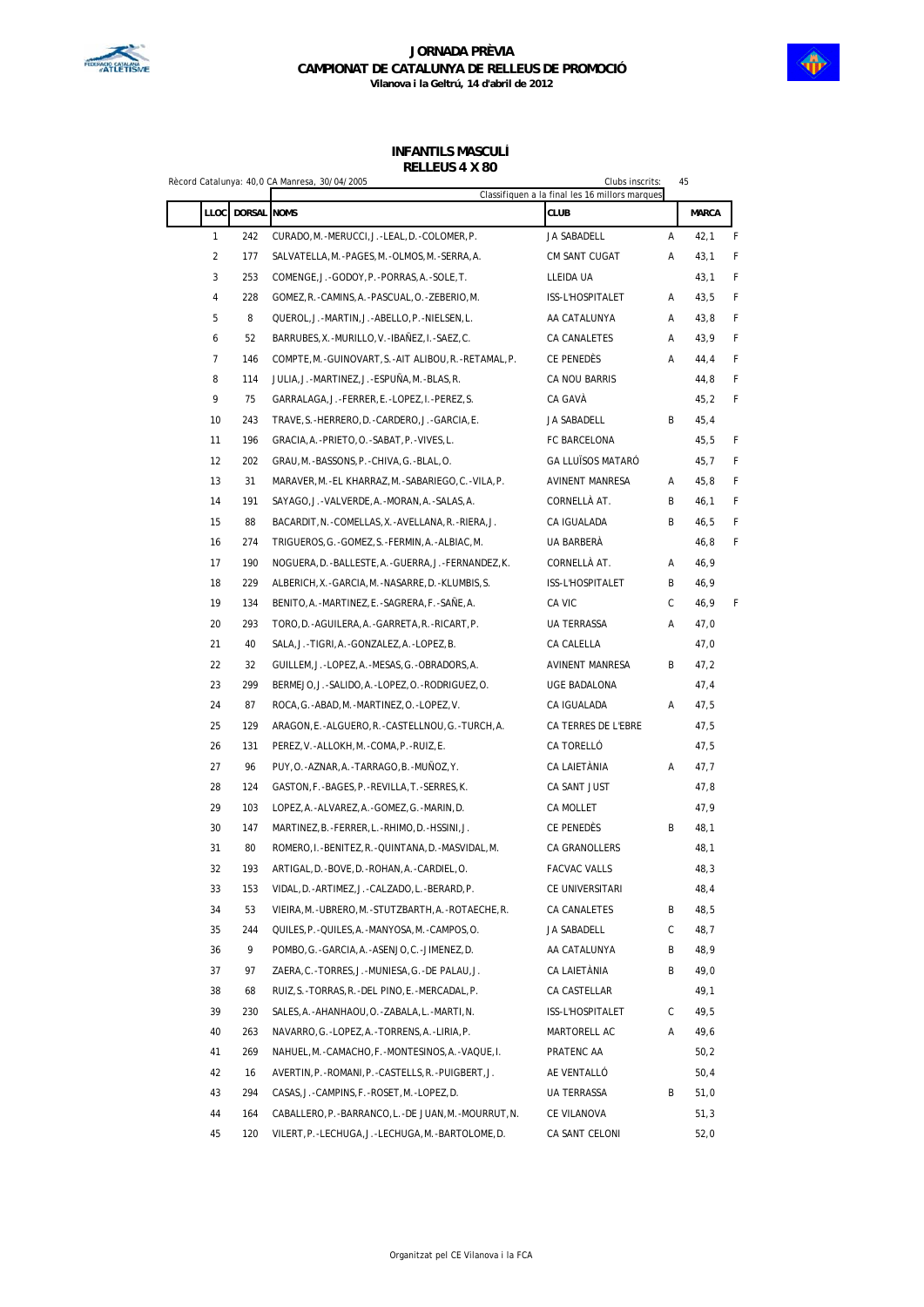

#### **JORNADA PRÈVIA CAMPIONAT DE CATALUNYA DE RELLEUS DE PROMOCIÓ Vilanova i la Geltrú, 14 d'abril de 2012**

#### **INFANTIL MASCULÍ RELLEUS 4 X 200**

|                | Rècord Catalunya: 1,47,75 CA Manresa, 08/10/2005 |        |                |                                                            | Clubs inscrits:<br>Classifiquen a la final les 8 millors marques |   | 41           |  |
|----------------|--------------------------------------------------|--------|----------------|------------------------------------------------------------|------------------------------------------------------------------|---|--------------|--|
| SÈRIE          | LLOC                                             | CARRER | DORSAL NOMS    |                                                            | <b>CLUB</b>                                                      |   | <b>MARCA</b> |  |
| 1              | 1                                                | 3      | 239            | CURADO, M. - MERUCCI, J. - LEAL, D. - TRAVE, S.            | JA SABADELL                                                      | Α | 1,50,5       |  |
| 1              | 2                                                | 4      | 225            | GOMEZ, R. - CAMINS, A. - PASCUAL, O. - ALBERICH, X.        | ISS-L'HOSPITALET                                                 | Α | 1,53,5       |  |
| 1              | 3                                                | 2      | 144            | COMPTE, M.-AIT ALIBOU, R.-GUINOVART, S.-RETAMAL, P.        | CE PENEDÈS                                                       | Α | 1,54,4       |  |
| 1              | 4                                                | 6      | 188            | NOGUERA, D. - VALVERDE, A. - GUERRA, J. - FERNANDEZ, K.    | CORNELLÀ AT.                                                     | Α | 1,55,0       |  |
| 1              | 5                                                | 1      | 49             | BARRUBES, X. - VIEIRA, M. - IBAÑEZ, I. - SAEZ, C.          | CA CANALETES                                                     | Α | 1,55,4       |  |
| 1              | 6                                                | 8      | 6              | QUEROL, J.-RODRIGUEZ, J.-ABELLO, P.-NIELSEN, L.            | AA CATALUNYA                                                     | Α | 1,56,5       |  |
| 1              | 7                                                | 5      | 28             | MARAVER, M.-EL KHARRAZ, M.-SABARIEGO, C.-VILA, P.          | AVINENT MANRESA                                                  | Α | 1,59,9       |  |
| 1              | 8                                                | 7      | 94             | PUY, O. - AZNAR, A. - TARRAGO, B. - MUÑOZ, Y.              | CA LAIETÀNIA                                                     | Α | 2,05,0       |  |
| 2              | 1                                                | 1      | 175            | SALVATELLA, M. - PAGES, M. - OLMOS, M. - SERRA, A.         | CM SANT CUGAT                                                    | Α | 1,52,5       |  |
| $\overline{2}$ | 2                                                | 6      | 226            | ZEBERIO, P. - GARCIA, M. - DURAN, D. - ALMIR, J.           | ISS-L'HOSPITALET                                                 | B | 2,01,7       |  |
| $\overline{c}$ | 3                                                | 3      | 189            | BALLESTER, A. - SAYAGO, J. - MORAN, A. - SALAS, A.         | CORNELLÀ AT.                                                     | В | 2,01,9       |  |
| 2              | $\overline{4}$                                   | 4      | 240            | COLOMER, P. - HERRERO, D. - CARDERO, J. - ALES, J.         | JA SABADELL                                                      | В | 2,02,0       |  |
| 2              | 5                                                | 7      | $\overline{7}$ | LAS HERAS, A. - MOLINA, M. - RODRIGUEZ, J. - LOPEZ, I.     | AA CATALUNYA                                                     | В | 2,04,9       |  |
| $\overline{2}$ | 6                                                | 8      | 145            | MARTINEZ, B.-FERRER, L.-RHIMO, D.-HSSINI, J.               | CE PENEDÈS                                                       | В | 2,09,2       |  |
| 2              | 7                                                | 2      | 29             | GUILLEM, J.-LOPEZ, A.-MESAS, G.-OBRADORS, A                | AVINENT MANRESA                                                  | В | 2,11,7       |  |
| 2              |                                                  | 5      | 176            | GUERRA, M. - ABRADO, P. - OBREGON, L. - ROYO, G.           | CM SANT CUGAT                                                    | В | N.P.         |  |
| 3              | 1                                                | 6      | 133            | BENITO, A. - MARTINEZ, E. - SAGRERA, F. - SAÑE, A.         | CA VIC                                                           |   | 2,04,0       |  |
| 3              | 2                                                | 3      | 227            | ZABALA, L.-GIL, D.-BERNARDINI, E.-NASARRE, D.              | ISS-L'HOSPITALET                                                 | С | 2,05,3       |  |
| 3              | 3                                                | 7      | 298            | BERMEJO, J.-SALIDO, A.-LOPEZ, O.-RODRIGUEZ, O.             | UGE BADALONA                                                     |   | 2,06,1       |  |
| 3              | $\overline{4}$                                   | 5      | 15             | AVERTIN, P. - ROMANI, P. - CASTELLS, R. - PUIGBERT, J.     | AE VENTALLÓ                                                      |   | 2,06,5       |  |
| 3              | 5                                                | 4      | 241            | TRULL, M. -MAÑOSA, M. -PONTANILLA, M. -CAMPOS, O.          | JA SABADELL                                                      | С | 2,11,0       |  |
| 3              | 6                                                | 1      | 50             | ROTAECEHE, R. - OBRERO, M. - STUTZBARTH, A. - MORENO, O.   | CA CANALETES                                                     | В | 2,12,4       |  |
| 3              | 7                                                | 8      | 192            | BOVE, D. - ARTIGAL, D. - ROMAN, A. - CARDIEL, O.           | <b>FACVAC VALLS</b>                                              |   | 2,12,4       |  |
| 3              | 8                                                | 2      | 95             | ZAERA, C.-TORRES, J.-PALA, J.-MUNIESA, G.                  | CA LAIETÀNIA                                                     | В | 2,23,0       |  |
|                |                                                  |        |                |                                                            |                                                                  |   |              |  |
| 4              | 1                                                | 3      | 251            | COMENGE, J. - GODOY, P. - PORRAS, A. - SOLE, T.            | LLEIDA UA                                                        |   | 1,52,3       |  |
| 4              | 2                                                | 7      | 113            | JULIA, J. - MARTINEZ, J. - ESPUÑA, M. - BOURKHIS, A.       | CA NOU BARRIS                                                    |   | 1,58,3       |  |
| 4              | 3                                                | 6      | 201            | GRAU, M.-BASSONS, P.-CHIVA, G.-BLAL, O.                    | <b>GA LLUÏSOS MATARÓ</b>                                         |   | 2,01,2       |  |
| 4              | 4                                                | 2      | 66             | AVELLANEDA, S. - MERCADAL, P. - GUILLEN, I. - DEL PINO, E. | CA CASTELLAR                                                     |   | 2,06,3       |  |
| 4              | 5                                                | 8      | 273            | LAZARO, S.-GOMEZ, S.-TRIGUEROS, G.-FERMIN, A.              | UA BARBERÀ                                                       |   | 2,08,2       |  |
| 4              | 6                                                | 5      | 268            | NAHUEL, M. - CAMACHO, F. - VAQUE, I. - MONTESINOS, A.      | PRATENC AA                                                       |   | 2, 19, 1     |  |
| 4              |                                                  |        | 162            | CABALLERO, P. - FERRER, G. - DE JUAN, M. - MOURRUT, N.     | CE VILANOVA                                                      |   | 2,24,4       |  |
| 4              |                                                  | 4      | 74             | GARRALAGA, J. - FERRER, E. - LOPEZ, I. - PEREZ, S.         | CA GAVÀ                                                          |   | RET.         |  |
| 5              | 1                                                | 4      | 86             | ROCA, G.-ABAD, M.-MARTINEZ, O.-LOPEZ, V.                   | CA IGUALADA                                                      |   | 2,04,5       |  |
| 5              | 2                                                | 3      | 152            | RAVENTOS, R. - VIDAL, D. - CALZADO, L. - FLO, V.           | CE UNIVERSITARI                                                  |   | 2,05,7       |  |
| 5              | 3                                                | 5      | 79             | ROMERO, I.-BENITEZ, R.-QUINTANA, D.-TARRADELLAS, G.        | CA GRANOLLERS                                                    |   | 2,06,5       |  |
| 5              | 4                                                | 1      | 102            | LOPEZ, A. - ALVAREZ, A. - GOMEZ, G. - MARIN, D.            | CA MOLLET                                                        |   | 2,07,9       |  |
| 5              | 5                                                | 2      | 262            | LIRIA, P. - LOPEZ, A. - TORRENS, A. - MORAGAS, R.          | MARTORELL AC                                                     |   | 2,16,5       |  |
| 6              | 1                                                | 6      | 292            | TORO, D. - RICART, P. - CASAS, J. - AGUILERA, A.           | UA TERRASSA                                                      |   | 2,05,4       |  |
| 6              | $\overline{2}$                                   | 3      | 39             | SALA, J.-TIGRI, A.-GONZALEZ, A.-LOPEZ, B.                  | CA CALELLA                                                       |   | 2,09,1       |  |
| 6              |                                                  | 4      | 128            | SANTILLANA, I.-TURCH, A.-ARAGON, E.-BENYAZID, M.           | CA TERRES DE L'EBRE                                              |   | DQ 163.5     |  |
| 6              |                                                  | 5      | 123            | SERRES, K.-REVILLA, T.-ROMAN, M.-BAGES, P.                 | CA SANT JUST                                                     |   | DQ 163.5     |  |

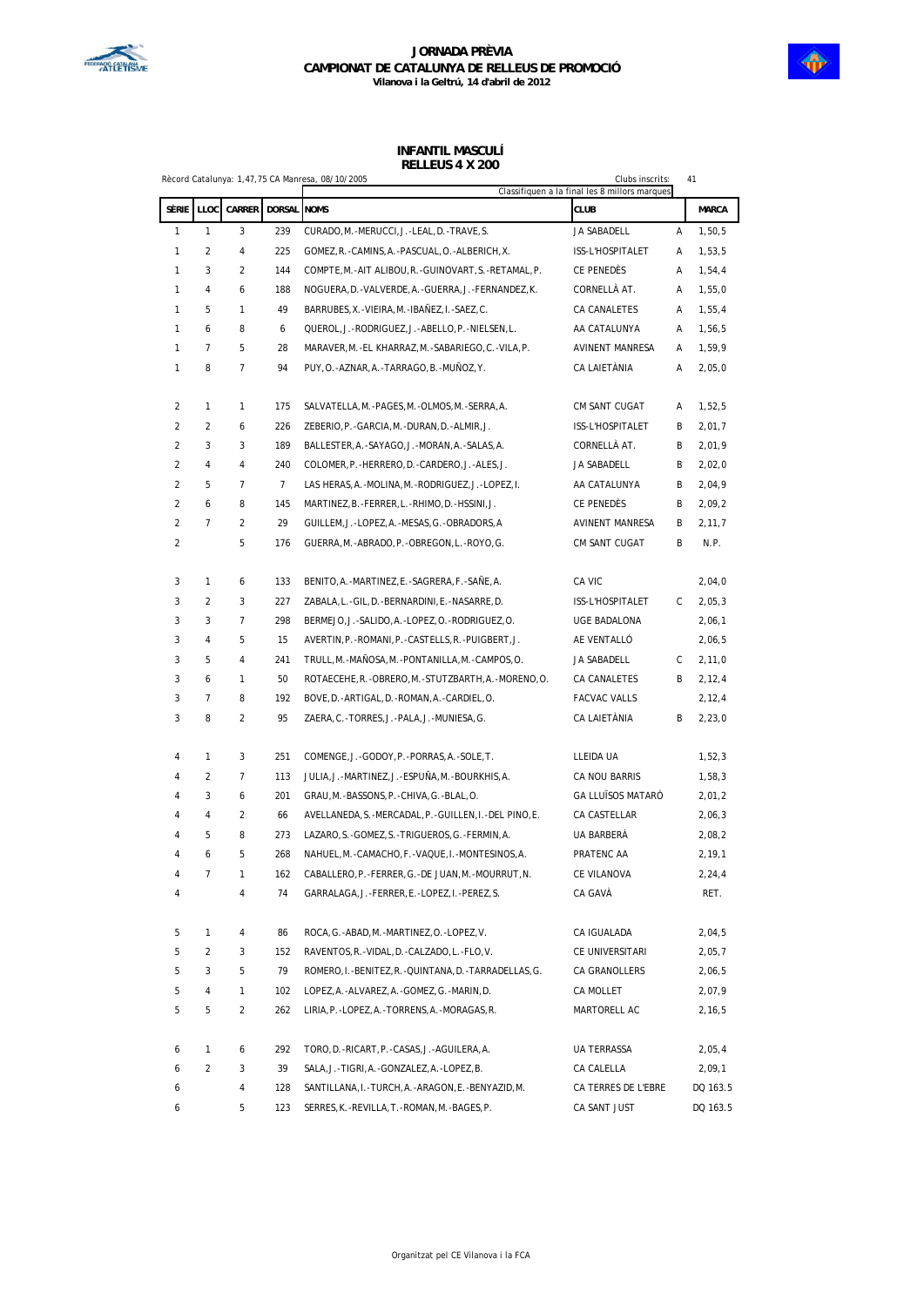



**Vilanova i la Geltrú, 14 d'abril de 2012**

#### **INFANTIL MASCULÍ RELLEUS 4 X 200**

|       |                |                | Rècord Catalunya: 1,47,75 CA Manresa, 08/10/2005           | Clubs inscrits:                               |   | 41       |   |
|-------|----------------|----------------|------------------------------------------------------------|-----------------------------------------------|---|----------|---|
|       |                |                |                                                            | Classifiquen a la final les 8 millors marques |   |          |   |
| Sèrie | LLOC           | DORSAL NOMS    |                                                            | <b>CLUB</b>                                   |   | MARCA    |   |
|       | 1              | 239            | CURADO, M. - MERUCCI, J. - LEAL, D. - TRAVE, S.            | JA SABADELL                                   | A | 1,50,5   | F |
|       | $\overline{2}$ | 251            | COMENGE, J. -GODOY, P. -PORRAS, A. -SOLE, T.               | LLEIDA UA                                     |   | 1,52,3   | F |
|       | 3              | 175            | SALVATELLA, M. - PAGES, M. - OLMOS, M. - SERRA, A.         | CM SANT CUGAT                                 | Α | 1,52,5   | F |
|       | 4              | 225            | GOMEZ, R. -CAMINS, A. -PASCUAL, O. -ALBERICH, X.           | ISS-L'HOSPITALET                              | Α | 1,53,5   | F |
|       | 5              | 144            | COMPTE, M. - AIT ALIBOU, R. - GUINOVART, S. - RETAMAL, P.  | CE PENEDÈS                                    | Α | 1,54,4   | F |
|       | 6              | 188            | NOGUERA, D. - VALVERDE, A. - GUERRA, J. - FERNANDEZ, K.    | CORNELLÀ AT.                                  | Α | 1,55,0   | F |
|       | $\overline{7}$ | 49             | BARRUBES, X. - VIEIRA, M. - IBAÑEZ, I. - SAEZ, C.          | CA CANALETES                                  | Α | 1,55,4   | F |
|       | 8              | 6              | QUEROL, J.-RODRIGUEZ, J.-ABELLO, P.-NIELSEN, L.            | AA CATALUNYA                                  | Α | 1,56,5   | F |
|       | 9              | 113            | JULIA, J. -MARTINEZ, J. -ESPUÑA, M. -BOURKHIS, A.          | CA NOU BARRIS                                 |   | 1,58,3   |   |
|       | 10             | 28             | MARAVER, M. - EL KHARRAZ, M. - SABARIEGO, C. - VILA, P.    | AVINENT MANRESA                               | Α | 1,59,9   |   |
|       | 11             | 201            | GRAU, M.-BASSONS, P.-CHIVA, G.-BLAL, O.                    | <b>GA LLUÏSOS MATARÓ</b>                      |   | 2,01,2   |   |
|       | 12             | 226            | ZEBERIO, P. - GARCIA, M. - DURAN, D. - ALMIR, J.           | ISS-L'HOSPITALET                              | Β | 2,01,7   |   |
|       | 13             | 189            | BALLESTER, A. - SAYAGO, J. - MORAN, A. - SALAS, A.         | CORNELLÀ AT.                                  | В | 2,01,9   |   |
|       | 14             | 240            | COLOMER, P. -HERRERO, D. -CARDERO, J. -ALES, J.            | JA SABADELL                                   | B | 2,02,0   |   |
|       | 15             | 133            | BENITO, A. -MARTINEZ, E. -SAGRERA, F. -SANE, A.            | CA VIC                                        |   | 2,04,0   |   |
|       | 16             | 86             | ROCA, G. - ABAD, M. - MARTINEZ, O. - LOPEZ, V.             | CA IGUALADA                                   |   | 2,04,5   |   |
|       | 17             | $\overline{7}$ | LAS HERAS, A. - MOLINA, M. - RODRIGUEZ, J. - LOPEZ, I.     | AA CATALUNYA                                  | B | 2,04,9   |   |
|       | 18             | 94             | PUY, O. - AZNAR, A. - TARRAGO, B. - MUÑOZ, Y.              | CA LAIETÀNIA                                  | Α | 2,05,0   |   |
|       | 19             | 227            | ZABALA, L.-GIL, D.-BERNARDINI, E.-NASARRE, D.              | ISS-L'HOSPITALET                              | C | 2,05,3   |   |
|       | 20             | 292            | TORO, D. - RICART, P. - CASAS, J. - AGUILERA, A.           | UA TERRASSA                                   |   | 2,05,4   |   |
|       | 21             | 152            | RAVENTOS, R. - VIDAL, D. - CALZADO, L. - FLO, V.           | CE UNIVERSITARI                               |   | 2,05,7   |   |
|       | 22             | 298            | BERMEJO, J.-SALIDO, A.-LOPEZ, O.-RODRIGUEZ, O.             | UGE BADALONA                                  |   | 2,06,1   |   |
|       | 23             | 66             | AVELLANEDA, S. - MERCADAL, P. - GUILLEN, I. - DEL PINO, E. | CA CASTELLAR                                  |   | 2,06,3   |   |
|       | 24             | 15             | AVERTIN, P. - ROMANI, P. - CASTELLS, R. - PUIGBERT, J.     | AE VENTALLÓ                                   |   | 2,06,5   |   |
|       | 25             | 79             | ROMERO, I.-BENITEZ, R.-QUINTANA, D.-TARRADELLAS, G.        | CA GRANOLLERS                                 |   | 2,06,5   |   |
|       | 26             | 102            | LOPEZ, A.-ALVAREZ, A.-GOMEZ, G.-MARIN, D.                  | CA MOLLET                                     |   | 2,07,9   |   |
|       | 27             | 273            | LAZARO, S. - GOMEZ, S. - TRIGUEROS, G. - FERMIN, A.        | UA BARBERÀ                                    |   | 2,08,2   |   |
|       | 28             | 39             | SALA, J. - TIGRI, A. - GONZALEZ, A. - LOPEZ, B.            | CA CALELLA                                    |   | 2,09,1   |   |
|       | 29             | 145            | MARTINEZ, B.-FERRER, L.-RHIMO, D.-HSSINI, J.               | CE PENEDÈS                                    | Β | 2,09,2   |   |
|       | 30             | 241            | TRULL, M.-MANOSA, M.-PONTANILLA, M.-CAMPOS, O.             | JA SABADELL                                   | С | 2,11,0   |   |
|       | 31             | 29             | GUILLEM, J.-LOPEZ, A.-MESAS, G.-OBRADORS, A                | <b>AVINENT MANRESA</b>                        | В | 2,11,7   |   |
|       | 32             | 50             | ROTAECEHE, R. - OBRERO, M. - STUTZBARTH, A. - MORENO, O.   | CA CANALETES                                  | В | 2,12,4   |   |
|       | 33             | 192            | BOVE, D. - ARTIGAL, D. - ROMAN, A. - CARDIEL, O.           | FACVAC VALLS                                  |   | 2,12,4   |   |
|       | 34             | 262            | LIRIA, P. - LOPEZ, A. - TORRENS, A. - MORAGAS, R.          | MARTORELL AC                                  |   | 2,16,5   |   |
|       | 35             | 268            | NAHUEL, M. - CAMACHO, F. - VAQUE, I. - MONTESINOS, A.      | PRATENC AA                                    |   | 2, 19, 1 |   |
|       | 36             | 95             | ZAERA, C. - TORRES, J. - PALA, J. - MUNIESA, G.            | CA LAIETÀNIA                                  | В | 2,23,0   |   |
|       | 37             | 162            | CABALLERO, P. - FERRER, G. - DE JUAN, M. - MOURRUT, N.     | CE VILANOVA                                   |   | 2,24,4   |   |
|       | 38             | 128            | SANTILLANA, I. - TURCH, A. - ARAGON, E. - BENYAZID, M.     | CA TERRES DE L'EBRE                           |   | DQ 163.5 |   |
|       | 39             | 123            | SERRES, K.-REVILLA, T.-ROMAN, M.-BAGES, P.                 | CA SANT JUST                                  |   | DQ 163.5 |   |
|       |                |                |                                                            |                                               |   |          |   |
|       | 40             | 176            | GUERRA, M. - ABRADO, P. - OBREGON, L. - ROYO, G.           | CM SANT CUGAT                                 | В | N.P.     |   |
|       | 41             | 74             | GARRALAGA, J. - FERRER, E. - LOPEZ, I. - PEREZ, S.         | CA GAVÀ                                       |   | RET.     |   |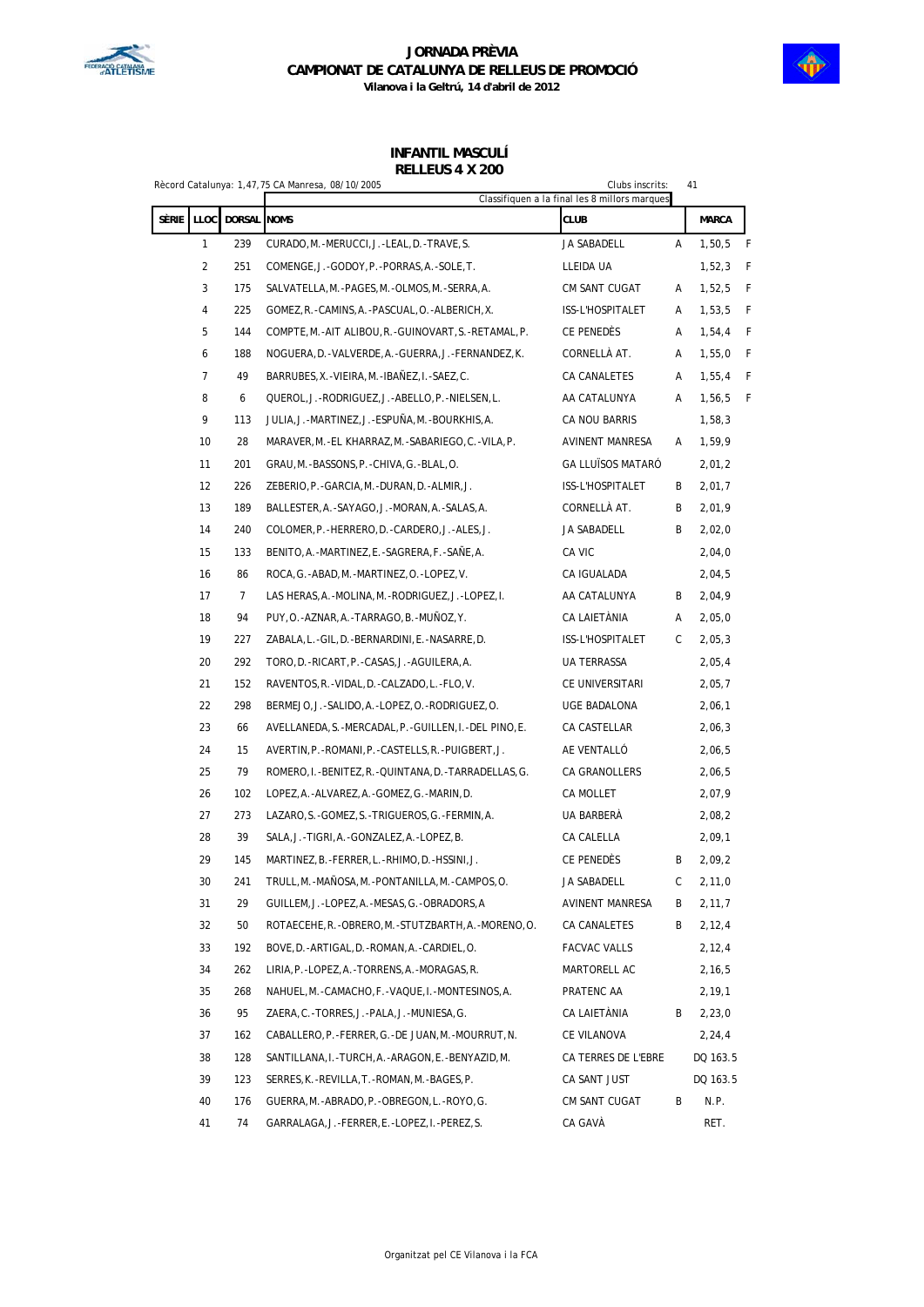



|                |                |                |                    | Rècord Catalunya: 41,71 CM Sant Cugat, 18/04/09        | Clubs inscrits:<br>Classifiquen a la final les 16 millors marques |   | 55           |
|----------------|----------------|----------------|--------------------|--------------------------------------------------------|-------------------------------------------------------------------|---|--------------|
| Sèrie          | <b>LLOC</b>    | <b>CARRER</b>  | <b>DORSAL</b> NOMS |                                                        | <b>CLUB</b>                                                       |   | <b>MARCA</b> |
| $\mathbf{1}$   | $\mathbf{1}$   | $\overline{4}$ | 202                | CARRASCO, M.-GIROL, L.-MARTINEZ, E.-MARTINEZ, C.       | CORNELLÀ AT.                                                      | A | 43,6         |
| $\mathbf{1}$   | 2              | 5              | 267                | CHAS, A. - PIFARRE, Y. - GILI, J. - ANDRES, A.         | LLEIDA UA                                                         | Α | 43,8         |
| $\mathbf{1}$   | 3              | 7              | 8                  | FERNANDEZ, J.-SOLSONA, N.-PASTOR, A.-BALLART, M.       | AA CATALUNYA                                                      | Α | 44,0         |
| $\mathbf{1}$   | 4              | 1              | 51                 | ARTERO, M. - MONTOBBIO, C. - RAYMOND, P. - MIGUEL, C.  | CA CANALETES                                                      | Α | 44,4         |
| $\mathbf{1}$   | 5              | $\overline{2}$ | 297                | BLASCO, M. - EGEA, C. - JIMENEZ, S. - LOPEZ, M.        | UA RUBÍ                                                           | Α | 45,7         |
| 1              | 6              | 6              | 223                | COLL, J. - GARCIA, A. - MELENDEZ, A. - FELIU, M.       | <b>GEE GIRONI</b>                                                 | Α | 46,1         |
| $\mathbf{1}$   | 7              | 3              | 60                 | POCH, L.-GOMEZ, M.-RODRIGUEZ, M.-RODRIGUEZ, A.         | CA CANOVELLES                                                     | Α | 48,3         |
| 1              | 8              | 8              | 66                 | GARCIA, A. - VIÑAS, J. - FONT, L. - CONESA, L.         | CA CASTELLAR                                                      | Α | 50,6         |
| $\overline{2}$ | 1              | 6              | 186                | MORRAL, C. - BESTUE, J. - SANCHEZ, A. - SIREROL, A.    | CM SANT CUGAT                                                     | Α | 43,0         |
| 2              | 2              | 5              | 256                | MARQUINO, E. - FARGUES, M. - JIMENEZ, M. - ROMANCE, M. | JA SABADELL                                                       | Α | 43,4         |
| 2              | 3              | 4              | 27                 | LIRIA, E. -LOZANO, A. -TORRESCASANA, C. -BALLARIN, I.  | AVINENT MANRESA                                                   | Α | 43,8         |
| 2              | 4              | 3              | 159                | HITA, M. - SORDO, A. - AIT ALIBOU, N. - QUERALTO, A.   | CE PENEDÈS                                                        | Α | 44,4         |
| 2              | 5              | 7              | 243                | PACHECO, A. - GONZALEZ, S. - ROMAN, A. - VIUDEZ, N.    | ISS-L'HOSPITALET                                                  | Α | 44,7         |
| 2              | 6              | 8              | 90                 | REY, N. -BASCOMPTE, J. -GONZALEZ, A. -BELENGUER, M.    | CA IGUALADA                                                       | Α | 45,0         |
| 2              | 7              | 1              | 80                 | GARCIA, B. - ROVIRA, P. - SURROCA, M. - GARCIA, M.     | CA GRANOLLERS                                                     | Α | 46,1         |
| $\overline{2}$ | 8              | $\overline{2}$ | 310                | GUTIERREZ, J. -PLANELL, J. -CASTELLA, R. -CANAL, A.    | UA TERRASSA                                                       | Α | 52,5         |
| 3              | 1              | 3              | 187                | CARDONA, C.-CHARBONNIER, L.-RIART, J.-TOMAS, R.        | CM SANT CUGAT                                                     | B | 46,0         |
| 3              | 2              | 8              | 9                  | GARCIA, M. -HERNANDEZ, A. -SANS, A. -ROJAS, A.         | AA CATALUNYA                                                      | B | 46,6         |
| 3              | 3              | 4              | 160                | COLL, C. - NUÑEZ, N. - VERA, P. - MARTIN, A.           | CE PENEDÈS                                                        | B | 47,1         |
| 3              | 4              | $\mathbf{1}$   | 244                | ALONSO, N. - BOUNOUAR, C. - BLAZQUEZ, L. - GARCIA, O.  | ISS-L'HOSPITALET                                                  | B | 47,9         |
| 3              | 5              | 6              | 91                 | FERRER, E. - GABARRO, C. - BELLOSTAS, G. - BERTRAN, C. | CA IGUALADA                                                       | B | 49,8         |
| 3              | 6              | 7              | 224                | FIGUERES, L. - XARGAIO, Q. - GONZALEZ, L. - SOLER, J.  | <b>GEE GIRONÍ</b>                                                 | B | 51,5         |
| 3              | $\overline{7}$ | $\overline{2}$ | 81                 | BENITEZ, L.-MONJE, A.-ROMA, B.-BARBOZA, M.             | <b>CA GRANOLLERS</b>                                              | B | 53,0         |
| 3              |                | 5              | 298                | FERNANDEZ, A. -OLMOS, B. -LOPEZ, I. -FARRE, S.         | UA RUBÍ                                                           | B | N.P.         |
| 4              | 1              | 2              | 67                 | HERNANDEZ, L.-ALARCON, S.-FERNANDEZ, M.-GUINART, A.    | CA CASTELLAR                                                      | B | 44,7         |
| 4              | 2              | 6              | 311                | STEPHENS, G. -PUERTA, J. -FRAGA, M. -HEREDIA, B.       | UA TERRASSA                                                       | B | 45,3         |
| 4              | 3              | 5              | 52                 | OTERMI, M.-MUNOZ, C.-GARCIA, J.-MEYER, J.              | CA CANALETES                                                      | B | 46,1         |
| 4              | 4              | 4              | 28                 | MEHAND, S. - ARISO, M. - GARCIA, A. - GONZALEZ, M.     | AVINENT MANRESA                                                   | B | 46,5         |
| 4              | 5              | 7              | 203                | VILA, L. - DUQUE, A. - BIENEFELD, I. - MARTINEZ, C.    | CORNELLÀ AT.                                                      | B | 47,4         |
| 4              | 6              | 3              | 257                | IZQUIERDO, J.-MEDINA, L.-RIBAS, S.-MAÑOSA, A.          | JA SABADELL                                                       | B | 47,7         |
| 4              | 7              | 8              | 312                | CANTERO, A. -CANTERO, E. - BOVE, A. - BONILLA, A.      | UA TERRASSA                                                       | С | 50,8         |
| 4              |                | $\mathbf{1}$   | 61                 | GOMEZ, A. -LATORRE, L. -GORDILLO, C. -KEITA, C.        | CA CANOVELLES                                                     | B | N.P.         |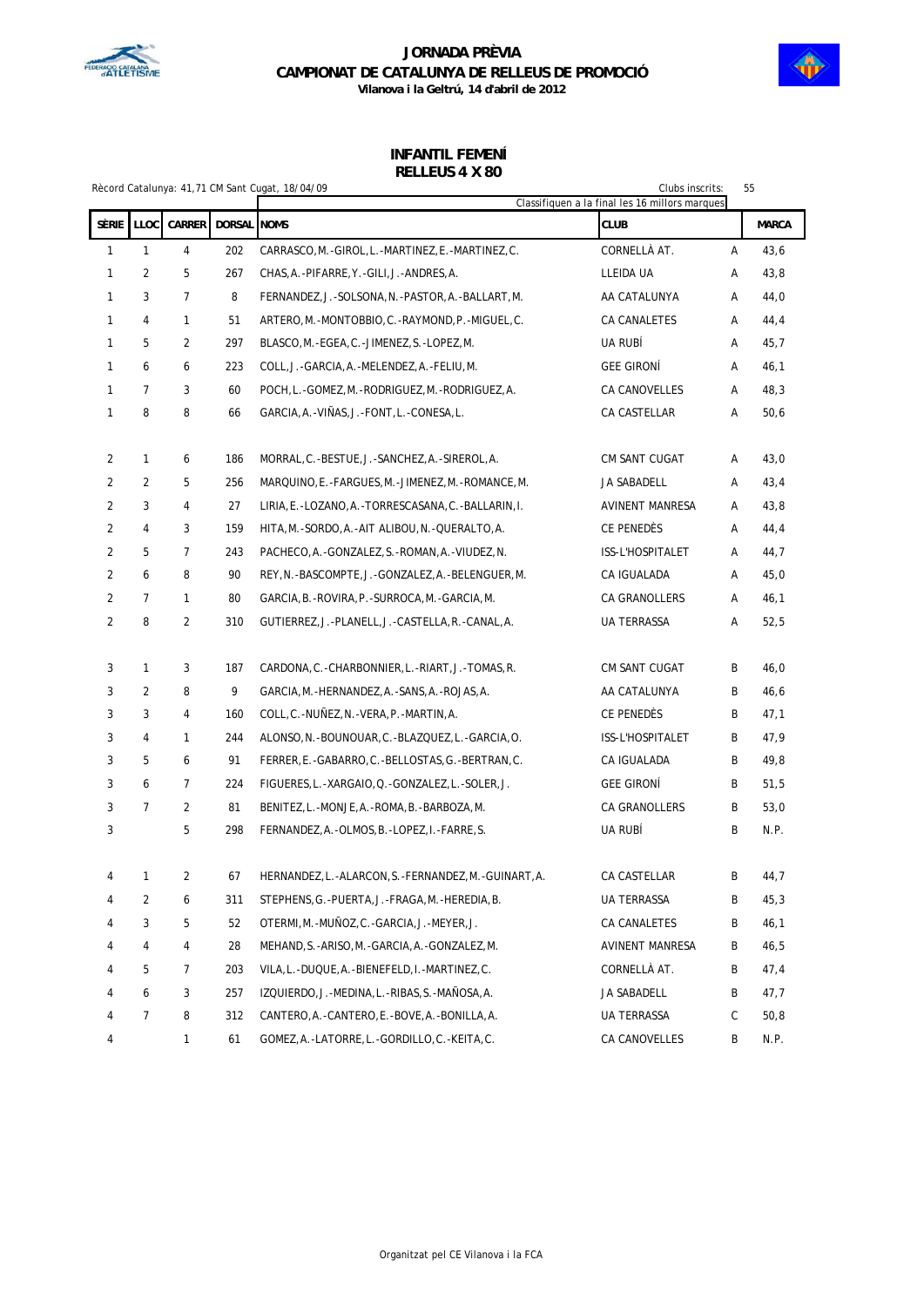



# **INFANTIL FEMENÍ**

### **RELLEUS 4 X 80**

|                |                |                |             | Rècord Catalunya: 41,71 CM Sant Cugat, 18/04/09            | Clubs inscrits:                                               |              | 55           |  |
|----------------|----------------|----------------|-------------|------------------------------------------------------------|---------------------------------------------------------------|--------------|--------------|--|
| Sèrie          | <b>LLOC</b>    | CARRER         | DORSAL NOMS |                                                            | Classifiquen a la final les 16 millors marques<br><b>CLUB</b> |              | <b>MARCA</b> |  |
| 5              | $\mathbf{1}$   | 8              | 166         | ATANCE, O. - PORTA, M. - RODRIGUEZ, M. - GALLEGO, S.       | CE UNIVERSITARI                                               |              | 45,6         |  |
| 5              | $\overline{2}$ | 3              | 188         | RODRIGUEZ, J.-LOPEZ, L.-BASSA, A.-ANTOLINO, J.             | CM SANT CUGAT                                                 | $\mathsf{C}$ | 46,2         |  |
| 5              | 3              | 4              | 53          | URRUTIA, M.-SAURA, E.-CASTELLS, J.-CARVAJAL, C.            | CA CANALETES                                                  | $\mathsf{C}$ | 48,8         |  |
| 5              | 4              | $\overline{7}$ | 398         | ANTONINI, S. -LAURA, A. -MASTRES, A. -GARCIA, S.           | CE VILANOVA                                                   |              | 49,1         |  |
| 5              | 5              | 6              | 29          | VIDAL, B. - TIERZ, N. - MUÑOZ, E. - PERARNAU, M.           | AVINENT MANRESA                                               | $\mathsf{C}$ | 49,2         |  |
| 5              | 6              | $\mathbf{1}$   | 245         | LUBAKI, M. - PEREIRAS, A. - GODU, F. - BUIL, H.            | ISS-L'HOSPITALET                                              | $\mathsf{C}$ | 50,6         |  |
| 5              | $\overline{7}$ | 5              | 161         | VALLS, M. - HERNANDEZ, J. - CUSINE, I. - CONESA, M.        | CE PENEDÈS                                                    | $\mathsf C$  | 51,0         |  |
| 5              | 8              | $\overline{2}$ | 258         | TORTOSA, M. - MONTRAVETA, N. - BRAVO, L. - DE LA TORRE, P. | JA SABADELL                                                   | $\mathsf{C}$ | 51,6         |  |
|                |                |                |             |                                                            |                                                               |              |              |  |
| 6              | 1              | 8              | 212         | DIAZ, R. - REBOREDO, I. - PALA, E. - SERRANO, N.           | <b>GA LLUÏSOS MATARÓ</b>                                      |              | 44,2         |  |
| 6              | 2              | 5              | 100         | DEIROS, P. - BALLESTEROS, M. - BALLESTEROS, M. - BADJI, M. | CA LAIETÀNIA                                                  |              | 45,5         |  |
| 6              | 3              | 3              | 289         | CASAS, E. - CRUEL, A. - LOPEZ, R. - VEGA, L.               | UA BARBERÀ                                                    |              | 46,3         |  |
| 6              | 4              | $\overline{7}$ | 127         | DIAZ, J.-DIEZ, P.-MARTINEZ, A.-MARTINEZ, L.                | CA SANT JUST                                                  |              | 48,0         |  |
| 6              | 5              | 6              | 281         | DESCALZO, A. - DOMINGUEZ, I. - GALVEZ, C. - ACEVEDO, I.    | PRATENC AA                                                    |              | 48,4         |  |
| 6              | 6              | 4              | 274         | COCA, M. -MANTIS, A. -HERNANDEZ, B. -GALEANO, L.           | MARTORELL AC                                                  |              | 48,9         |  |
| 6              | $\overline{7}$ | $\mathbf{1}$   | 138         | BENITO, M. - ACCENSI, A. - MORENO, A. - ALEMANY, D.        | CA TERRES DE L'EBRE                                           |              | 49,5         |  |
| 6              | 8              | $\overline{2}$ | 141         | CALLE, P. - GARZON, C. - VIGUE, A. - AMILS, M.             | CA TORELLÓ                                                    |              | 52,5         |  |
|                |                |                |             |                                                            |                                                               |              |              |  |
| $\overline{7}$ | 1              | 2              | 133         | LOPEZ, M. - MONTSERRAT, H. - VAZQUEZ, A. - TARGA, M.       | CA TARRAGONA                                                  |              | 46, 4        |  |
| $\overline{7}$ | 2              | $\mathbf{1}$   | 116         | GARCIA, S. - FONS, A. - CAMPOSO, J. - GARCIA, M.           | CA NOU BARRIS                                                 |              | 47,2         |  |
| $\overline{7}$ | 3              | 3              | 121         | LORITE, A. - VEGA, M. - HERMOSILLA, P. - BELMONTE, I.      | CA SANT BOI                                                   |              | 47,8         |  |
| $\overline{7}$ | $\overline{4}$ | 6              | 39          | SANKOUR-MEZOURI, R.-PUJAL, M.-ROSSELL, E.-RUSCALLEDA, L.   | CA CALELLA                                                    |              | 49,1         |  |
| $\overline{7}$ |                | 4              | 206         | MARTI, M.-MARTIN, M.-SOLE, N.-BORRAS, I.                   | <b>FACVAC VALLS</b>                                           |              | N.P.         |  |
| $\overline{7}$ |                | 5              | 73          | MAYA, A.-BALTIC, I.-ESTEVE, A.-ROVIRA, I.                  | CA GAVÀ                                                       |              | N.P.         |  |
| $\overline{7}$ |                | $\overline{7}$ | 143         | TRAPE, A. - PERPINYA, L. - VAN GINKEL, M. - SEHAM, E.      | CA TORREDEMBARRA                                              |              | N.P.         |  |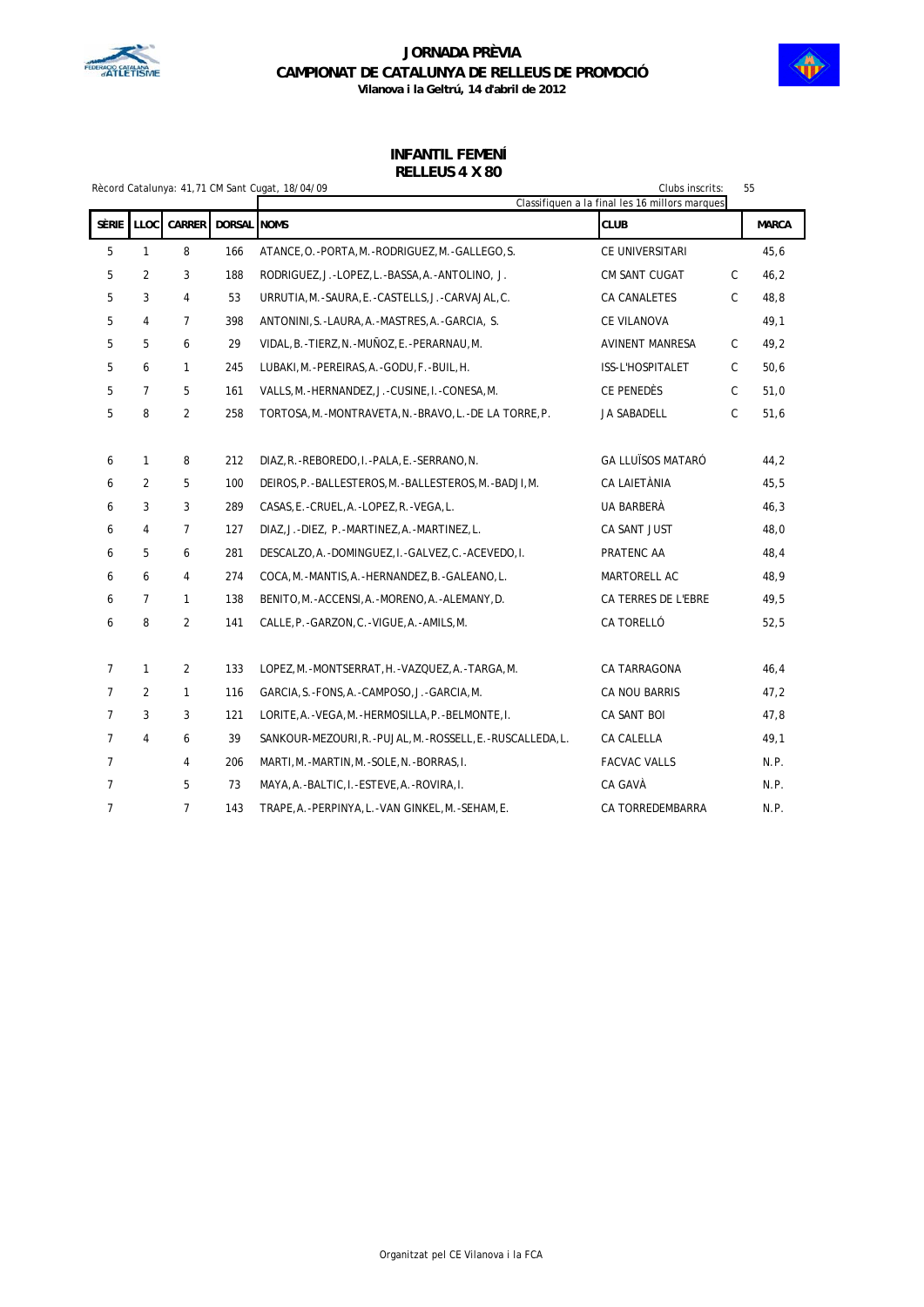

|       |                         |        | Record Catalunya: 41,71 CM Sant Cugat, 18/04/09                | Clubs inscrits:                                        |   | 55           |   |
|-------|-------------------------|--------|----------------------------------------------------------------|--------------------------------------------------------|---|--------------|---|
| SÈRIE | LLOC                    | DORSAL | <b>NOMS</b>                                                    | Classifiquen a la final les 16 millors marques<br>CLUB |   | <b>MARCA</b> |   |
|       | 1                       | 186    | MORRAL, C. - BESTUE, J. - SANCHEZ, A. - SIREROL, A.            | CM SANT CUGAT                                          | Α | 43,0         | F |
|       | $\overline{\mathbf{c}}$ | 256    | MARQUINO, E.-FARGUES, M.-JIMENEZ, M.-ROMANCE, M.               | JA SABADELL                                            | Α | 43,4         | F |
|       | 3                       | 202    | CARRASCO, M. - GIROL, L. - MARTINEZ, E. - MARTINEZ, C.         | CORNELLÀ AT.                                           | Α | 43,6         | F |
|       | 4                       | 267    | CHAS, A. - PIFARRE, Y. - GILI, J. - ANDRES, A.                 | LLEIDA UA                                              | Α | 43,8         | F |
|       | 5                       | 27     | LIRIA, E. - LOZANO, A. - TORRESCASANA, C. - BALLARIN, I.       | <b>AVINENT MANRESA</b>                                 | Α | 43,8         | F |
|       | 6                       | 8      | FERNANDEZ, J.-SOLSONA, N.-PASTOR, A.-BALLART, M.               | AA CATALUNYA                                           | Α | 44,0         | F |
|       | 7                       | 212    | DIAZ, R. - REBOREDO, I. - PALA, E. - SERRANO, N.               | GA LLUÏSOS MATARÓ                                      |   | 44,2         | F |
|       | 8                       | 51     | ARTERO, M.-MONTOBBIO, C.-RAYMOND, P.-MIGUEL, C.                | CA CANALETES                                           | Α | 44,4         | F |
|       | 9                       | 159    | HITA, M. - SORDO, A. - AIT ALIBOU, N. - QUERALTO, A.           | CE PENEDÈS                                             | Α | 44,4         | F |
|       | 10                      | 243    | PACHECO, A. - GONZALEZ, S. - ROMAN, A. - VIUDEZ, N.            | ISS-L'HOSPITALET                                       | Α | 44,7         | F |
|       | 11                      | 67     | HERNANDEZ, L.-ALARCON, S.-FERNANDEZ, M.-GUINART, A.            | CA CASTELLAR                                           | B | 44.7         | F |
|       | 12                      | 90     | REY, N. - BASCOMPTE, J. - GONZALEZ, A. - BELENGUER, M.         | CA IGUALADA                                            | Α | 45,0         | F |
|       | 13                      | 311    | STEPHENS, G.-PUERTA, J.-FRAGA, M.-HEREDIA, B.                  | <b>UA TERRASSA</b>                                     | B | 45,3         | F |
|       | 14                      | 100    | DEIROS, P. - BALLESTEROS, M. - BALLESTEROS, M. - BADJI, M.     | CA LAIETÀNIA                                           |   | 45,5         | F |
|       | 15                      | 166    | ATANCE, O. - PORTA, M. - RODRIGUEZ, M. - GALLEGO, S.           | CE UNIVERSITARI                                        |   | 45,6         | F |
|       | 16                      | 297    | BLASCO, M. - EGEA, C. - JIMENEZ, S. - LOPEZ, M.                | UA RUBÍ                                                | Α | 45,7         | F |
|       | 17                      | 187    | CARDONA, C. - CHARBONNIER, L. - RIART, J. - TOMAS, R.          | CM SANT CUGAT                                          | B | 46,0         |   |
|       | 18                      | 223    | COLL, J.-GARCIA, A.-MELENDEZ, A.-FELIU, M.                     | <b>GEE GIRONÍ</b>                                      | A | 46,1         |   |
|       | 19                      | 80     | GARCIA, B. - ROVIRA, P. - SURROCA, M. - GARCIA, M.             | CA GRANOLLERS                                          | Α | 46,1         |   |
|       | 20                      | 52     | OTERMI, M.-MUÑOZ, C.-GARCIA, J.-MEYER, J.                      | CA CANALETES                                           | В | 46,1         |   |
|       | 21                      | 188    | RODRIGUEZ, J.-LOPEZ, L.-BASSA, A.-ANTOLINO, J.                 | CM SANT CUGAT                                          | С | 46,2         |   |
|       | 22                      | 289    | CASAS, E. - CRUEL, A. - LOPEZ, R. - VEGA, L.                   | UA BARBERA                                             |   | 46,3         |   |
|       | 23                      | 133    | LOPEZ, M.-MONTSERRAT, H.-VAZQUEZ, A.-TARGA, M.                 | CA TARRAGONA                                           |   | 46,4         |   |
|       | 24                      | 28     | MEHAND, S. - ARISO, M. - GARCIA, A. - GONZALEZ, M.             | <b>AVINENT MANRESA</b>                                 | B | 46,5         |   |
|       | 25                      | 9      | GARCIA, M. - HERNANDEZ, A. - SANS, A. - ROJAS, A.              | AA CATALUNYA                                           | В | 46,6         |   |
|       | 26                      | 160    | COLL, C. - NUÑEZ, N. - VERA, P. - MARTIN, A.                   | CE PENEDÈS                                             | В | 47,1         |   |
|       | 27                      | 116    | GARCIA, S. - FONS, A. - CAMPOSO, J. - GARCIA, M.               | CA NOU BARRIS                                          |   | 47,2         |   |
|       | 28                      | 203    | VILA, L.-DUQUE, A.-BIENEFELD, I.-MARTINEZ, C.                  | CORNELLÀ AT.                                           | B | 47,4         |   |
|       | 29                      | 257    | IZQUIERDO, J. - MEDINA, L. - RIBAS, S. - MAÑOSA, A.            | JA SABADELL                                            | B | 47,7         |   |
|       | 30                      | 121    | LORITE, A. - VEGA, M. - HERMOSILLA, P. - BELMONTE, I.          | CA SANT BOI                                            |   | 47,8         |   |
|       | 31                      | 244    | ALONSO, N. - BOUNOUAR, C. - BLAZQUEZ, L. - GARCIA, O.          | ISS-L'HOSPITALET                                       | B | 47,9         |   |
|       | 32                      | 127    | DIAZ, J.-DIEZ, P.-MARTINEZ, A.-MARTINEZ, L.                    | CA SANT JUST                                           |   | 48,0         |   |
|       | 33                      | 60     | POCH, L.-GOMEZ, M.-RODRIGUEZ, M.-RODRIGUEZ, A.                 | CA CANOVELLES                                          | Α | 48,3         |   |
|       | 34                      | 281    | DESCALZO, A.-DOMINGUEZ, I.-GALVEZ, C.-ACEVEDO, I.              | PRATENC AA                                             |   | 48,4         |   |
|       | 35                      | 53     | URRUTIA, M. - SAURA, E. - CASTELLS, J. - CARVAJAL, C.          | CA CANALETES                                           | С | 48,8         |   |
|       | 36                      | 274    | COCA, M. - MANTIS, A. - HERNANDEZ, B. - GALEANO, L.            | MARTORELL AC                                           |   | 48,9         |   |
|       | 37                      | 398    | ANTONINI, S.-LAURA, A.-MASTRES, A.-GARCIA, S.                  | CE VILANOVA                                            |   | 49,1         |   |
|       | 38                      | 39     | SANKOUR-MEZOURI, R. - PUJAL, M. - ROSSELL, E. - RUSCALLEDA, L. | CA CALELLA                                             |   | 49,1         |   |
|       | 39                      | 29     | VIDAL, B. - TIERZ, N. - MUÑOZ, E. - PERARNAU, M.               | <b>AVINENT MANRESA</b>                                 | С | 49,2         |   |
|       | 40                      | 138    | BENITO, M. - ACCENSI, A. - MORENO, A. - ALEMANY, D.            | CA TERRES DE L'EBRE                                    |   | 49,5         |   |
|       | 41                      | 91     | FERRER, E. - GABARRO, C. - BELLOSTAS, G. - BERTRAN, C.         | CA IGUALADA                                            | B | 49,8         |   |
|       | 42                      | 66     | GARCIA, A. - VIÑAS, J. - FONT, L. - CONESA, L.                 | CA CASTELLAR                                           | Α | 50,6         |   |
|       | 43                      | 245    | LUBAKI, M. - PEREIRAS, A. - GODU, F. - BUIL, H.                | ISS-L'HOSPITALET                                       | С | 50,6         |   |
|       | 44                      | 312    | CANTERO, A. - CANTERO, E. - BOVE, A. - BONILLA, A.             | UA TERRASSA                                            | С | 50,8         |   |
|       | 45                      | 161    | VALLS, M. - HERNANDEZ, J. - CUSINE, I. - CONESA, M.            | CE PENEDÈS                                             | С | 51,0         |   |
|       | 46                      | 224    | FIGUERES, L. - XARGAIO, Q. - GONZALEZ, L. - SOLER, J.          | <b>GEE GIRONÍ</b>                                      | В | 51,5         |   |
|       | 47                      | 258    | TORTOSA, M. - MONTRAVETA, N. - BRAVO, L. - DE LA TORRE, P.     | JA SABADELL                                            | С | 51,6         |   |
|       | 48                      | 310    | GUTIERREZ, J.-PLANELL, J.-CASTELLA, R.-CANAL, A.               | <b>UA TERRASSA</b>                                     | Α | 52,5         |   |
|       | 49                      | 141    | CALLE, P. - GARZON, C. - VIGUE, A. - AMILS, M.                 | CA TORELLÓ                                             |   | 52,5         |   |
|       | 50                      | 81     | BENITEZ,L.-MONJE,A.-ROMA,B.-BARBOZA,M.                         | CA GRANOLLERS                                          | В | 53,0         |   |
|       | 51                      | 298    | FERNANDEZ, A. - OLMOS, B. - LOPEZ, I. - FARRE, S.              | UA RUBÍ                                                | В | N.P.         |   |
|       | 52                      | 61     | GOMEZ, A. - LATORRE, L. - GORDILLO, C. - KEITA, C.             | CA CANOVELLES                                          | В | N.P.         |   |
|       | 53                      | 206    | MARTI, M. -MARTIN, M. -SOLE, N. -BORRAS, I.                    | <b>FACVAC VALLS</b>                                    |   | N.P.         |   |
|       | 54                      | 73     | MAYA, A. - BALTIC, I. - ESTEVE, A. - ROVIRA, I.                | CA GAVÀ                                                |   | N.P.         |   |
|       | 55                      | 143    | TRAPE, A. - PERPINYA, L. - VAN GINKEL, M. - SEHAM, E.          | CA TORREDEMBARRA                                       |   | N.P.         |   |
|       |                         |        |                                                                |                                                        |   |              |   |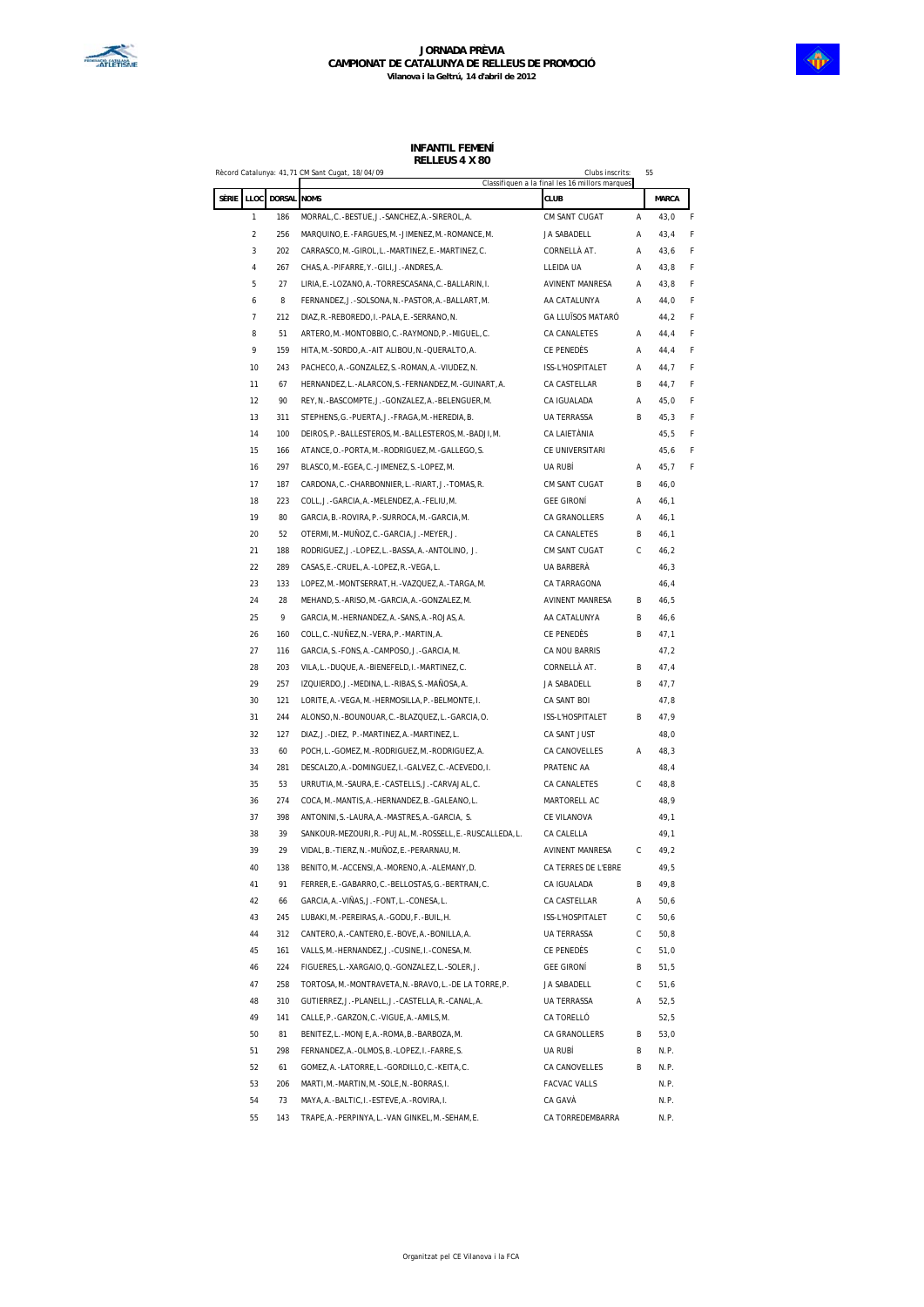



|        | Rècord Catalunya: 1,52,7 CM Sant Cugat 28/03/2009<br>Clubs inscrits:<br>55<br>Classifiquen a la final les 8 millors marques |                |                    |                                                          |                        |        |              |
|--------|-----------------------------------------------------------------------------------------------------------------------------|----------------|--------------------|----------------------------------------------------------|------------------------|--------|--------------|
| SÈRIE  | <b>LLOC</b>                                                                                                                 | <b>CARRER</b>  | <b>DORSAL NOMS</b> |                                                          | <b>CLUB</b>            |        | <b>MARCA</b> |
|        | 1                                                                                                                           | 3              | 199                |                                                          | CORNELLÀ AT.           |        | 1,56,5       |
| 1<br>1 | $\overline{2}$                                                                                                              | 6              | 6                  | CARRASCO, M.-GIROL, L.-MARTINEZ, E.-MARTINEZ, C.         |                        | Α<br>Α |              |
|        |                                                                                                                             |                |                    | GABALDON, C. - FERNANDEZ, J. - PASTOR, A. - SOLSONA, N.  | AA CATALUNYA           |        | 1,57,7       |
| 1      | 3                                                                                                                           | 4              | 265                | CHAS, A. -OLAYA, L. -PIFARRE, Y. -ANDRES, A.             | LLEIDA UA              | Α      | 1,58,6       |
| 1      | 4                                                                                                                           | 1              | 295                | BLASCO, M. - EGEA, C. - JIMENEZ, S. - LOPEZ, M.          | UA RUBÍ                | Α      | 2,03,5       |
| 1      | 6                                                                                                                           | 2              | 58                 | CARLES, M. - GOMEZ, M. - RODRIGUEZ, M. - POCH, L.        | CA CANOVELLES          | Α      | 2,04,3       |
| 1      | $\overline{7}$                                                                                                              | $\overline{7}$ | 64                 | GARCIA, A.-ALARCON, S.-FONT, L.-FERNANDEZ, M.            | CA CASTELLAR           | Α      | 2,04,8       |
| 1      | 8                                                                                                                           | 5              | 221                | COLL, J. - GARCIA, A. - MELENDEZ, A. - FELIU, M.         | <b>GEE GIRONI</b>      | Α      | 2,05,1       |
| 1      | 8                                                                                                                           | 8              | 308                | GUTIERREZ, J.-CASTELLA, R.-HEREDIA, B.-BONILLA, A.       | UA TERRASSA            | А      | 2,07,8       |
| 2      | 1                                                                                                                           | 3              | 183                | MORRAL, C.-BESTUE, J.-SANCHEZ, A.-SIREROL, A.            | CM SANT CUGAT          | Α      | 1,54,8       |
| 2      | $\overline{2}$                                                                                                              | 4              | 240                | PACHECO, A. - GONZALEZ, S. - ROMAN, A. - ALONSO, N.      | ISS-L'HOSPITALET       | Α      | 1,58,6       |
| 2      | 3                                                                                                                           | 5              | 156                | QUERALTO, A. - SORDO, A. - HITA, M. - AIT ALIBOU, N.     | CE PENEDÉS             | Α      | 1,59,0       |
| 2      | 4                                                                                                                           | 6              | 48                 | RIBAS, L.-MONTOBBIO, C.-RAYMOND, P.-GARCIA, J.           | CA CANALETES           | Α      | 1,59,8       |
| 2      | 5                                                                                                                           | 2              | 253                | MARQUINO, E.-IZQUIERDO, J.-JIMENEZ, M.-ROMANCE, M.       | <b>JA SABADELL</b>     | Α      | 2,00,1       |
| 2      | 6                                                                                                                           | 1              | 24                 | LIRIA, E. - LOZANO, A. - TORRESCASANA, C. - BALLARIN, I. | AVINENT MANRESA        | Α      | 2,00,2       |
| 2      |                                                                                                                             | $\overline{7}$ | 78                 | SURROCA, M. - GARCIA, B. - ROVIRA, P. - ROMA, B.         | CA GRANOLLERS          | Α      | 2,08,6       |
| 2      |                                                                                                                             | 8              | 241                | BOUNOUAR, C. - VIUDEZ, N. - GARCIA, C. - MORENO, R.      | ISS-L'HOSPITALET       | B      | 2,09,2       |
|        |                                                                                                                             |                |                    |                                                          |                        |        |              |
| 3      | 1                                                                                                                           | $\overline{7}$ | 25                 | MEHAND, S. - ARISO, M. - GARCIA, A. - GONZALEZ, M.       | <b>AVINENT MANRESA</b> | B      | 2,05,0       |
| 3      | 2                                                                                                                           | 6              | 65                 | HERNANDEZ, L.-CONESA, L.-VIÑAS, J.-GUINART, A.           | CA CASTELLAR           | B      | 2, 10, 1     |
| 3      | 3                                                                                                                           | $\overline{2}$ | 157                | CONESA, M. - LABRADOR, A. - NUÑEZ, N. - MARTIN, A.       | CE PENEDES             | B      | 2,10,2       |
| 3      | 4                                                                                                                           | 5              | $\overline{7}$     | GARCIA, M. - CIVERA, A. - TOLEDO, M. - BALSELLS, L.      | AA CATALUNYA           | B      | 2, 12, 7     |
| 3      | 5                                                                                                                           | 8              | 49                 | MIGUEL, C.-URRUTIA, M.-SAURA, E.-OTERMIN, M.             | CA CANALETES           | B      | 2, 14, 1     |
| 3      | 6                                                                                                                           | 4              | 222                | FIGUERES, L.-XARGAIO, Q.-GONZALEZ, L.-SOLER, J.          | <b>GEE GIRONI</b>      | B      | 2,22,9       |
| 3      |                                                                                                                             | 1              | 79                 | BARBOZA, M. - BENITEZ, L. - MONJE, A. - GARCIA, M.       | <b>CA GRANOLLERS</b>   | B      | N.P.         |
| 3      |                                                                                                                             | 3              | 296                | FERNANDEZ, A. -OLMOS, B. -LOPEZ, I. -FARRE, S.           | <b>UA RUBÍ</b>         | B      | N.P.         |
|        |                                                                                                                             |                |                    |                                                          |                        |        |              |
| 4      | 1                                                                                                                           | 2              | 254                | FARGAS.M.-MORILLO.J.-SALLAS.J.-MEDINA.L.                 | JA SABADELL            | B      | 2,03,6       |
| 4      | $\overline{2}$                                                                                                              | 3              | 184                | SANCHEZ, A. -BASSA, A. -RIART, J. -RODRIGUEZ, J.         | CM SANT CUGAT          | B      | 2,04,1       |
| 4      | 3                                                                                                                           | 5              | 200                | VILA, L. - DUQUE, A. - BIENEFELD, I. - MARTINEZ, C.      | CORNELLA AT.           | B      | 2,07,1       |
| 4      | 4                                                                                                                           | 7              | 185                | CARDONA, C.-LOPEZ, L.-ANTOLINO, J.-VERDERA, E.           | CM SANT CUGAT          | C      | 2,08,2       |
| 4      | 5                                                                                                                           | 4              | 309                | STEPHENS, G. - PUERTA, J. - FRAGA, M. - PLANELL, J.      | UA TERRASSA            | B      | 2,08,8       |
| 4      | 6                                                                                                                           | 6              | 242                | FREIXAS, G. -BLAZQUEZ, L. -BUIL, G. -PEREIRAS, A.        | ISS-L'HOSPITALET       | С      | 2, 15, 5     |
| 4      | $\overline{7}$                                                                                                              | 8              | 158                | COLL, C.-GAUTIER, M.-VERA, P.-GIMENO, L.                 | CE PENEDÉS             | С      | 2,17,3       |
| 4      |                                                                                                                             | 1              | 59                 | PERALES, I. - M'SIMAR, O. - LATORRE, L. - KEITA, C.      | CA CANOVELLES          | B      | N.P.         |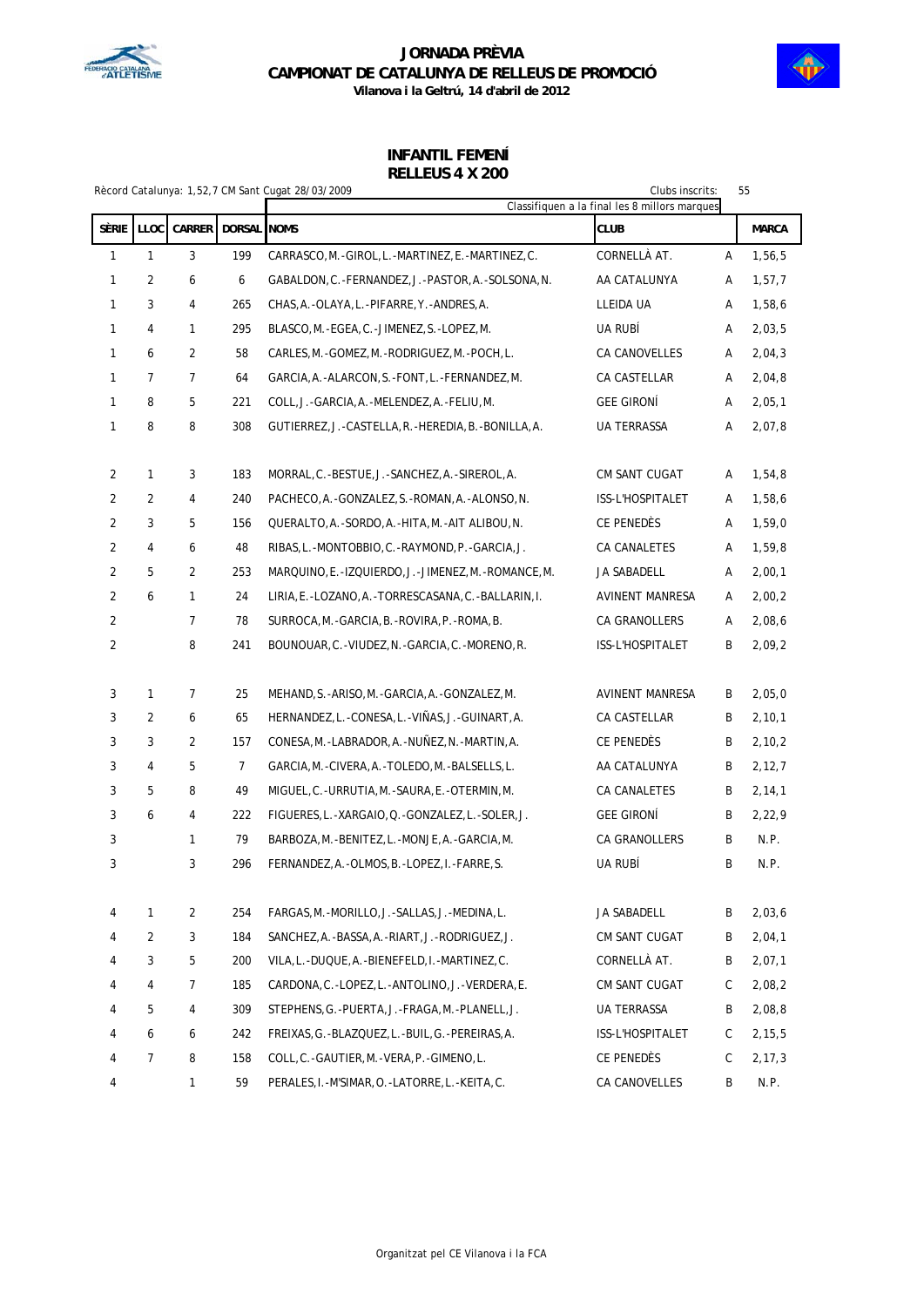



|                |                |                |                    | Rècord Catalunya: 1,52,7 CM Sant Cugat 28/03/2009                         | Clubs inscrits:                               |   | 55           |
|----------------|----------------|----------------|--------------------|---------------------------------------------------------------------------|-----------------------------------------------|---|--------------|
|                |                |                |                    |                                                                           | Classifiquen a la final les 8 millors marques |   |              |
| SÈRIE          | <b>LLOC</b>    | CARRER         | <b>DORSAL NOMS</b> |                                                                           | <b>CLUB</b>                                   |   | <b>MARCA</b> |
| 5              | 1              | 6              | 165                | ATANCE, O. - RUFFO, C. - HUGUET, J. - GALLEGO, S.                         | CE UNIVERSITARI                               |   | 2,00,9       |
| 5              | 2              | 8              | 288                | CASAS, E. -LOPEZ, R. -CRUEL, A. -GEA, M.                                  | UA BARBERÀ                                    |   | 2,04,1       |
| 5              | 3              | $\overline{7}$ | 137                | BENITO, M. - ACCENSI, A. - MORENO, A. - ALEMANY, D.                       | CA TERRES DE L'EBRE                           |   | 2,13,1       |
| 5              | 4              | 3              | 26                 | VIDAL, B. - TIERZ, N. - MUÑOZ, E. - PERARNAU, M.                          | <b>AVINENT MANRESA</b>                        | C | 2, 13, 6     |
| 5              | 5              | 4              | 140                | L. SALARICH-N. PUIG-J. SALA-A. BARDOLET                                   | CA TORELLÓ                                    |   | 2,15,9       |
| 5              | 6              | 5              | 398                | ANTONINI, S. - LAURA, A. - MASTRES, A. - GARCIA, S.                       | CE VILANOVA                                   |   | 2,16,9       |
| 5              | $\overline{7}$ | $\overline{2}$ | 255                | RIBAS, S-BRAVO, LA. -MONTRAVETA, N. -MAÑOSA, A.                           | JA SABADELL                                   | C | 2, 18, 2     |
| 5              | 8              | 1              | 50                 | MEYER, J.-LUNOVA, V.-VIZCAINO, J.-MANONELLES, J.                          | CA CANALETES                                  | C | 2,18,9       |
|                |                |                |                    |                                                                           |                                               |   |              |
| 6              | 1              | 6              | 211                | DIAZ, R. - REBOREDO, I. - PALA, E. - SERRANO, N.                          | <b>GA LLUÏSOS MATARÓ</b>                      |   | 1,58,0       |
| 6              | 2              | 4              | 98                 | DEIROS, P. - BALLESTEROS, M. - AGUILERA, A. - GIL, C.                     | CA LAIETÀNIA                                  |   | 2,01,6       |
| 6              | 3              | 2              | 190                | ROMAN, N. -DIOP, N. -NAVAIS, J. -PUJADES, E.                              | CN REUS PLOMS                                 |   | 2,05,7       |
| 6              | 4              | 1              | 89                 | CASTELLS, B.-BELENGUER, M.-BLASCO, P.-BASCOMPTE, J.                       | CA IGUALADA                                   |   | 2,07,2       |
| 6              | 5              | 3              | 273                | COCA, M.-MANTIS, A.-GOMEZ, M.-HERNANDEZ, B.                               | MARTORELL AC                                  |   | 2, 10, 4     |
| 6              | 6              | 8              | 208                | LINARES, N. - FALCO, O. - BARJUAN, M. - SANTANE, M.                       | FC BARCELONA                                  |   | 2,11,9       |
| 6              | 7              | $\overline{7}$ | 115                | GARCIA, S.-FONS, A.-CAMPOSO, J.-GARCIA, M.                                | CA NOU BARRIS                                 |   | 2,12,6       |
| 6              | 8              | 5              | 279                | DESCALZO, A. - ACEVEDO, I. - MONTESINOS, A. - ROVIRA, O.                  | PRATENC AA                                    |   | 2,21,9       |
|                |                |                |                    |                                                                           |                                               |   |              |
| 7              | 1              | 1              | 132                | LOPEZ, M. -MONTSERRAT, H. -VAZQUEZ, A. -TARGA, M.                         | CA TARRAGONA                                  |   | 2,03,3       |
| 7              | 2              | 5              | 246                | POLO, U. - MOLINA, P. - SALVADOR, E. - MARCHENA, N.                       | JA MONTCADA                                   |   | 2,04,4       |
| $\overline{7}$ | 3              | $\sqrt{2}$     | 121                | LORITE, A. - VEGA, M. - HERMOSILLA, P. - BELMONTE, I.                     | CA SANT BOI                                   |   | 2,08,1       |
| 7              | 4              | 3              | 126                | MARTINEZ,L.-MARTINEZ,A.-DIAZ,P.- DIEZ, J.                                 | CA SANT JUST                                  |   | 2,12,7       |
| $\overline{7}$ | 5              | 6              | 38                 | SANKOUR-MEZOURI, R. - PUJAL, M. - ROSSELL, E. - RUSCALLEDA, L. CA CALELLA |                                               |   | 2, 14, 1     |
| $\overline{7}$ |                | 4              | 72                 | MAYA, A. - BALTIC, I. - ESTEVE, A. - ROVIRA, I.                           | CA GAVÀ                                       |   | N.P.         |
| 7              |                | 7              | 142                | TRAPE, A. - PERPINYA, L. - VAN GINKEL, M. - SEHAM, E.                     | CA TORREDEMBARRA                              |   | N.P.         |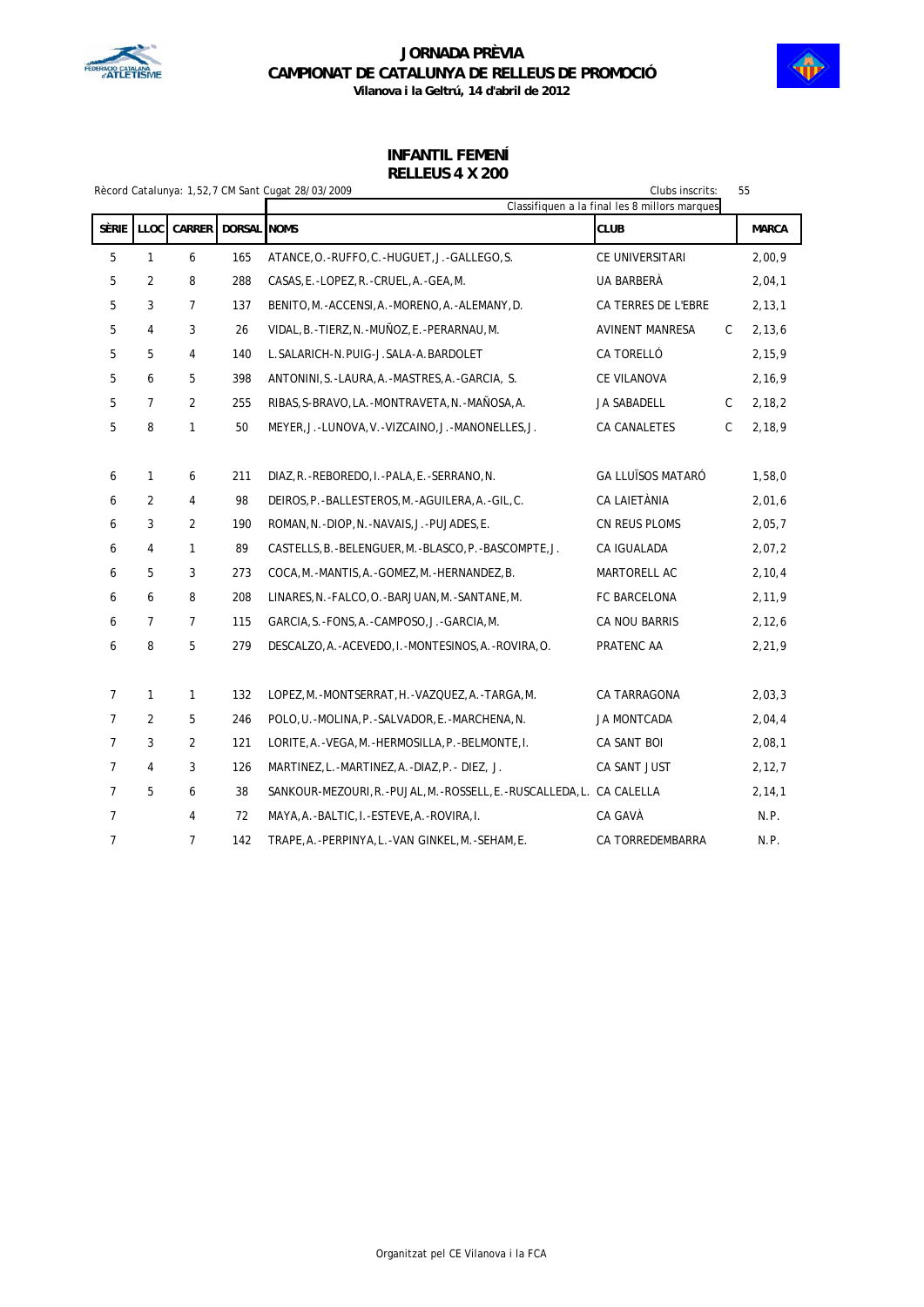

|             |                | Record Catalunya: 1,52,7 CM Sant Cugat 28/03/2009                   | Clubs inscrits:                                       | 55 |                    |
|-------------|----------------|---------------------------------------------------------------------|-------------------------------------------------------|----|--------------------|
| <b>LLOC</b> | DORSAL NOMS    |                                                                     | Classifiquen a la final les 8 millors marques<br>CLUB |    | MARCA              |
| 1           | 183            | MORRAL, C. - BESTUE, J. - SANCHEZ, A. - SIREROL, A.                 | CM SANT CUGAT                                         | Α  | 1,54,8             |
| 2           | 199            | CARRASCO, M. - GIROL, L. - MARTINEZ, E. - MARTINEZ, C.              | CORNELLÀ AT.                                          | Α  | 1,56,5             |
| 3           | 6              | GABALDON, C. - FERNANDEZ, J. - PASTOR, A. - SOLSONA, N.             | AA CATALUNYA                                          | Α  | 1,57,7             |
| 4           | 211            | DIAZ, R. - REBOREDO, I. - PALA, E. - SERRANO, N.                    | GA LLUÏSOS MATARÓ                                     |    | 1,58,0             |
| 5           | 265            | CHAS, A. - OLAYA, L. - PIFARRE, Y. - ANDRES, A.                     | LLEIDA UA                                             | Α  | 1,58,6             |
| 6           | 240            | PACHECO, A. - GONZALEZ, S. - ROMAN, A. - ALONSO, N.                 | ISS-L'HOSPITALET                                      | Α  | 1,58,6             |
| 7           | 156            | QUERALTO, A. - SORDO, A. - HITA, M. - AIT ALIBOU, N.                | CE PENEDÈS                                            | Α  | 1,59,0             |
| 8           | 48             | RIBAS, L.-MONTOBBIO, C.-RAYMOND, P.-GARCIA, J.                      | CA CANALETES                                          | Α  | 1,59,8             |
| 9           | 253            | MARQUINO, E. - IZQUIERDO, J. - JIMENEZ, M. - ROMANCE, M.            | JA SABADELL                                           | Α  | 2,00,1             |
| 10          | 24             | LIRIA, E. - LOZANO, A. - TORRESCASANA, C. - BALLARIN, I.            | <b>AVINENT MANRESA</b>                                | А  | 2,00,2             |
| 11          | 165            | ATANCE, O. - RUFFO, C. - HUGUET, J. - GALLEGO, S.                   | CE UNIVERSITARI                                       |    | 2,00,9             |
| 12          | 98             | DEIROS, P. - BALLESTEROS, M. - AGUILERA, A. - GIL, C.               | CA LAIETÀNIA                                          |    | 2,01,6             |
| 13          | 132            | LOPEZ, M. - MONTSERRAT, H. - VAZQUEZ, A. - TARGA, M.                | CA TARRAGONA                                          |    |                    |
|             |                |                                                                     |                                                       |    | 2,03,3             |
| 14          | 295            | BLASCO, M. - EGEA, C. - JIMENEZ, S. - LOPEZ, M.                     | UA RUBÍ                                               | Α  | 2,03,5             |
| 15          | 254            | FARGAS, M. -MORILLO, J. - SALLAS, J. -MEDINA, L.                    | JA SABADELL                                           | В  | 2,03,6             |
| 16          | 184            | SANCHEZ, A.-BASSA, A.-RIART, J.-RODRIGUEZ, J.                       | CM SANT CUGAT                                         | В  | 2,04,1             |
| 17          | 288            | CASAS, E. - LOPEZ, R. - CRUEL, A. - GEA, M.                         | <b>UA BARBERÀ</b>                                     |    | 2,04,1             |
| 18          | 58             | CARLES, M. - GOMEZ, M. - RODRIGUEZ, M. - POCH, L.                   | CA CANOVELLES                                         | А  | 2,04,3             |
| 19          | 246            | POLO, U. - MOLINA, P. - SALVADOR, E. - MARCHENA, N.                 | JA MONTCADA                                           |    | 2,04,4             |
| 20          | 64             | GARCIA, A.-ALARCON, S.-FONT, L.-FERNANDEZ, M.                       | CA CASTELLAR                                          | Α  | 2,04,8             |
| 21          | 25             | MEHAND, S. - ARISO, M. - GARCIA, A. - GONZALEZ, M.                  | <b>AVINENT MANRESA</b>                                | B  | 2,05,0             |
| 22          | 221            | COLL, J.-GARCIA, A.-MELENDEZ, A.-FELIU, M.                          | <b>GEE GIRONÍ</b>                                     | Α  | 2,05,1             |
| 23          | 190            | ROMAN, N. - DIOP, N. - NAVAIS, J. - PUJADES, E.                     | CN REUS PLOMS                                         |    | 2,05,7             |
| 24          | 200            | VILA, L. - DUQUE, A. - BIENEFELD, I. - MARTINEZ, C.                 | CORNELLÀ AT.                                          | В  | 2,07,1             |
| 25          | 89             | CASTELLS, B. - BELENGUER, M. - BLASCO, P. - BASCOMPTE, J.           | CA IGUALADA                                           |    | 2,07,2             |
| 26          | 308            | GUTIERREZ, J.-CASTELLA, R.-HEREDIA, B.-BONILLA, A.                  | UA TERRASSA                                           | Α  | 2,07,8             |
| 27          | 121            | LORITE, A. - VEGA, M. - HERMOSILLA, P. - BELMONTE, I.               | CA SANT BOI                                           |    | 2,08,1             |
| 28          | 185            | CARDONA, C. - LOPEZ, L. - ANTOLINO, J. - VERDERA, E.                | CM SANT CUGAT                                         | С  | 2,08,2             |
| 29          | 78             | SURROCA, M. - GARCIA, B. - ROVIRA, P. - ROMA, B.                    | CA GRANOLLERS                                         | А  | 2,08,6             |
| 30          | 309            | STEPHENS, G. - PUERTA, J. - FRAGA, M. - PLANELL, J.                 | UA TERRASSA                                           | B  | 2,08,8             |
| 31          | 241            | BOUNOUAR, C. - VIUDEZ, N. - GARCIA, C. - MORENO, R.                 | ISS-L'HOSPITALET                                      | В  | 2,09,2             |
| 32          | 65             | HERNANDEZ, L.-CONESA, L.-VIÑAS, J.-GUINART, A.                      | CA CASTELLAR                                          | В  | 2,10,1             |
| 33          | 157            | CONESA, M. -LABRADOR, A. - NUNEZ, N. - MARTIN, A.                   | CE PENEDÈS                                            | В  | 2,10,2             |
| 34          | 273            | COCA, M. - MANTIS, A. - GOMEZ, M. - HERNANDEZ, B.                   | MARTORELL AC                                          |    | 2,10,4             |
| 35          | 208            | LINARES, N. - FALCO, O. - BARJUAN, M. - SANTANE, M.                 | FC BARCELONA                                          |    | 2,11,9             |
| 36          | 115            | GARCIA, S. - FONS, A. - CAMPOSO, J. - GARCIA, M.                    |                                                       |    |                    |
|             | $\overline{7}$ |                                                                     | CA NOU BARRIS                                         |    | 2, 12, 6<br>2,12,7 |
| 37          |                | GARCIA, M.-CIVERA, A.-TOLEDO, M.-BALSELLS, L.                       | AA CATALUNYA                                          | В  |                    |
| 38          | 126            | MARTINEZ, L.-MARTINEZ, A.-DIAZ, P.- DIEZ, J.                        | CA SANT JUST                                          |    | 2,12,7             |
| 39          | 137            | BENITO, M. - ACCENSI, A. - MORENO, A. - ALEMANY, D.                 | CA TERRES DE L'EBRE                                   |    | 2,13,1             |
| 40          | 26             | VIDAL, B. - TIERZ, N. - MUÑOZ, E. - PERARNAU, M.                    | AVINENT MANRESA                                       | С  | 2,13,6             |
| 41          | 49             | MIGUEL, C.-URRUTIA, M.-SAURA, E.-OTERMIN, M.                        | CA CANALETES                                          | В  | 2,14,1             |
| 42          | 38             | SANKOUR-MEZOURI, R.-PUJAL, M.-ROSSELL, E.-RUSCALLEDA, L. CA CALELLA |                                                       |    | 2,14,1             |
| 43          | 242            | FREIXAS, G. - BLAZQUEZ, L. - BUIL, G. - PEREIRAS, A.                | ISS-L'HOSPITALET                                      | С  | 2, 15, 5           |
| 44          | 140            | L.SALARICH-N.PUIG-J.SALA-A.BARDOLET                                 | CA TORELLÓ                                            |    | 2,15,9             |
| 45          | 398            | ANTONINI, S. -LAURA, A. -MASTRES, A. -GARCIA, S.                    | CE VILANOVA                                           |    | 2,16,9             |
| 46          | 158            | COLL, C.-GAUTIER, M.-VERA, P.-GIMENO, L.                            | CE PENEDÈS                                            | C  | 2, 17, 3           |
| 47          | 255            | RIBAS, S-BRAVO, LA. - MONTRAVETA, N. - MAÑOSA, A.                   | JA SABADELL                                           | C  | 2, 18, 2           |
| 48          | 50             | MEYER, J.-LUNOVA, V.-VIZCAINO, J.-MANONELLES, J.                    | CA CANALETES                                          | C  | 2,18,9             |
| 49          | 279            | DESCALZO, A. - ACEVEDO, I. - MONTESINOS, A. - ROVIRA, O.            | PRATENC AA                                            |    | 2,21,9             |
| 50          | 222            | FIGUERES, L.-XARGAIO, Q.-GONZALEZ, L.-SOLER, J.                     | <b>GEE GIRONÍ</b>                                     | В  | 2,22,9             |
|             | 79             | BARBOZA, M. - BENITEZ, L. - MONJE, A. - GARCIA, M.                  | CA GRANOLLERS                                         | В  | N.P.               |
|             | 296            | FERNANDEZ, A. - OLMOS, B. - LOPEZ, I. - FARRE, S.                   | UA RUBÍ                                               | В  | N.P.               |
|             | 59             | PERALES, I. - M'SIMAR, O. - LATORRE, L. - KEITA, C.                 | CA CANOVELLES                                         | В  | N.P.               |
|             | 72             | MAYA, A. - BALTIC, I. - ESTEVE, A. - ROVIRA, I.                     | CA GAVÀ                                               |    | N.P.               |
|             | 142            | TRAPE, A. - PERPINYA, L. - VAN GINKEL, M. - SEHAM, E.               | CA TORREDEMBARRA                                      |    | N.P.               |
|             |                |                                                                     |                                                       |    |                    |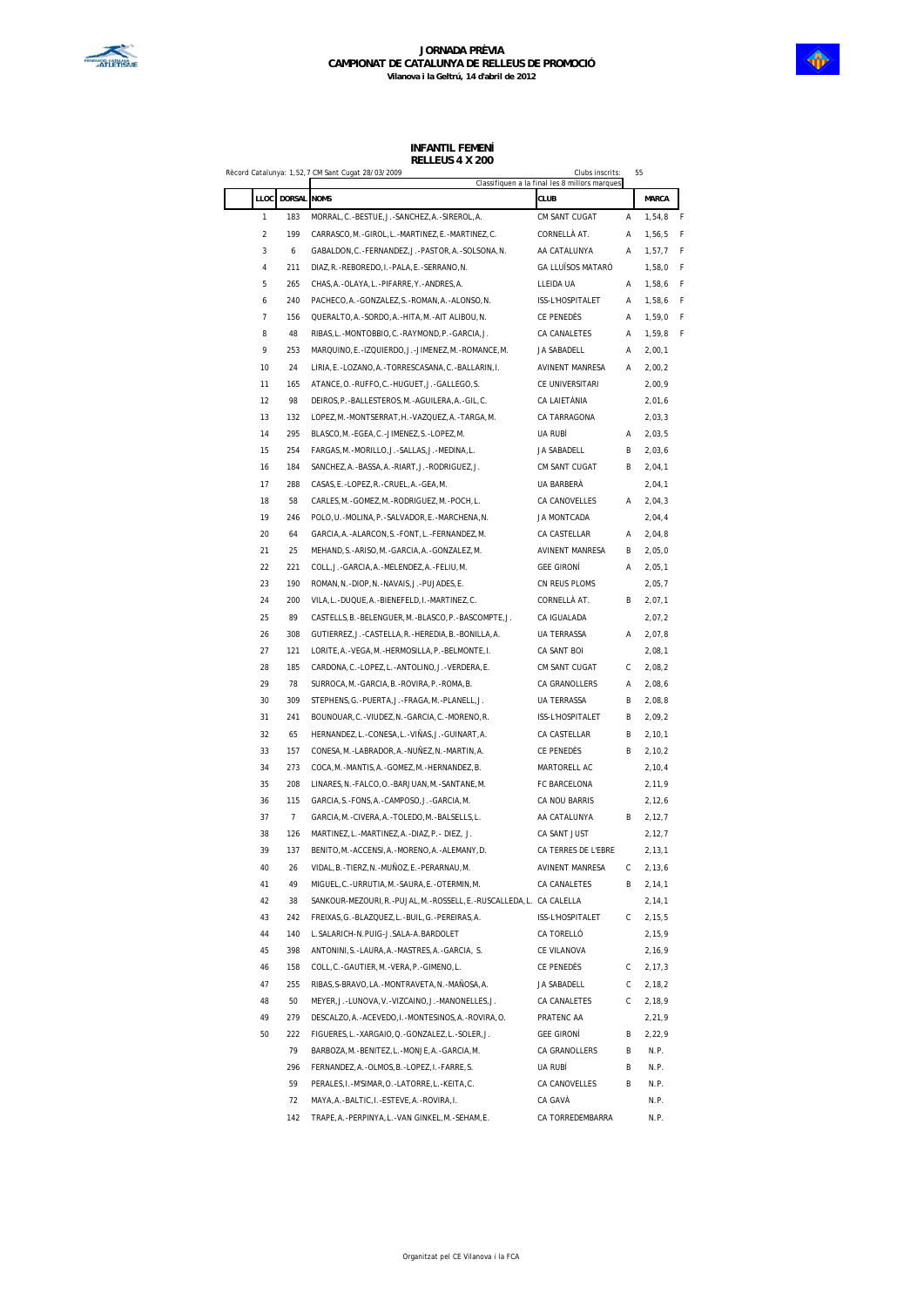



**Vilanova i la Geltrú, 14 d'abril de 2012**

# **ALEVÍ MASCULÍ**

### **RELLEUS 4 X 60**

|                |                |                |                    | Rècord Catalunya: 33,9 Col·legi Viaró, 25/05/85                               | Clubs inscrits:<br>Classifiquen a la final les 16 millors marques |   | 52           |
|----------------|----------------|----------------|--------------------|-------------------------------------------------------------------------------|-------------------------------------------------------------------|---|--------------|
| <b>SÈRIE</b>   | LLOC           | CARRER         | <b>DORSAL NOMS</b> |                                                                               | CLUB                                                              |   | <b>MARCA</b> |
| 1              | $\mathbf{1}$   | $\overline{2}$ | 197                | ADALID, S. -FERNANDEZ, M. -BALLESTA, V. -PUIG, A.                             | <b>GA LLUÏSOS MATARÓ</b>                                          |   | 35,8         |
| 1              | 2              | 3              | 17                 | DE ARRIBA, A. - FERNANDEZ, M. - MOLINA, E.                                    | AVINENT MANRESA                                                   | Α | 36,1         |
| 1              | 3              | 5              | 166                | ANDREU, I.-OSUNA, A.-BLASCO, E.-MARTI, G.                                     | CG TARRAGONA                                                      | Α | 36,4         |
| 1              | 4              | 7              | 231                | ARMENGOL, G.-MONSERRATE, P.-ANTON, P.-ESCODA, J.                              | JA SABADELL                                                       | Α | 37,9         |
| 1              | 5              | 6              | 154                | PORTELLA, L. - PEREA, P. - GUERRERO, A. - XALLS, O.                           | CE VILANOVA                                                       |   | 38,1         |
| 1              | 6              | 8              | 215                | BOUNOUAR, A. - GRIS, J. - VALDES, S. - ALONSO, I.                             | ISS-L'HOSPITALET                                                  |   | 38,5         |
| 1              | 7              | 4              | 255                | ANDREU, D. - GOTSENS, O. - SANCHEZ, V - NILO, I.                              | MARTORELL AC                                                      | B | 40,5         |
| 1              |                |                | 154                |                                                                               |                                                                   | Α | N.P          |
|                |                | 1              |                    | ANGERRI, L. -CARNEADO, P. -OLLER, A.                                          | SM ALELLA                                                         |   |              |
| 2              | 1              | $\mathbf{1}$   | 100                | CAÑADAS, P. -PARADAS, I. -ARENY, M. -FATY, I.                                 | CA MOLLET                                                         |   | 37,5         |
| $\overline{2}$ | 2              | 4              | 194                | COLL, A. - HERNANDEZ, Y. - LANCIS, P. - KAJTIH, A.                            | FC BARCELONA                                                      |   | 37,8         |
| $\overline{2}$ | 3              | 8              | 148                | COTONAT, E. - LOPEZ, A. - ROLDAN, R. - GARCIA, G.                             | CE UNIVERSITARI                                                   |   | 38,2         |
| $\overline{2}$ | 4              | 6              | 115                | CORBERA, F. - BAUTISTA, A. - TOLEDO, D. - LARROYA, N.                         | CA PARETS                                                         |   | 40,3         |
| $\overline{2}$ | 5              | $\overline{7}$ | 117                | CORIS, V. - BACARDI, E. - JIMENO, P. - MAYORAL, M.                            | CA SANT CELONI                                                    |   | 40,8         |
| 2              | 6              | 2              | 108                | CAPDEVILA, S. - ALBARRAN, P. - GARCIA-MIRASIERRA, M. - ORIOL, N CA NOU BARRIS |                                                                   | B | 41,0         |
| $\overline{2}$ | $\overline{7}$ | 5              | 1                  | COMAS, P. - POMBO, S. - CANADELL, A. - LOPEZ, O.                              | AA CATALUNYA                                                      |   | 41,3         |
| $\overline{2}$ | 8              | 3              | 245                | COGUL, D-MAÑANET, J-MANYANET, D. -PANE, J.                                    | LLEIDA UA                                                         |   | 41,6         |
|                |                |                |                    |                                                                               |                                                                   |   |              |
| 3              | 1              | 8              | 276                | GIMENO, V. - JIMENEZ, D. - NAVAJON, A. - ROOD, I.                             | ua Rubi                                                           | Α | 36,8         |
| 3              | 2              | $\overline{7}$ | 170                | GASCON, O. - JACAS, G. - CANAL, A. - ADALIA, V.                               | CM SANT CUGAT                                                     | B | 37,8         |
| 3              | 3              | 6              | 70                 | GARCIA, O. - ABAVIS, N. - EGEA, E. - ESTEBAN, A.                              | CA GAVA                                                           |   | 38,0         |
| 3              | 4              | 2              | 137                | DARBAOUI, H. - GARCIA, R. - GHACH CHAMA, Z. - ALADESA, M.                     | CE PENEDÉS                                                        | B | 39,8         |
| 3              | 5              | 5              | 232                | ESTEVE, B.-LEAL, F.-CABEZA, M.-MARTINEZ, G.                                   | JA SABADELL                                                       | B | 40,1         |
| 3              | 6              | 1              | 233                | CRUZ, A. - ATIENZA, S. - PONS, R. - GOMEZ, I.                                 | JA SABADELL                                                       | С | 40,7         |
| 3              | 7              | 3              | 256                | DIAZ, I.-ZAMUDIO, V.-TORRES, R.-MORENO, D.M.                                  | MARTORELL AC                                                      | B | 42,1         |
| 3              |                | 4              | 167                | ELATTAR, O. - MENESES, P. - OSUNA, A-ANDREU, I.                               | CG TARRAGONA                                                      | B | n.p.         |
|                |                |                |                    |                                                                               |                                                                   |   |              |
| 4              | 1              | 4              | 61                 | HIDALGO, D. - GARCIA, B. - AVELLANEDA, E. - GARCIA, P.                        | CA CASTELLAR                                                      |   | 37,0         |
| 4              | 2              | 5              | 125                | LAGO, A. - GONZALEZ, J. - JOSE, E. - NOLLA, P.                                | CA TARRAGONA                                                      |   | 38,3         |
| 4              | 3              | 1              | 13                 | GONZALEZ, I.-ORTEGA, S.-SOTILLOS, P.-DOMENECH, M.                             | AE SANT ANDREU                                                    |   | 39,6         |
| 4              | 4              | 8              | 271                | LOPEZ, M. -ALBARRAN, M. -GEA, J. -DIAZ, J.                                    | UA BARBERA                                                        |   | 40,8         |
| 4              | 5              | 2              | 43                 | MENDEZ, J.-FELIS, G.-GARCIA, A.-POZO, A.                                      | CA CANALETES                                                      | C | 42,0         |
| 4              |                | 3              | 286                | GUTIERREZ, A.-LOPEZ, N.-GONZALEZ, R.-GUTIERREZ, A.                            | UA TERRASSA                                                       | B | n.p.         |
| 4              |                | 6              | 19                 | LASHERAS, R.-DE ARRIBA, A.-MILLARD, M.                                        | AVINENT MANRESA                                                   | С | n.p.         |
| 4              |                | 7              | 10                 | LAZARO, P. - COBO, A. - PONS, M. - ROIG, A.                                   | AE MOLINS                                                         |   | n.p.         |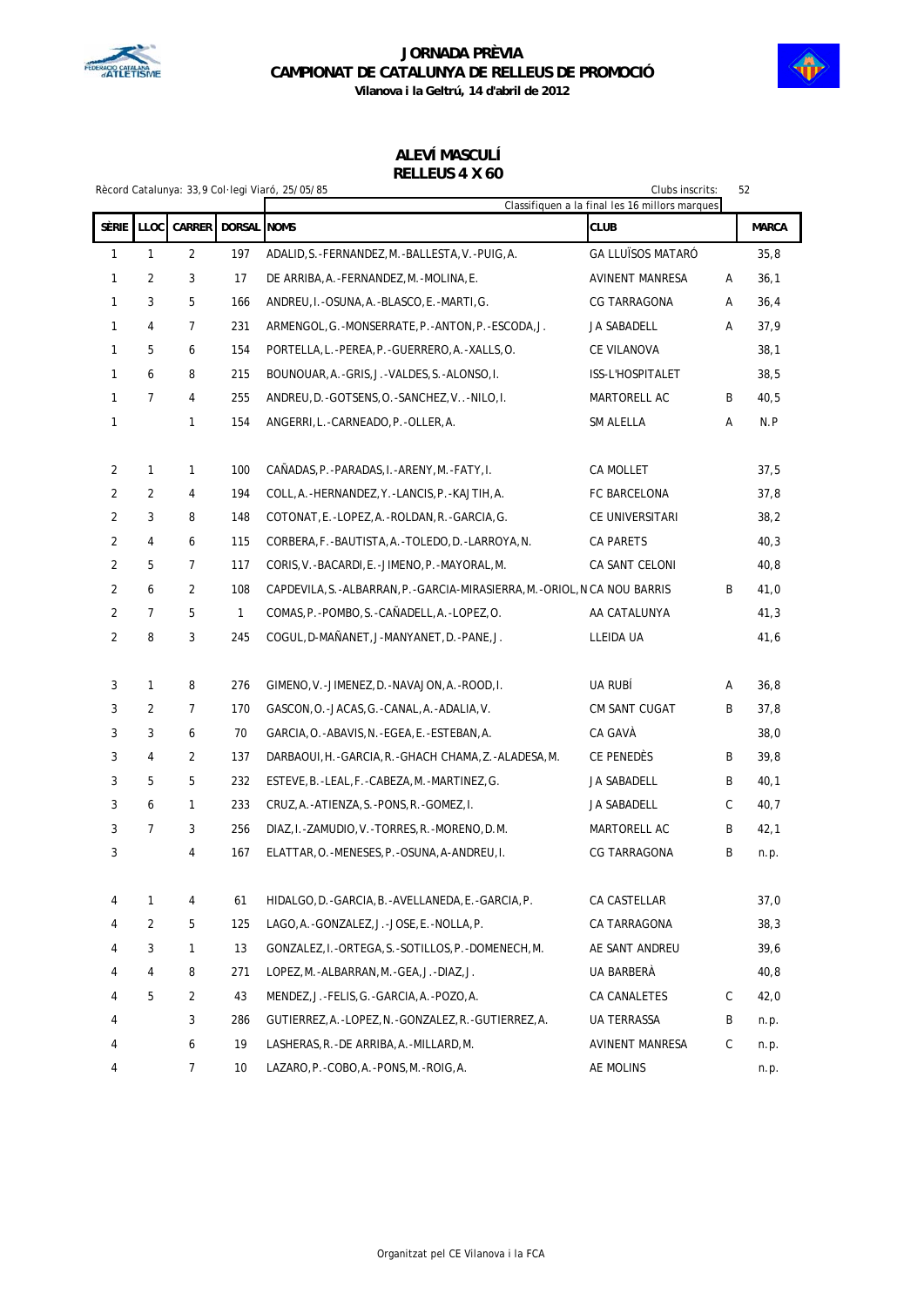



**ALEVÍ MASCULÍ**

| RELLEUS 4 X 60 |  |  |
|----------------|--|--|
|                |  |  |

|                |                |                |             | Rècord Catalunya: 33,9 Col·legi Viaró, 25/05/85             | Clubs inscrits:                                |   | 52           |
|----------------|----------------|----------------|-------------|-------------------------------------------------------------|------------------------------------------------|---|--------------|
|                |                |                |             |                                                             | Classifiquen a la final les 16 millors marques |   |              |
| Sèrie          | <b>LLOC</b>    | <b>CARRER</b>  | DORSAL NOMS |                                                             | <b>CLUB</b>                                    |   | <b>MARCA</b> |
| 5              | 1              | 4              | 264         | MOGAS, R. - MONTES, M. - MARQUES, F. - ROLDAN, M.           | PRATENC AA                                     |   | 37,7         |
| 5              | $\overline{2}$ | 6              | 295         | PEREZ, M. - MATA, P. - ALERT, D.                            | <b>UGE BADALONA</b>                            |   | 38,0         |
| 5              | 3              | 5              | 104         | MORET, I.-GALLARDO, G.-PEREZ, S.-FERRON, I.                 | CA MONTORNÈS                                   |   | 39,1         |
| 5              | 4              | 3              | 277         | MERINO, G.-SOLER, J.-BADIA, J.-FERNANDEZ, N.                | UA RUBÍ                                        | B | 39,4         |
| 5              | 5              | 2              | 76          | MBARKI, S. - GARCIA, A. - SEGURA, A. - FUENTES, G.          | CA GRANOLLERS                                  |   | 39,8         |
| 5              | 6              | $\mathbf{1}$   | 98          | MARTINEZ, G. - JARO, J. - LOPEZ, M. - FOLCH, A.             | CA MALGRAT                                     |   | 40,1         |
| 5              | $\overline{7}$ | 8              | 35          | PUIG, A. - RODRIGUEZ, P. - RIVERA, N. - GOMEZ, P.           | CA CALELLA                                     |   | 42,8         |
| 5              |                | $\overline{7}$ | 34          | PIÑERA, E. - SOLER, M. - MARTIN, L. - MORERO, P.            | BARCELONA AT.                                  |   | n.p.         |
|                |                |                |             |                                                             |                                                |   |              |
| 6              | 1              | $\overline{4}$ | 169         | RUIZ, T. - ARTIGAS, J. - BONET, A. - SANTAFE, E.            | <b>CM SANT CUGAT</b>                           | A | 35,8         |
| 6              | $\overline{2}$ | 5              | 107         | SANTAMARIA, D. - DE LA HOZ, D. - FERNANDEZ, M. - GIMENO, H. | CA NOU BARRIS                                  | Α | 37,0         |
| 6              | 3              | $\mathbf{1}$   | 136         | RADUA, M. - LUMBRERAS, C. - GAY, A. - MARIN, A.             | CE PENEDÈS                                     | Α | 37,9         |
| 6              | 4              | $\overline{7}$ | 42          | CASTELLS, J.-SEGURA, B.-ROMEO, A.-GUERRERO, V.              | CA CANALETES                                   | B | 39,0         |
| 6              | 5              | 2              | 81          | ROCA, P. - SOLER, J. - GUZMAN, E. - MENDEZ, A.              | CA IGUALADA                                    |   | 39,2         |
| 6              | 6              | 6              | 198         | SEDANO, D. - DELGADO, M. - DE HARO, P. - MIRMI, A.          | <b>GA LLUÏSOS MATARÓ</b>                       | B | 42,6         |
| 6              | $\overline{7}$ | 3              | 214         | RODRIGUEZ, J.-CARRASCO, G.-CEBERIO, G.-VAZQUEZ, G.          | ISS-L'HOSPITALET                               | B | 46,0         |
| 6              |                | 8              | 180         | TAULATS, G. - MIGUEL, M. - MENDEZ, E. - CERVANTES, E.       | CORNELLÀ AT.                                   | B | N.P.         |
|                |                |                |             |                                                             |                                                |   |              |
| $\overline{7}$ | 1              | $\overline{4}$ | 41          | TERUEL, P.-PEREZ, J.-CODINA, B.-SERRAT, M.                  | <b>CA CANALETES</b>                            | A | 36,4         |
| $\overline{7}$ | 2              | 6              | 285         | URPINELL, R. - RODRIGUEZ, L. - MARTINEZ, M. - PEREZ, P.     | <b>UA TERRASSA</b>                             | Α | 38,4         |
| $\overline{7}$ | 3              | 5              | 18          | TORRES, M. - CASELLAS, O. - LASHERAS, R.                    | <b>AVINENT MANRESA</b>                         | B | 39,6         |
| 7              |                | 3              | 179         | TAULATS, G. - MIGUEL, M. - MENDEZ, E. - CERVANTES, E.       | CORNELLÀ AT.                                   | Α | n.p.         |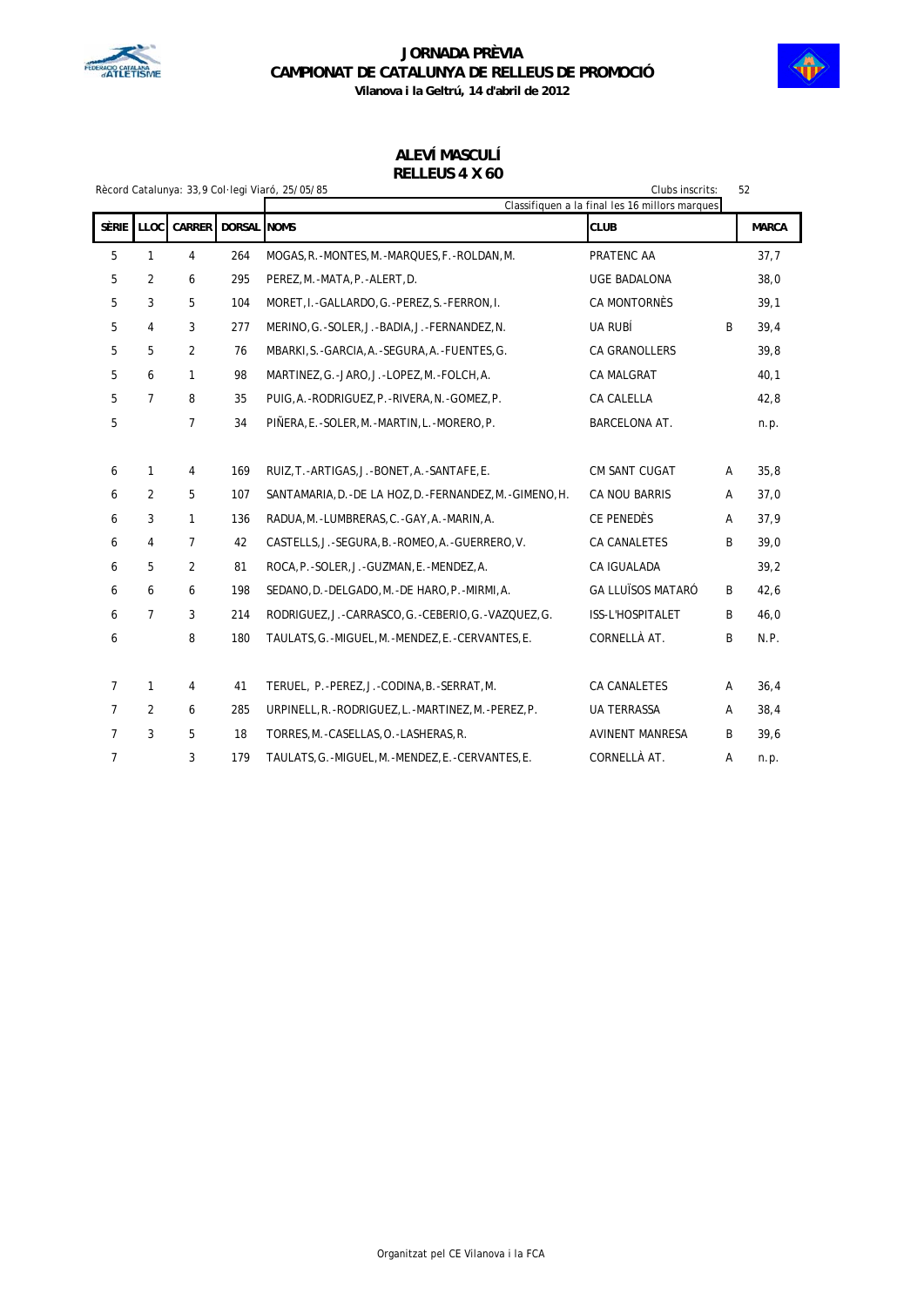



**Vilanova i la Geltrú, 14 d'abril de 2012**

### **ALEVÍ MASCULÍ RELLEUS 4 X 60**

|                  |              | Clubs inscrits:<br>52<br>Rècord Catalunya: 33,9 Col·legi Viaró, 25/05/85<br>Classifiquen a la final les 16 millors marques |                          |   |              |   |  |  |
|------------------|--------------|----------------------------------------------------------------------------------------------------------------------------|--------------------------|---|--------------|---|--|--|
| <b>LLOC</b>      | DORSAL NOMS  |                                                                                                                            | <b>CLUB</b>              |   | <b>MARCA</b> |   |  |  |
|                  |              |                                                                                                                            |                          |   |              |   |  |  |
| $\mathbf{1}$     | 197          | ADALID, S. - FERNANDEZ, M. - BALLESTA, V. - PUIG, A.                                                                       | <b>GA LLUÏSOS MATARÓ</b> |   | 35,8         | F |  |  |
| $\overline{2}$   | 169          | RUIZ, T. - ARTIGAS, J. - BONET, A. - SANTAFE, E.                                                                           | CM SANT CUGAT            | Α | 35,8         | F |  |  |
| 3                | 17           | DE ARRIBA, A. - FERNANDEZ, M. - MOLINA, E.                                                                                 | AVINENT MANRESA          | Α | 36,1         | F |  |  |
| 4                | 166          | ANDREU, I.-OSUNA, A.-BLASCO, E.-MARTI, G.                                                                                  | CG TARRAGONA             | Α | 36,4         | F |  |  |
| 5                | 41           | TERUEL, P.-PEREZ, J.-CODINA, B.-SERRAT, M.                                                                                 | CA CANALETES             | A | 36,4         | F |  |  |
| $\boldsymbol{6}$ | 276          | GIMENO, V. - JIMENEZ, D. - NAVAJON, A. - ROOD, I.                                                                          | UA RUBÍ                  | Α | 36,8         | F |  |  |
| $\overline{7}$   | 61           | HIDALGO, D. - GARCIA, B. - AVELLANEDA, E. - GARCIA, P.                                                                     | CA CASTELLAR             |   | 37,0         | F |  |  |
| 8                | 107          | SANTAMARIA, D. - DE LA HOZ, D. - FERNANDEZ, M. - GIMENO, H.                                                                | CA NOU BARRIS            | Α | 37,0         | F |  |  |
| 9                | 100          | CAÑADAS, P. - PARADAS, I. - ARENY, M. - FATY, I.                                                                           | CA MOLLET                |   | 37,5         | F |  |  |
| 10               | 264          | MOGAS, R. -MONTES, M. -MARQUES, F. - ROLDAN, M.                                                                            | PRATENC AA               |   | 37,7         | F |  |  |
| 11               | 194          | COLL, A. - HERNANDEZ, Y. - LANCIS, P. - KAJTIH, A.                                                                         | FC BARCELONA             |   | 37,8         | F |  |  |
| 12               | 170          | GASCON, O. -JACAS, G. -CANAL, A. -ADALIA, V.                                                                               | CM SANT CUGAT            | B | 37,8         |   |  |  |
| 13               | 231          | ARMENGOL, G. -MONSERRATE, P. - ANTON, P. - ESCODA, J.                                                                      | JA SABADELL              | Α | 37,9         | F |  |  |
| 14               | 136          | RADUA, M.-LUMBRERAS, C.-GAY, A.-MARIN, A.                                                                                  | CE PENEDÈS               | Α | 37,9         | F |  |  |
| 15               | 70           | GARCIA, O. - ABAVIS, N. - EGEA, E. - ESTEBAN, A.                                                                           | CA GAVÀ                  |   | 38,0         | F |  |  |
| 16               | 295          | PEREZ, M. -MATA, P. -ALERT, D.                                                                                             | UGE BADALONA             |   | 38,0         | F |  |  |
| 17               | 154          | PORTELLA, L.-PEREA, P.-GUERRERO, A.-XALLS, O.                                                                              | CE VILANOVA              |   | 38,1         | F |  |  |
| 18               | 148          | COTONAT, E.-LOPEZ, A.-ROLDAN, R.-GARCIA, G.                                                                                | CE UNIVERSITARI          |   | 38,2         |   |  |  |
| 19               | 125          | LAGO, A. - GONZALEZ, J. - JOSE, E. - NOLLA, P.                                                                             | CA TARRAGONA             |   | 38,3         |   |  |  |
| 20               | 285          | URPINELL, R. - RODRIGUEZ, L. - MARTINEZ, M. - PEREZ, P.                                                                    | UA TERRASSA              | Α | 38,4         |   |  |  |
| 21               | 215          | BOUNOUAR, A. - GRIS, J. - VALDES, S. - ALONSO, I.                                                                          | ISS-L'HOSPITALET         |   | 38,5         |   |  |  |
| 22               | 42           | CASTELLS, J.-SEGURA, B.-ROMEO, A.-GUERRERO, V.                                                                             | CA CANALETES             | B | 39,0         |   |  |  |
| 23               | 104          | MORET, I.-GALLARDO, G.-PEREZ, S.-FERRON, I.                                                                                | CA MONTORNÉS             |   | 39,1         |   |  |  |
| 24               | 81           | ROCA, P.-SOLER, J.-GUZMAN, E.-MENDEZ, A.                                                                                   | CA IGUALADA              |   | 39,2         |   |  |  |
| 25               | 277          | MERINO, G.-SOLER, J.-BADIA, J.-FERNANDEZ, N.                                                                               | UA RUBÍ                  | B | 39,4         |   |  |  |
| 26               | 13           | GONZALEZ, I.-ORTEGA, S.-SOTILLOS, P.-DOMENECH, M.                                                                          | AE SANT ANDREU           |   | 39,6         |   |  |  |
| 27               | 18           | TORRES, M. - CASELLAS, O. - LASHERAS, R.                                                                                   | <b>AVINENT MANRESA</b>   | B | 39,6         |   |  |  |
| 28               | 137          | DARBAOUI, H. - GARCIA, R. - GHACH CHAMA, Z. - ALADESA, M.                                                                  | CE PENEDÈS               | В | 39,8         |   |  |  |
| 29               | 76           | MBARKI, S.-GARCIA, A.-SEGURA, A.-FUENTES, G.                                                                               | CA GRANOLLERS            |   | 39,8         |   |  |  |
| 30               | 232          | ESTEVE, B. - LEAL, F. - CABEZA, M. - MARTINEZ, G.                                                                          | JA SABADELL              | В | 40,1         |   |  |  |
| 31               | 98           | MARTINEZ, G.-JARO, J.-LOPEZ, M.-FOLCH, A.                                                                                  | CA MALGRAT               |   | 40,1         |   |  |  |
| 32               | 115          | CORBERA, F. - BAUTISTA, A. - TOLEDO, D. - LARROYA, N.                                                                      | CA PARETS                |   | 40,3         |   |  |  |
| 33               | 255          | ANDREU, D. - GOTSENS, O. - SANCHEZ, V. . - NILO, I.                                                                        | MARTORELL AC             | B | 40,5         |   |  |  |
| 34               | 233          | CRUZ, A.-ATIENZA, S.-PONS, R.-GOMEZ, I.                                                                                    | JA SABADELL              | C | 40,7         |   |  |  |
| 35               | 117          | CORIS, V. -BACARDI, E. -JIMENO, P. -MAYORAL, M.                                                                            | CA SANT CELONI           |   | 40, 8        |   |  |  |
| 36               | 271          | LOPEZ, M.-ALBARRAN, M.-GEA, J.-DIAZ, J.                                                                                    | UA BARBERÀ               |   | 40,8         |   |  |  |
| 37               | 108          | CAPDEVILA, S.-ALBARRAN, P.-GARCIA-MIRASIERRA, M.-ORIOL, N. CA NOU BARRIS                                                   |                          | B | 41,0         |   |  |  |
| 38               | $\mathbf{1}$ | COMAS, P. - POMBO, S. - CAÑADELL, A. - LOPEZ, O.                                                                           | AA CATALUNYA             |   | 41,3         |   |  |  |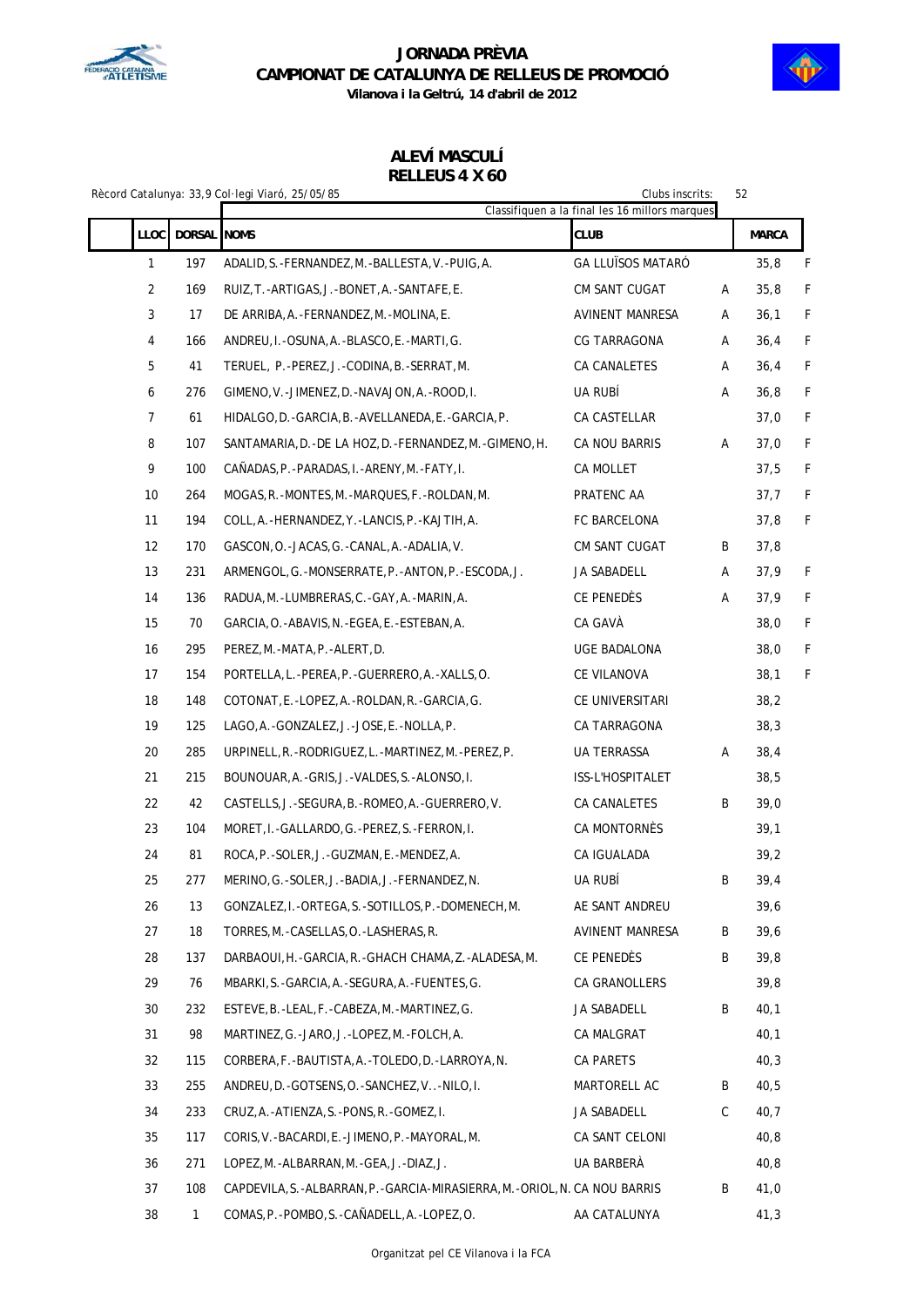



**Vilanova i la Geltrú, 14 d'abril de 2012**

### **ALEVÍ MASCULÍ RELLEUS 4 X 60**

|  |                     |                 | Rècord Catalunya: 33,9 Col·legi Viaró, 25/05/85<br>Clubs inscrits: |                                                               | 52           |              |
|--|---------------------|-----------------|--------------------------------------------------------------------|---------------------------------------------------------------|--------------|--------------|
|  | DORSAL NOMS<br>LLOC |                 |                                                                    | Classifiquen a la final les 16 millors marques<br><b>CLUB</b> |              | <b>MARCA</b> |
|  | 39                  | 245             | COGUL, D-MAÑANET, J-MANYANET, D. -PANE, J.                         | LLEIDA UA                                                     |              | 41,6         |
|  | 40                  | 43              | MENDEZ, J.-FELIS, G.-GARCIA, A.-POZO, A.                           | CA CANALETES                                                  | $\mathsf{C}$ | 42,0         |
|  | 41                  | 256             | DIAZ, I. - ZAMUDIO, V. - TORRES, R. - MORENO, D.M.                 | MARTORELL AC                                                  | B            | 42,1         |
|  | 42                  | 198             | SEDANO, D. - DELGADO, M. - DE HARO, P. - MIRMI, A.                 | <b>GA LLUÏSOS MATARÓ</b>                                      | B            | 42,6         |
|  | 43                  | 35              | PUIG, A. - RODRIGUEZ, P. - RIVERA, N. - GOMEZ, P.                  | CA CALELLA                                                    |              | 42,8         |
|  | 44                  | 214             | RODRIGUEZ, J.-CARRASCO, G.-CEBERIO, G.-VAZQUEZ, G.                 | ISS-L'HOSPITALET                                              | A            | 46,0         |
|  |                     | 154             | ANGERRI, L. - CARNEADO, P. - OLLER, A.                             | SM ALELLA                                                     | A            | N.P          |
|  |                     | 167             | ELATTAR, O. - MENESES, P. - OSUNA, A-ANDREU, I.                    | <b>CG TARRAGONA</b>                                           | B            | n.p.         |
|  |                     | 286             | GUTIERREZ, A. - LOPEZ, N. - GONZALEZ, R. - GUTIERREZ, A.           | <b>UA TERRASSA</b>                                            | B            | n.p.         |
|  |                     | 19              | LASHERAS, R. - DE ARRIBA, A. - MILLARD, M.                         | <b>AVINENT MANRESA</b>                                        | C            | n.p.         |
|  |                     | 10 <sup>°</sup> | LAZARO, P. - COBO, A. - PONS, M. - ROIG, A.                        | AE MOLINS                                                     |              | n.p.         |
|  |                     | 34              | PIÑERA, E.-SOLER, M.-MARTIN, L.-MORERO, P.                         | <b>BARCELONA AT.</b>                                          |              | n.p.         |
|  |                     | 180             | TAULATS, G.-MIGUEL, M.-MENDEZ, E.-CERVANTES, E.                    | CORNELLÀ AT.                                                  | B            | n.p.         |
|  |                     | 179             | TAULATS, G.-MIGUEL, M.-MENDEZ, E.-CERVANTES, E.                    | CORNELLÀ AT.                                                  | A            | n.p.         |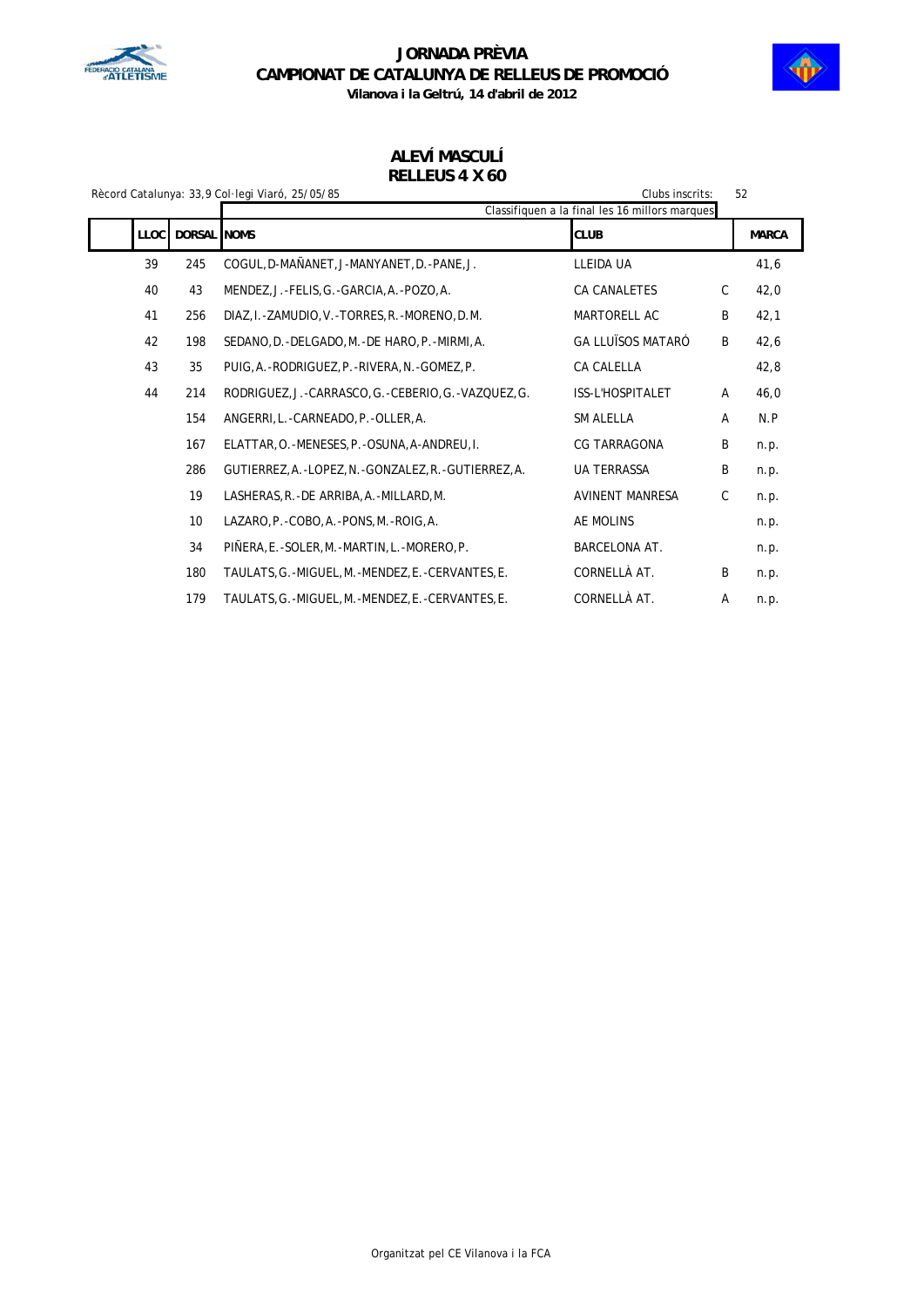



**ALEVÍ MASCULÍ RELLEUS 3 X 600**

| Rècord Catalunya: 5,33,3 CA Mollet 09/04/2011 |              |             |                                                    | Clubs inscrits:          | Classifiquen a la final les 12 millors marques |              |
|-----------------------------------------------|--------------|-------------|----------------------------------------------------|--------------------------|------------------------------------------------|--------------|
| <b>SÈRIE</b>                                  | <b>LLOC</b>  | DORSAL NOMS |                                                    | <b>CLUB</b>              |                                                | <b>MARCA</b> |
| $\mathbf{1}$                                  | $\mathbf{1}$ | 72          | ROOD, I.-SOLER, J.-BADIA, J.                       | UA RUBÍ                  | B                                              | 6, 18, 5     |
| $\mathbf{1}$                                  | 2            | 48          | ARTIGAS, J.-PERPIÑÀ, D.-SERRA, P.                  | CM SANT CUGAT            | B                                              | 6, 23, 0     |
| 1                                             | 3            | 19          | CODINA, B. - SEGURA, B. - FELIS, G.                | CA CANALETES             | B                                              | 6, 32, 0     |
| 1                                             | 4            | 67          | FUENTES, G. - VIZCAINO, D. - TRESSERRAS, A.        | CA GRANOLLERS            | B                                              | 6, 38, 3     |
| 1                                             | 5            | 46          | BLASCO, E.-ANDREU, I.-CRUCES, D.                   | <b>CG TARRAGONA</b>      | B                                              | 6,44,0       |
| 1                                             | 6            | 13          | TORRES, M. - CASELLAS, O. - MESAS, A.              | AVINENT MANRESA          | B                                              | 6, 44, 7     |
| 1                                             | 7            | 57          | BALLESTA, V. - MIRMI, A. - GARCIA, D.              | <b>GA LLUÏSOS MATARÓ</b> | B                                              | 6,45,5       |
| 1                                             | 8            | 63          | ANTON, P. - CABEZA, B. - ARMENGOL, G.              | JA SABADELL              | B                                              | 6, 46, 2     |
| 1                                             | 9            | 20          | CASTELLS, J.-ROMERO, A.-SERRAT, M.                 | CA CANALETES             | C                                              | 6,49,6       |
| 1                                             | 10           | 42          | RADUA, M. - LUMBRERAS, C. - ALADESA, M.            | CE PENEDÈS               | B                                              | 6,58,6       |
| 1                                             | 11           | 60          | VAZQUEZ, G.-GRIS, J.-ALONSO, I.                    | ISS-L'HOSPITALET         | B                                              | 7,02,4       |
| $\mathbf{1}$                                  | 12           | 73          | FERNANDEZ, N. - GIMENO, V. - OLIVELLA, P.          | UA RUBÍ                  | C                                              | 7,03,3       |
| 1                                             | 13           | 36          | CAPDEVILA, S. - GARCIA-MIRASIERRA, M. - GIMENO, H. | CA NOU BARRIS            | B                                              | 7,04,1       |
| 1                                             | 14           | 23          | GARCIA, P. - GONZALEZ, D. - ARRABAL, A.            | CA CASTELLAR             | B                                              | 7,05,2       |
| 1                                             | 15           | 75          | MARTINEZ, M. - PEREZ, P. - AVELLANEDA, V.          | UA TERRASSA              | B                                              | 7,07,5       |
| 1                                             | 16           | 66          | TORRES, R. - DIAZ, I. - ZAMUDIO, V.                | MARTORELL AC             | В                                              | 7, 11, 7     |
| 1                                             | 17           | 34          | FERRON, I.-ABAD, O.-MOLINA, R.                     | CA MONTORNÈS             | B                                              | 7,17,6       |
| $\mathbf{1}$                                  | 18           | 9           | VEGA, J.-SIVILLA, C.- CONEJERO, J.                 | AA CATALUNYA             | B                                              | 7,32,7       |
| 1                                             | 19           | 58          | SEDANO, D. - DELGADO, M. - DE HARO, P.             | <b>GA LLUÏSOS MATARÓ</b> | C                                              | 7,43,7       |
| $\overline{2}$                                | $\mathbf{1}$ | 71          | JIMENEZ, D. - NAVAJON, A. - MERINO, G.             | UA RUBÍ                  | Α                                              | 5,53,9       |
| $\overline{2}$                                | 2            | 55          | ADALID, S. - FERNANDEZ, M. - PUIG, A.              | <b>GA LLUÏSOS MATARÓ</b> | Α                                              | 5, 57, 1     |
| $\overline{2}$                                | 3            | 41          | MARIN, A.-GHACH CHAMA, Z.-DARBAOUI, H.             | CE PENEDÈS               | Α                                              | 6,04,3       |
| $\overline{2}$                                | 4            | 18          | TERUEL, P. - PEREZ, J. - GARCIA, A.                | CA CANALETES             | Α                                              | 6,08,1       |
| 2                                             | 5            | 33          | MORET, I.-GALLARDO, G.-PEREZ, S.                   | <b>CA MONTORNÈS</b>      | Α                                              | 6,09,5       |
| $\overline{2}$                                | 6            | 59          | RODRIGUEZ, J.-CARRASCO, G.-CEBERIO, G.             | ISS-L'HOSPITALET         | А                                              | 6, 13, 0     |
| $\overline{2}$                                | 7            | 12          | ALVAREZ, S. - FERNANDEZ, M. - MOLINA, E.           | AVINENT MANRESA          | Α                                              | 6, 14, 3     |
| $\overline{2}$                                | 8            | 35          | SANTAMARIA, D. - DE LA HOZ, D. - CRISTOFOL, N.     | CA NOU BARRIS            | Α                                              | 6, 14, 8     |
| $\overline{2}$                                | 9            | 45          | ANDREU, I.-OSUNA, A.-ANDREU, I.                    | CG TARRAGONA             | A                                              | 6, 15, 2     |
| $\overline{2}$                                | 10           | 74          | URPINELL, R. - RODRIGUEZ, L. - GUTIERREZ, A.       | <b>UA TERRASSA</b>       | A                                              | 6, 19, 1     |
| $\overline{2}$                                | 11           | 47          | JACAS, G. - GASCON, O. - SANTAFE, E.               | CM SANT CUGAT            | Α                                              | 6, 19, 7     |
| $\overline{c}$                                | 12           | 62          | ESTEVE, B. - ESCODA, J. - CABEZA, M.               | JA SABADELL              | A                                              | 6, 20, 0     |
| $\overline{2}$                                | 13           | 8           | HERNANDEZ, P. - RICO, J. - SERRANO, A.             | AA CATALUNYA             | Α                                              | 6, 32, 2     |
| $\overline{2}$                                | 14           | 10          | LAZARO, P. - COBO, A. - ROIG, A.                   | AE MOLINS                | A                                              | 6, 32, 7     |
| $\overline{2}$                                | 15           | 65          | ANDREU, D. - SANCHEZ, V. - NILO, I.                | MARTORELL AC             | Α                                              | 6, 46, 7     |
| $\overline{2}$                                | 16           | 22          | HIDALGO, D. - AVELLANEDA, E. - MARI, A.            | CA CASTELLAR             | A                                              | 7,03,0       |
| $\overline{2}$                                | 17           | 29          | SOTELO, J.-LLADO, S.-ALTIMIRA, P.                  | CA LAIETÀNIA             | Α                                              | 7,08,7       |
| $\overline{2}$                                | 18           | 69          | ANGERRI, L. - CARNEADO, P. - OLLER, A.             | SM ALELLA                |                                                | 7,47,1       |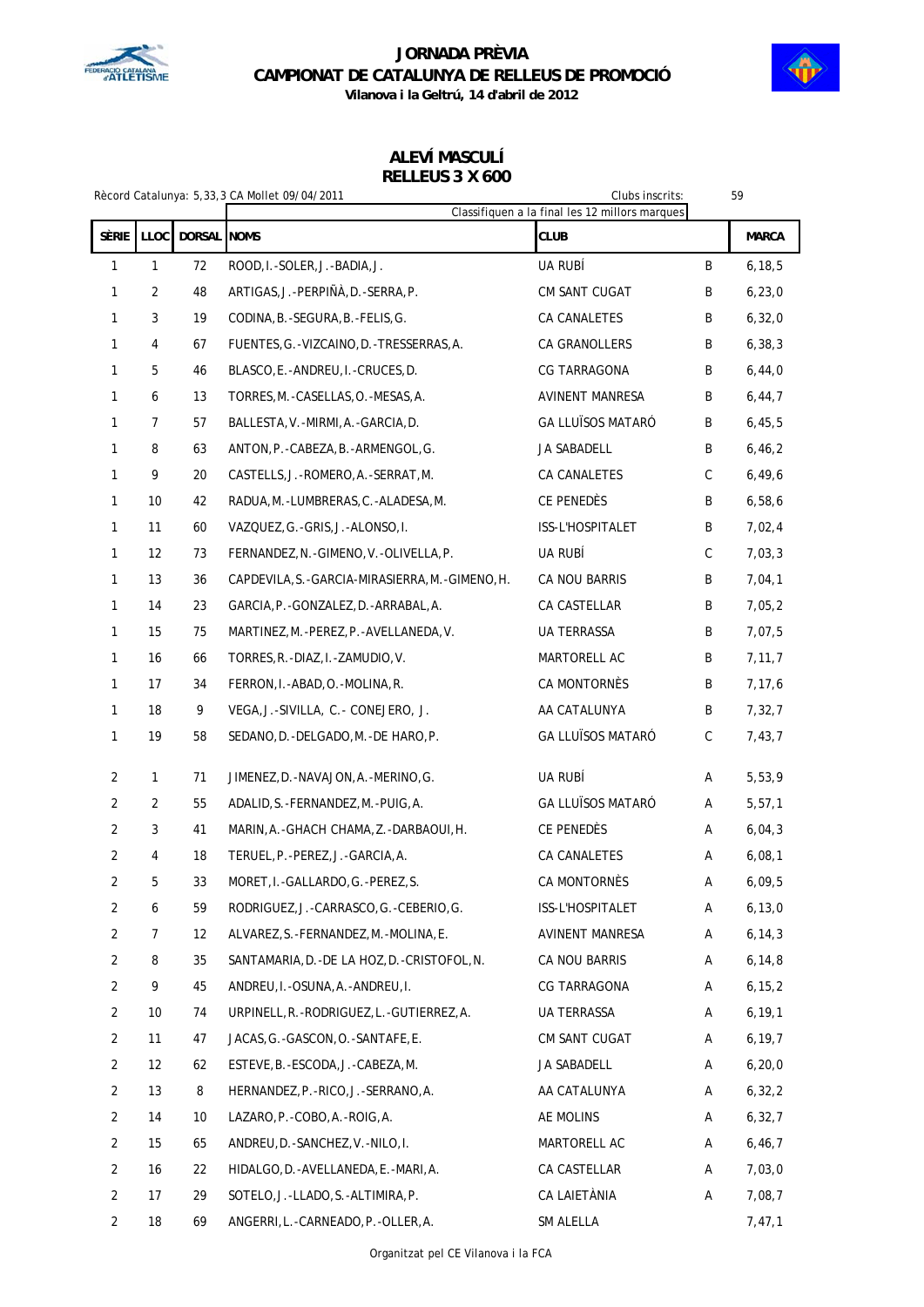



### **ALEVÍ MASCULÍ RELLEUS 3 X 600**

| Clubs inscrits:<br>Rècord Catalunya: 5,33,3 CA Mollet 09/04/2011 |                |             |                                                | 59                  |              |
|------------------------------------------------------------------|----------------|-------------|------------------------------------------------|---------------------|--------------|
|                                                                  |                |             | Classifiquen a la final les 12 millors marques |                     |              |
| <b>SÈRIE</b>                                                     | <b>LLOC</b>    | DORSAL NOMS |                                                | <b>CLUB</b>         | <b>MARCA</b> |
| $\mathbf{3}$                                                     | 1              | 40          | VILLALONGA, R. - OTEROS, J. - HURTADO, J.      | CA VILADECANS       | 5,59,0       |
| $\mathfrak{Z}$                                                   | 2              | 54          | SALGADO, A. - KAJTIH, A. - LANCIS, P.          | FC BARCELONA        | 5, 59, 1     |
| 3                                                                | 3              | 32          | CAÑADAS, P. - PARADAS, I. - GARCIA, M.         | <b>CA MOLLET</b>    | 6, 15, 4     |
| 3                                                                | 4              | 25          | MCGRATH, P. - EGEA, A. - GARCIA, O.            | CA GAVÀ             | 6, 27, 9     |
| 3                                                                | 5              | 94          | PEREZ, M.-MATA, P.-ALERT, D.                   | UGE BADALONA        | 6, 28, 5     |
| 3                                                                | 6              | 43          | COTONAT, E.-LOPEZ, A.-GARCIA, G.               | CE UNIVERSITARI     | 6, 30, 9     |
| 3                                                                | $\overline{7}$ | 26          | MBARKI, S. - GARCIA, A. - SEGURA, A.           | CA GRANOLLERS       | 6, 34, 7     |
| 3                                                                | 8              | 70          | LOPEZ, M.-GEA, J.-ALBARRAN, M.                 | UA BARBERÀ          | 6,40,6       |
| 3                                                                | 9              | 30          | FOLCH, A.-MARTINEZ, G.-JARO, J.                | <b>CA MALGRAT</b>   | 6, 41, 3     |
| 3                                                                | 10             | 11          | DOMENECH, M. - SOTILLOS, P. - GONZALEZ, I.     | AE SANT ANDREU      | 6, 43, 2     |
| 3                                                                | 11             | 64          | PANE, J.-CASELLES, A.-MANYANET, D.             | LLEIDA UA           | 6,43,6       |
| 3                                                                | 12             | 28          | GUZMAN, E.-MENDEZ, A.-ROCA, P.                 | CA IGUALADA         | 6,49,6       |
| $\mathbf{3}$                                                     | 13             | 38          | BENYAZID, A. - ROS, F. - GIMENEZ, T.           | CA TERRES DE L'EBRE | 6, 53, 5     |
| $\mathbf{3}$                                                     | 14             | 68          | MONTESINOS, P. - MOGAS, R. - MARQUES, F.       | PRATENC AA          | 6, 57, 5     |
| $\mathbf{3}$                                                     | 15             | 37          | CORBERA, F. - BAUTISTA, A. - LARROYA, N.       | <b>CA PARETS</b>    | 6, 57, 9     |
| 3                                                                | 16             | 44          | PORTELLA, L.-PEREA, P.-MCLOUGH                 | CE VILANOVA         | 6, 58, 3     |
| $\mathbf{3}$                                                     | 17             | 17          | PUIG, A.-RODRIGUEZ, P.-DOM INGUEZ, I.          | <b>CA CALELLA</b>   | 6,58,7       |
| 3                                                                |                | 53          | FERRE, M.-RULL, R.-MARCO, X.                   | <b>FACVAC VALLS</b> | N.P.         |
| 3                                                                |                | 49          | TAULATS, G.-MENDEZ, E.-CERVANTES, E.           | CORNELLÀ AT.        | N.P.         |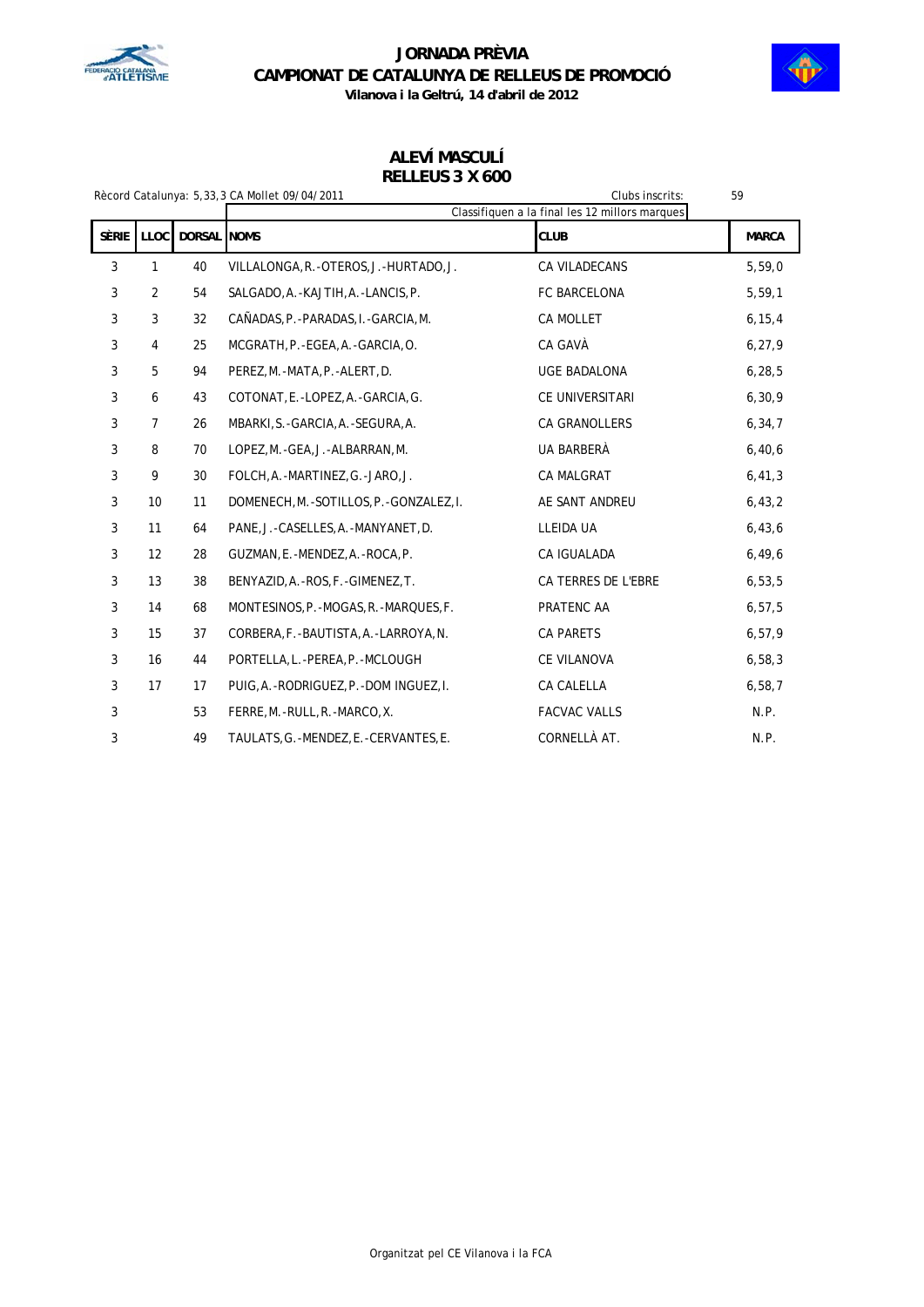

#### **ALEVÍ MASCULÍ RELLEUS 3 X 600**

|                  |          | Record Catalunya: 5,33,3 CA Mollet 09/04/2011      | Clubs inscrits:<br>Classifiquen a la final les 12 millors marques |   | 59           |   |
|------------------|----------|----------------------------------------------------|-------------------------------------------------------------------|---|--------------|---|
| LLOC             | DORSAL   | <b>NOMS</b>                                        | <b>CLUB</b>                                                       |   | <b>MARCA</b> |   |
| $\mathbf{1}$     | 71       | JIMENEZ, D. - NAVAJON, A. - MERINO, G.             | UA RUBÍ                                                           | Α | 5,53,9       | F |
| $\boldsymbol{2}$ | 55       | ADALID, S. - FERNANDEZ, M. - PUIG, A.              | GA LLUÏSOS MATARÓ                                                 | Α | 5, 57, 1     | F |
| 3                | 40       | VILLALONGA, R. - OTEROS, J. - HURTADO, J.          | CA VILADECANS                                                     |   | 5,59,0       | F |
| 4                | 54       | SALGADO, A. - KAJTIH, A. - LANCIS, P.              | FC BARCELONA                                                      |   | 5,59,1       | F |
| 5                | 41       | MARIN, A. - GHACH CHAMA, Z. - DARBAOUI, H.         | CE PENEDÈS                                                        | Α | 6,04,3       | F |
| 6                | 18       | TERUEL, P. - PEREZ, J. - GARCIA, A.                | CA CANALETES                                                      | Α | 6,08,1       | F |
| 7                | 33       | MORET, I. - GALLARDO, G. - PEREZ, S.               | <b>CA MONTORNÈS</b>                                               | Α | 6,09,5       | F |
| 8                | 59       | RODRIGUEZ, J. -CARRASCO, G. -CEBERIO, G.           | ISS-L'HOSPITALET                                                  | Α | 6, 13, 0     | F |
| 9                | 12       | ALVAREZ, S. - FERNANDEZ, M. - MOLINA, E.           | AVINENT MANRESA                                                   | Α | 6, 14, 3     | F |
| 10               | 35       | SANTAMARIA, D. - DE LA HOZ, D. - CRISTOFOL, N.     | CA NOU BARRIS                                                     | Α | 6, 14, 8     | F |
| 11               | 45       | ANDREU, I. - OSUNA, A. - ANDREU, I.                | <b>CG TARRAGONA</b>                                               | Α | 6, 15, 2     | F |
| 12               | 32       | CAÑADAS, P. - PARADAS, I. - GARCIA, M.             | <b>CA MOLLET</b>                                                  |   | 6, 15, 4     | F |
| 13               | 72       | ROOD, I.-SOLER, J.-BADIA, J.                       | UA RUBÍ                                                           | В | 6, 18, 5     |   |
| 14               | 74       | URPINELL, R.-RODRIGUEZ, L.-GUTIERREZ, A.           | UA TERRASSA                                                       | Α | 6,19,1       |   |
| 15               | 47       | JACAS, G. - GASCON, O. - SANTAFE, E.               | CM SANT CUGAT                                                     | Α | 6,19,7       |   |
| 16               | 62       | ESTEVE, B. - ESCODA, J. - CABEZA, M.               | JA SABADELL                                                       | Α | 6, 20, 0     |   |
| 17               | 48       | ARTIGAS, J.-PERPIÑÀ, D.-SERRA, P.                  | <b>CM SANT CUGAT</b>                                              | В | 6, 23, 0     |   |
| 18               | 25       | MCGRATH, P. - EGEA, A. - GARCIA, O.                | CA GAVÀ                                                           |   | 6, 27, 9     |   |
| 19               | 94       | PEREZ, M. - MATA, P. - ALERT, D.                   | <b>UGE BADALONA</b>                                               |   | 6, 28, 5     |   |
| 20               | 43       | COTONAT, E. - LOPEZ, A. - GARCIA, G.               | CE UNIVERSITARI                                                   |   | 6, 30, 9     |   |
| 21               | 19       | CODINA, B. - SEGURA, B. - FELIS, G.                | CA CANALETES                                                      | В | 6, 32, 0     |   |
| 22               | 8        | HERNANDEZ, P. - RICO, J. - SERRANO, A.             | AA CATALUNYA                                                      | Α | 6, 32, 2     |   |
| 23               | 10       | LAZARO, P. - COBO, A. - ROIG, A.                   | AE MOLINS                                                         | Α | 6, 32, 7     |   |
| 24               | 26       | MBARKI, S. - GARCIA, A. - SEGURA, A.               | CA GRANOLLERS                                                     |   | 6, 34, 7     |   |
| 25               | 67       | FUENTES, G. - VIZCAINO, D. - TRESSERRAS, A.        | CA GRANOLLERS                                                     | В | 6, 38, 3     |   |
| 26               | 53       | FERRE, M. - RULL, R. - MARCO, X.                   | <b>FACVAC VALLS</b>                                               |   | 6,40,6       |   |
| 27               | 30       | FOLCH, A. - MARTINEZ, G. - JARO, J.                | CA MALGRAT                                                        |   | 6, 41, 3     |   |
| 28               | 11       | DOMENECH, M. - SOTILLOS, P. - GONZALEZ, I.         | AE SANT ANDREU                                                    |   | 6, 43, 2     |   |
| 29               | 64       | PANE, J. - CASELLES, A. - MANYANET, D.             | LLEIDA UA                                                         |   | 6,43,6       |   |
| 30               | 46       | BLASCO, E.-ANDREU, I.-CRUCES, D.                   | <b>CG TARRAGONA</b>                                               | В | 6, 44, 0     |   |
| 31               | 13       | TORRES, M. - CASELLAS, O. - MESAS, A.              | <b>AVINENT MANRESA</b>                                            | В | 6, 44, 7     |   |
| 32               | 57       | BALLESTA, V. - MIRMI, A. - GARCIA, D.              | <b>GA LLUÏSOS MATARÓ</b>                                          | В | 6,45,5       |   |
| 33               | 63       | ANTON, P. - CABEZA, B. - ARMENGOL, G.              | JA SABADELL                                                       | В | 6, 46, 2     |   |
| 34               | 65       | ANDREU, D. - SANCHEZ, V. - NILO, I.                | MARTORELL AC                                                      | Α | 6, 46, 7     |   |
| 35               | 20       | CASTELLS, J.-ROMERO, A.-SERRAT, M.                 | CA CANALETES                                                      | С | 6, 49, 6     |   |
| 36               | 28       | GUZMAN, E.-MENDEZ, A.-ROCA, P.                     | CA IGUALADA                                                       |   | 6, 49, 6     |   |
| 37               | 38       | BENYAZID, A. - ROS, F. - GIMENEZ, T.               | CA TERRES DE L'EBRE                                               |   | 6,53,5       |   |
| 38               | 68       | MONTESINOS, P. - MOGAS, R. - MARQUES, F.           | PRATENC AA                                                        |   | 6, 57, 5     |   |
| 41               | 37       | CORBERA, F. - BAUTISTA, A. - LARROYA, N.           | CA PARETS                                                         |   | 6, 57, 9     |   |
| 42               | 44       | PORTELLA, L.-PEREA, P.-MCLOUGH                     | CE VILANOVA                                                       |   | 6,58,3       |   |
| 43               | 42       | RADUA, M. - LUMBRERAS, C. - ALADESA, M.            | CE PENEDÈS                                                        | В | 6,58,6       |   |
| 44               | 17       | PUIG, A. - RODRIGUEZ, P. - DOM INGUEZ, I.          | CA CALELLA                                                        |   | 6,58,7       |   |
| 45               | 60       | VAZQUEZ, G. - GRIS, J. - ALONSO, I.                | ISS-L'HOSPITALET                                                  | В | 7,02,4       |   |
| 46               | 22       | HIDALGO, D. - AVELLANEDA, E. - MARI, A.            | CA CASTELLAR                                                      | Α | 7,03,0       |   |
| 47               | 73       | FERNANDEZ, N. - GIMENO, V. - OLIVELLA, P.          | UA RUBÍ                                                           | С | 7,03,3       |   |
| 48               | 36       | CAPDEVILA, S. - GARCIA-MIRASIERRA, M. - GIMENO, H. | CA NOU BARRIS                                                     | В | 7,04,1       |   |
| 49               | 23       | GARCIA, P. - GONZALEZ, D. - ARRABAL, A.            | CA CASTELLAR                                                      | В | 7,05,2       |   |
| 50               | 75       | MARTINEZ, M. - PEREZ, P. - AVELLANEDA, V.          | UA TERRASSA                                                       | В | 7,07,5       |   |
| 51               | 29       | SOTELO, J.-LLADO, S.-ALTIMIRA, P.                  | CA LAIETÀNIA                                                      | Α | 7,08,7       |   |
| 52               | 66       | TORRES, R. - DIAZ, I. - ZAMUDIO, V.                | MARTORELL AC                                                      | В | 7,11,7       |   |
| 53               | 34       | FERRON, I. - ABAD, O. - MOLINA, R.                 | CA MONTORNÈS                                                      | В | 7,17,6       |   |
| 54               | 9        | VEGA, J.-SIVILLA, C.- CONEJERO, J.                 | AA CATALUNYA                                                      | В | 7,32,7       |   |
| 55               | 58       | SEDANO, D. - DELGADO, M. - DE HARO, P.             | GA LLUÏSOS MATARÓ                                                 | С | 7,43,7       |   |
| 56               | 69       | ANGERRI, L. - CARNEADO, P. - OLLER, A.             | SM ALELLA                                                         |   | 7,47,1       |   |
|                  | 49<br>70 | TAULATS, G. - MENDEZ, E. - CERVANTES, E.           | CORNELLÀ AT.                                                      |   | N.P.<br>N.P. |   |
|                  |          | LOPEZ, M. - GEA, J. - ALBARRAN, M.                 | UA BARBERÀ                                                        |   |              |   |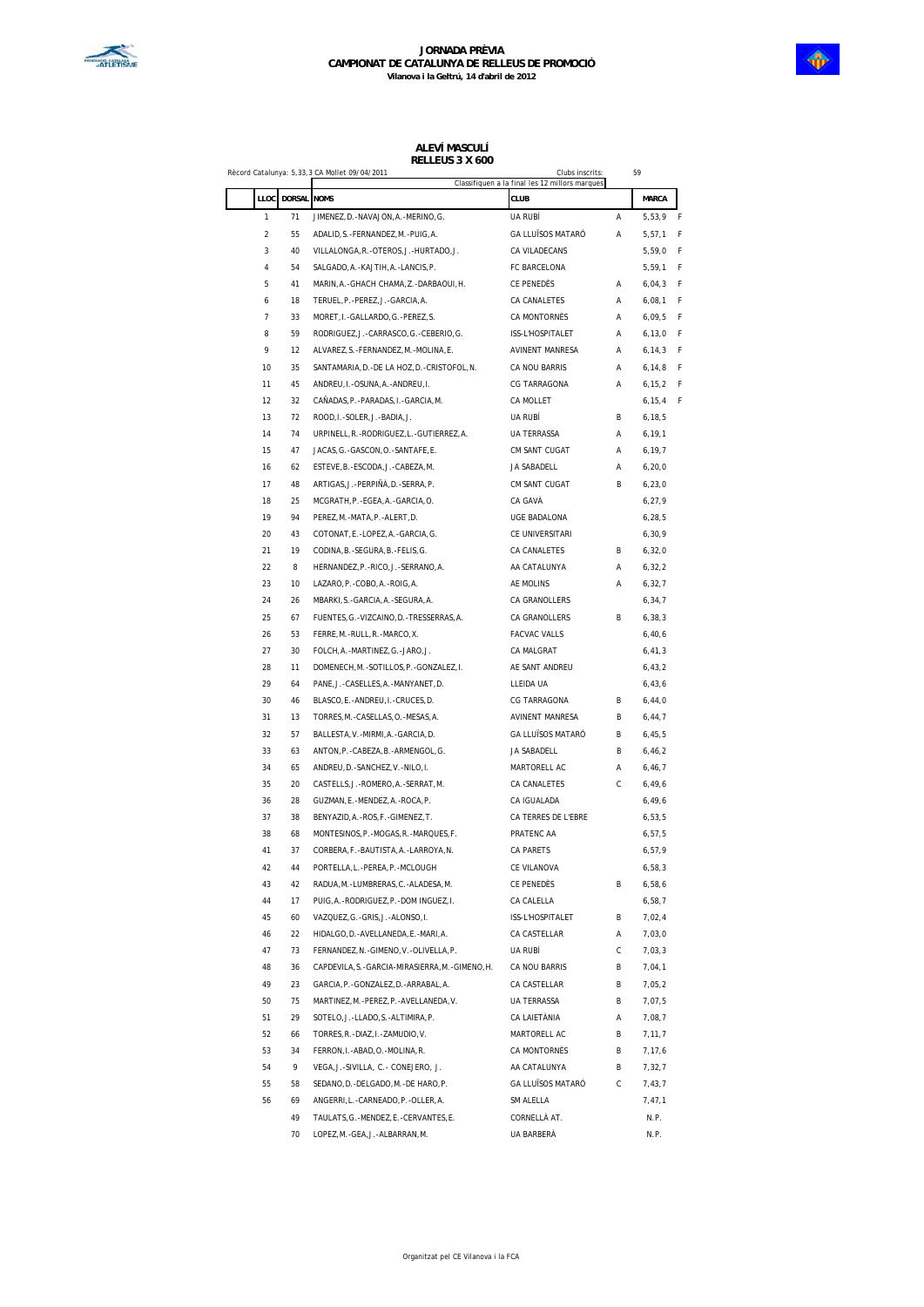



**Vilanova i la Geltrú, 14 d'abril de 2012**

# **ALEVÍ FEMENÍ**

| RELLEUS 4 X 60 |  |  |  |
|----------------|--|--|--|
|                |  |  |  |

| Clubs inscrits:<br>Rècord Catalunya: 34,50 Avinent Manresa 30/04/2011<br>65<br>Classifiquen a la final les 16 millors marques |                |                |                    |                                                           |                     |   |              |
|-------------------------------------------------------------------------------------------------------------------------------|----------------|----------------|--------------------|-----------------------------------------------------------|---------------------|---|--------------|
| SÈRIE                                                                                                                         | LLOC           | CARRER         | <b>DORSAL NOMS</b> |                                                           | <b>CLUB</b>         |   | <b>MARCA</b> |
| 1                                                                                                                             | 1              | 8              | 82                 | HOHNHAUSSEN, S. - MOIX, L. - PLANAS, L. - GUZMAN, A.      | CA IGUALADA         | А | 36,7         |
| 1                                                                                                                             | 3              | 2              | 167                | SANTIN, J.-LAND, J.-CAMACHO, R.-CIFANI, P.                | CE VILANOVA         | Α | 37,4         |
| $\mathbf{1}$                                                                                                                  | 3              | 3              | 12                 | CANAL, J.-DALMAU, J.-DEVERS, J.-TARRAGO, M.               | AVINENT MANRESA     | Α | 38,0         |
| 1                                                                                                                             | 4              | 6              | 178                | GROS, L.-GONZALEZ, Q.-MALDONADO, L.-DORDAL, B.            | CM SANT CUGAT       | Α | 38,2         |
| 1                                                                                                                             | 5              | 1              | 128                | BERENGUEL, C. - SANCHEZ, B. - MONTAÑES, M. - ROS, M.      | CA TARRAGONA        | Α | 38,4         |
| $\mathbf{1}$                                                                                                                  | 6              | 4              | 74                 | COTOLI, R. - SERRA, A. - DANIELUK, C. - VARGAS, G.        | CA GRANOLLERS       | Α | 42,1         |
| 1                                                                                                                             |                | 5              | 30                 | EJARQUE, P. - SALA, A. - CASBAS, O. - RAMON, M.           | BARCELONA AT.       | Α | N.P.         |
| $\overline{2}$                                                                                                                | $\mathbf{1}$   | 3              | 174                | MANZANAL, A. - CENTELLA, L. - SIMO, J. - RAMOS, N.        | CG TARRAGONA        | Α | 34,7         |
| $\overline{a}$                                                                                                                | 2              | $\overline{7}$ | 92                 | ONWUKA, A. - BUSCA, R. - RUIZ, H. - ALSINA, H.            | CA LAIETÀNIA        | Α | 37,3         |
| $\overline{a}$                                                                                                                | 3              | 4              | 1                  | MENDEZ, M. -LARRIBA, M. -ILLA, A. -SUBIRATS, J.           | AA CATALUNYA        | Α | 38,7         |
| 2                                                                                                                             | 4              | 6              | 247                | MURCIA, A. - MARTINEZ, L. - SALANOVA, A. - LLOVERA, C.    | JA SABADELL         | Α | 39,0         |
| 2                                                                                                                             | 5              | 5              | 269                | MERZOUG, H. - JORBA, A. - CINTO, M. - PINO, A.            | MARTORELL AC        | Α | 39,3         |
| $\overline{a}$                                                                                                                | 6              | 2              | 118                | LOUGHMAN, E.-SORIA, A.-SORIA, A.-GOMEZ, S.                | <b>CA PARETS</b>    | Α | 39,5         |
| $\overline{a}$                                                                                                                | $\overline{7}$ | 8              | 40                 | CAPDEVILA, E.-DA MANUEL, A.-CASTANY, B.-RUIZ, G.          | CA CANALETES        | Α | 39,7         |
| 2                                                                                                                             | 8              | 1              | 102                | JORGE, A.-RUIZ, M.-VELASCO, N.-CASTILLO, S.               | CA MALGRAT          | А | 40,2         |
| 3                                                                                                                             | 1              | 3              | 229                | GARCIA, J.-DOUDI, N.-MPECK-VICENTE, M.                    | ISS-L'HOSPITALET    | Α | 36,2         |
| 3                                                                                                                             | 2              | 6              | 175                | ANDREU, E.-TERRON, A.-CALVO, J.-CASTELLVI, N.             | CG TARRAGONA        | В | 37,7         |
| 3                                                                                                                             | 3              | 2              | 32                 | VALLE, J.-BOHILS, M.-GAROLERA, A.-EXPOSITO, P.            | CA CALELLA          | Α | 38,1         |
| 3                                                                                                                             | 4              | 8              | 230                | LORENTE, L.-PEREIRAS, N.-FERRER, D.-SANCHEZ, A.           | ISS-L'HOSPITALET    | B | 39,0         |
| 3                                                                                                                             | 5              | 1              | 134                | TOMAS, M. -HERRERO, M. -PUENTES, C. -BERENGUE, J.         | CA TERRES DE L'EBRE | Α | 39,3         |
| 3                                                                                                                             | 6              | 5              | 179                | CASAS, R. - GOMEZ-OLIVE, A. - GONZALEZ, P. - CORTES, M.   | CM SANT CUGAT       | В | 39,9         |
| 3                                                                                                                             | $\overline{7}$ | $\overline{7}$ | 41                 | LOPEZ, M. - BOUCHAID, R. - CAÑABATE, M. - MUÑOZ, C.       | CA CANALETES        | В | 40,2         |
| 3                                                                                                                             | 8              | 4              | 75                 | BLASCO, V. - MARTINEZ, M. - GONZALO, E. - DE LA TORRE, S. | CA GRANOLLERS       | B | 43,8         |
|                                                                                                                               |                |                |                    |                                                           |                     |   |              |
| 4                                                                                                                             | 1              | 2              | 148                | JURCZAK, N. - FONT, N. - SURIOL, N. - MOLINA, L.          | CE PENEDÈS          | В | 38,5         |
| 4                                                                                                                             | 2              | 4              | 129                | MASCARELL, L.-FALCO, M.-ROYO, J.-BO, S.                   | CA TARRAGONA        | В | 40,3         |
| 4                                                                                                                             | 3              | 6              | 135                | MURPHI, S.-HERRERA, J.-CARDONA, M.-INIESTA, M.            | CA TERRES DE L'EBRE | B | 41,6         |
| 4                                                                                                                             | 4              | $\mathbf{1}$   | 33                 | GIL, A.-CARPENA, M.-MARTIN, R.-RAMIREZ, L.                | CA CALELLA          | В | 42,0         |
| 4                                                                                                                             | 5              | 5              | 168                | MOYA, M.-SANTIAGO, O.-MARTINEZ, V.-SANTIN, J.             | CE VILANOVA         | B | 42,3         |
| 4                                                                                                                             | 6              | 3              | 270                | LARA, V. - NIETO, N. - SERRANO, A. - COCA, N.             | MARTORELL AC        | B | 42,7         |
| 4                                                                                                                             |                | 7              | 31                 | OSO, M. - TRUEBA, A. - MUNTO, N. - SANCHEZ, M.            | BARCELONA AT.       | B | N.P.         |
| 4                                                                                                                             |                | 8              | 103                | PEREZ, C.-RUIZ, A.-SORIANO, C.-GALEA, L.                  | CA MALGRAT          | В | N.P.         |
| 5                                                                                                                             | 1              | 6              | 93                 | TORRES, H. - BRUGUERA, C. - TOMAS, L. - MARTINEZ, M.      | CA LAIETÀNIA        | B | 38,0         |
| 5                                                                                                                             | $\overline{a}$ | 7              | 84                 | ROCA, J.-LOPEZ, B.-ENRICH, M.-SEGURA, M.                  | CA IGUALADA         | С | 39,6         |
| 5                                                                                                                             | 3              | 8              | 231                | GONZALEZ, A.-DE TOCA, L.-GARCIA-JURADO, M.-PUIGGROS, C.   | ISS-L'HOSPITALET    | С | 40,1         |
| 5                                                                                                                             | 4              | 3              | 13                 | RABASSA, J.-TARRAGO, N.-ESTRUCH, M.-JORBA, C.             | AVINENT MANRESA     | B | 40,6         |
| 5                                                                                                                             | 5              | 5              | 83                 | TORRAS, A-SORIANO, M. - SANLLEHI, A. - ELVIRA, N.         | CA IGUALADA         | B | 41,7         |
| 5                                                                                                                             | 6              | $\mathbf{1}$   | $\overline{2}$     | PUJOL, V. - GOL, S. - PEREZ, A. - MORALES, L.             | AA CATALUNYA        | B | 42,7         |
| 5                                                                                                                             | 7              | 4              | 119                | RUANO, M. - LAHOSA, M. - CAPDEVILA, J. - TARRES, L.       | CA PARETS           | В | 43,1         |
| 5                                                                                                                             |                | $\overline{2}$ | 248                | QUERALT, A.-CASTEL, J.-GONZALEZ, C.-ARANDA, L.            | JA SABADELL         | B |              |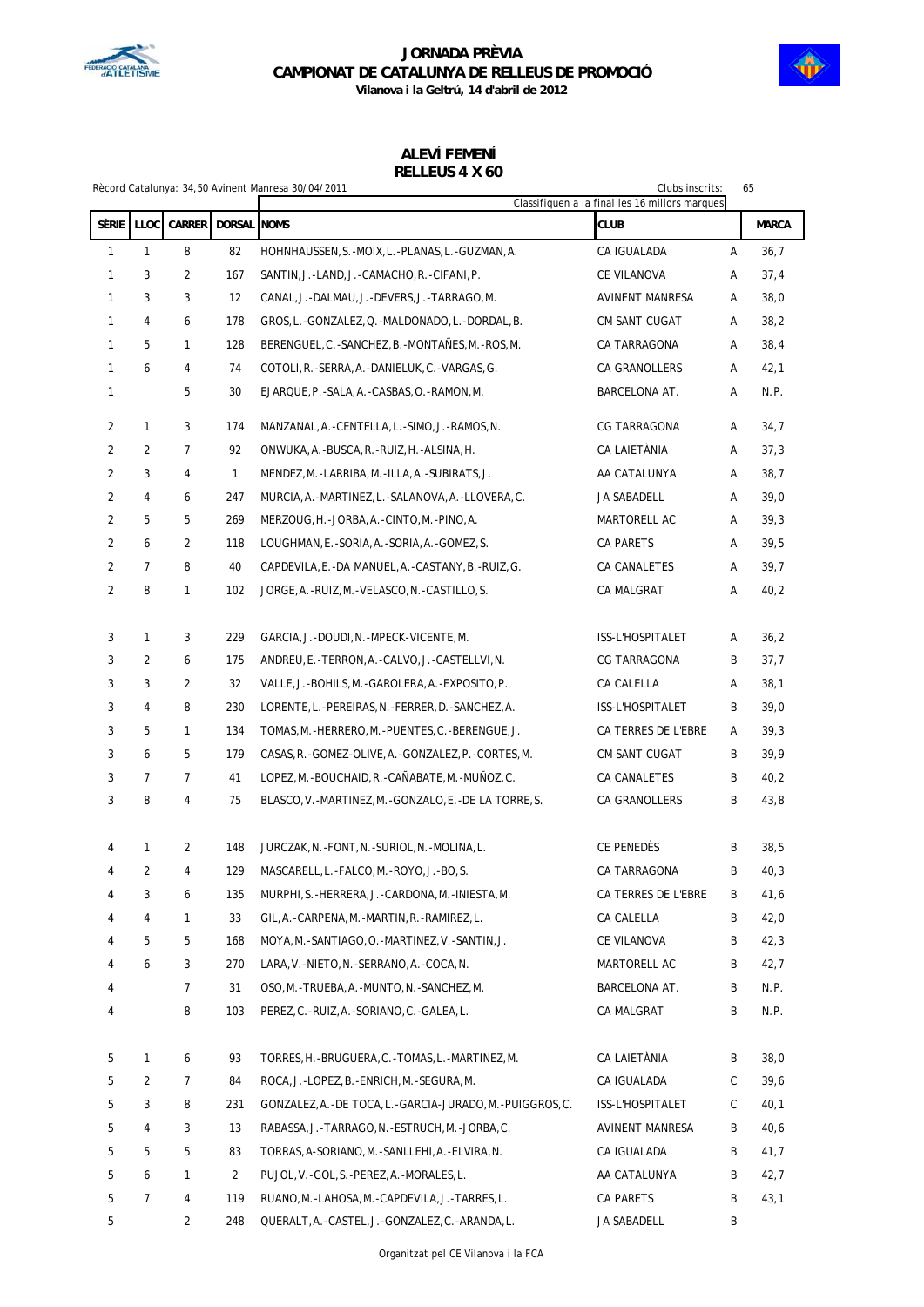



# **ALEVÍ FEMENÍ**

| RELLEUS 4 X 60 |  |  |  |
|----------------|--|--|--|
|                |  |  |  |

| Rècord Catalunya: 34,50 Avinent Manresa 30/04/2011<br>Clubs inscrits:<br>65<br>Classifiquen a la final les 16 millors marques |                |                |                    |                                                          |                     |              |              |
|-------------------------------------------------------------------------------------------------------------------------------|----------------|----------------|--------------------|----------------------------------------------------------|---------------------|--------------|--------------|
| <b>SÈRIE</b>                                                                                                                  | LLOC           | CARRER         | <b>DORSAL NOMS</b> |                                                          | <b>CLUB</b>         |              | <b>MARCA</b> |
|                                                                                                                               |                |                |                    |                                                          |                     |              |              |
| 6                                                                                                                             | $\mathbf{1}$   | $\overline{7}$ | 162                | DE MINGO, M.-RUBIO, I.-MARTINEZ, M.-GONZALEZ, C.         | CE UNIVERSITARI     |              | 38,0         |
| 6                                                                                                                             | $\overline{2}$ | 8              | 259                | DELGADO, C. - GARCIA, J. - GODOY, M. - MANYANET, M.      | LLEIDA UA           |              | 39,4         |
| 6                                                                                                                             | 3              | 3              | 14                 | RIERA, M.-PINTO, G.-LLADO, M.-MARTINEZ, J.               | AVINENT MANRESA     | $\mathsf{C}$ | 40,1         |
| 6                                                                                                                             | 3              | 5              | 145                | COSTA, L.-SORT, M.-XENIA, M.-SERVETO, A.                 | CA VILAFRANCA       |              | 40,5         |
| 6                                                                                                                             | 4              | $\mathbf{1}$   | 149                | JARAMILLO, M. - CUSINE, B. - TURDIU, J. - LLOBET, M.     | CE PENEDÈS          | C            | 41,0         |
| 6                                                                                                                             | 5              | $\overline{4}$ | 283                | CALDERON, A. - GUARDADO, G. - ALCOLEA, C. - DELGADO, D.  | RIPOLLET UA         |              | 41,7         |
| 6                                                                                                                             | 6              | 6              | 285                | CRESPO, C.-AGUILERA, J.-VIÑAS, M.-ORTUÑO, E.             | SM ALELLA           |              | 42,4         |
| 6                                                                                                                             |                | $\overline{2}$ | 42                 | LOPEZ, M.-GIL, A.-MURIST, A.-MEYER, I.                   | CA CANALETES        | C            | N.P.         |
|                                                                                                                               |                |                |                    |                                                          |                     |              |              |
| 7                                                                                                                             | $\mathbf{1}$   | 4              | 207                | INGLAVAGA, N. -MONAR, J. - GIMENEZ, A. - AVILES, P.      | FC BARCELONA        |              | 38,9         |
| $\overline{7}$                                                                                                                | $\overline{2}$ | 8              | 106                | PADILLA, G.-BAHIM, G.-BORRUEL, L.-ROCA, S.               | CA MOLLET           |              | 39,1         |
| $\overline{7}$                                                                                                                | 3              | 5              | 205                | JIMENEZ, D. - GUERRERO, I. - CARDIEL, X. - FERNANDEZ, N. | <b>FACVAC VALLS</b> |              | 40,0         |
| $\overline{7}$                                                                                                                | 4              | 2              | 10                 | GARCIA, E.-MONGAY, K.-MITJANS, M.-COZAR, A.              | AE SANT ANDREU      |              | 40,3         |
| $\overline{7}$                                                                                                                | 5              | 3              | 275                | GONZALEZ, P.-GRUESO, E.-VIRTUS, L.-LOPEZ, L.             | PRATENC AA          |              | 40,6         |
| $\overline{7}$                                                                                                                | 6              | 6              | 111                | MOYA, L.-GONZALEZ, M.-PEREZ, M.-TREJO, P.                | CA NOU BARRIS       |              | 40,9         |
| $\overline{7}$                                                                                                                | $\overline{7}$ | $\mathbf{1}$   | 120                | FABREGA, M. - GONZALEZ, R. - VEGA, I. - RAMOS, A.        | CA SANT BOI         |              | 43,5         |
| $\overline{7}$                                                                                                                |                | $\overline{7}$ | 62                 | MUÑOZ, A. - LOPEZ, N. - EGUIA, A. - PASCUAL, A.          | CA CASTELLAR        |              |              |
| 8                                                                                                                             | $\mathbf{1}$   | 5              | 191                | VILA, D. -LLORCA, C. - FUENTES, M. - MARTINEZ, E.        | CORNELLÀ AT.        |              | 36,7         |
| 8                                                                                                                             | $\overline{2}$ | 4              | 68                 | RICART, C.-GIL, L.-BRULLAS, M.-LOPEZ, S.                 | CA GAVÀ             |              | 39,0         |
| 8                                                                                                                             | 3              | 3              | 213                | RIBAS, M. -BELLSOLA, M. -BERINGUES, Q. -GAY, I.          | <b>GEE GIRONI</b>   |              | 39,3         |
| 8                                                                                                                             | $\overline{4}$ | 6              | 108                | GARRIDO, C.-MOLINA, L.-GURRI, L.-GARRIDO, M.             | CA MONTORNÈS        |              | 42,4         |
|                                                                                                                               |                |                |                    |                                                          |                     |              |              |
| 9                                                                                                                             | $\mathbf{1}$   | $\overline{7}$ | 147                | HERRERA, N. - LOPEZ, C. - SOS, A. - SANTACANA, A.        | CE PENEDÈS          | Α            | 36, 6        |
| 9                                                                                                                             | $\overline{2}$ | $\overline{2}$ | 286                | DA FONSECA, M. - LOBATO, I. - GOMEZ, N. - CASCON, C.     | UA BARBERÀ          |              | 37,6         |
| 9                                                                                                                             | $\overline{2}$ | 6              | 313                | VIZUETE, A. - PASCUAL, M. - SALGADO, J. - BUSTOS, S.     | UGE BADALONA        |              | 37,9         |
| 9                                                                                                                             | 3              | 4              | 299                | SASOT, A. - BOROBIA, J. - HERNANDEZ, A. - FLORENZA, S.   | UA TERRASSA         | Α            | 38,9         |
| 9                                                                                                                             | 4              | 3              | 290                | GARCIA, A. - MORALES, M. - ARJONA, A. - DONES, N.        | UA RUBÍ             |              | 40,0         |
| 9                                                                                                                             | 5              | 5              | 300                | MARANO, A. - SOLER, P. - LOPEZ, S. - PEY, Q.             | <b>UA TERRASSA</b>  | B            | 40.8         |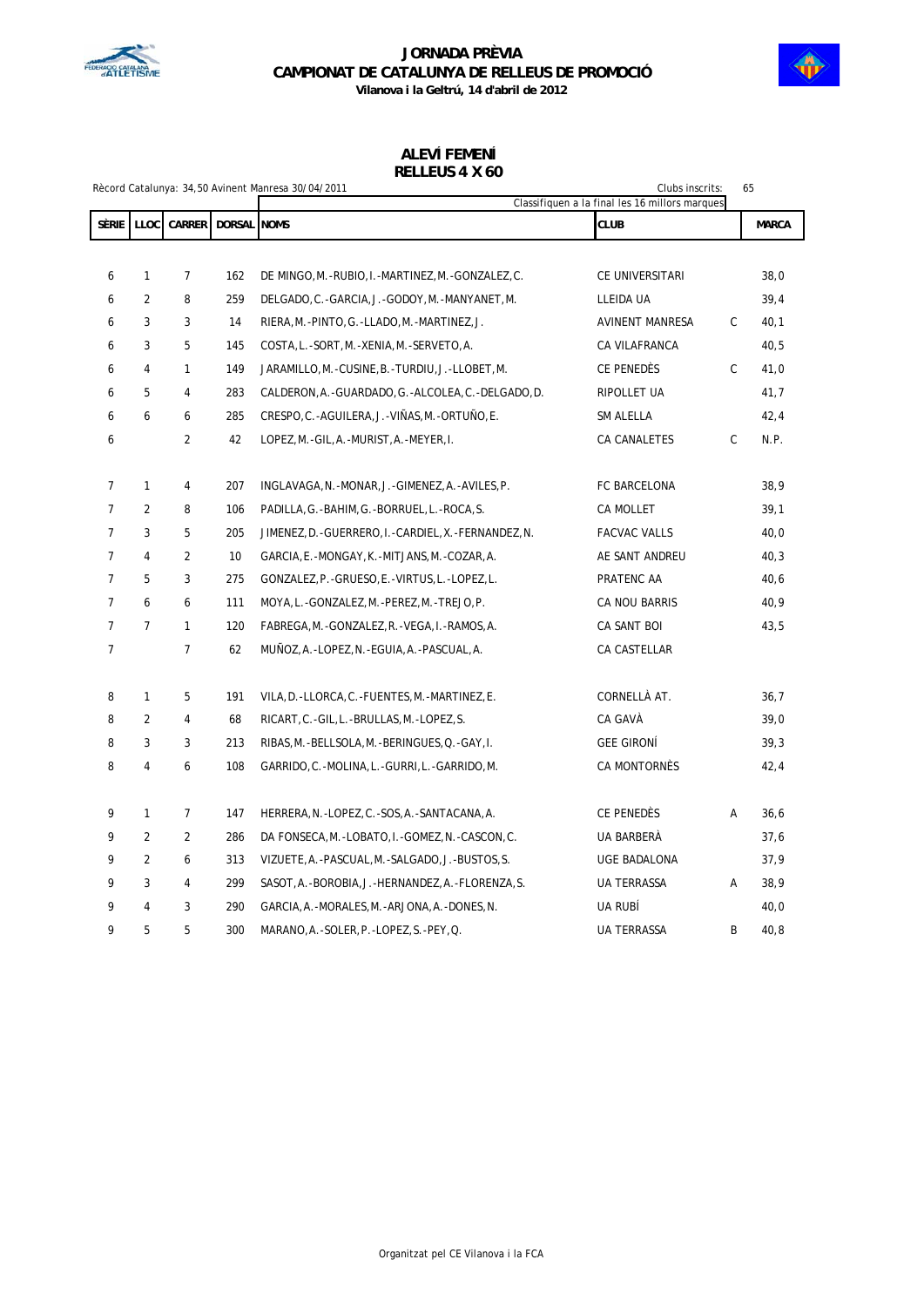

### **ALEVÍ FEMENÍ RELLEUS 4 X 60**

|       |                         |                | Record Catalunya: 34,50 Avinent Manresa 30/04/2011                                                      | Clubs inscrits:<br>Classifiquen a la final les 16 millors marques |   | 63           |   |
|-------|-------------------------|----------------|---------------------------------------------------------------------------------------------------------|-------------------------------------------------------------------|---|--------------|---|
| SÈRIE | LLOC                    | DORSAL         | <b>NOMS</b>                                                                                             | CLUB                                                              |   | MARCA        |   |
|       | 1                       | 174            | MANZANAL, A. - CENTELLA, L. - SIMO, J. - RAMOS, N.                                                      | CG TARRAGONA                                                      | Α | 34,7         | F |
|       | $\overline{\mathbf{c}}$ | 229            | GARCIA, J. - DOUDI, N. - MPECK - VICENTE, M.                                                            | ISS-L'HOSPITALET                                                  | A | 36,2         | F |
|       | 3                       | 147            | HERRERA, N. - LOPEZ, C. - SOS, A. - SANTACANA, A.                                                       | CE PENEDÈS                                                        | Α | 36, 6        | F |
|       | 4                       | 82             | HOHNHAUSSEN, S.-MOIX, L.-PLANAS, L.-GUZMAN, A.                                                          | CA IGUALADA                                                       | Α | 36,7         | F |
|       | 5                       | 191            | VILA, D. - LLORCA, C. - FUENTES, M. - MARTINEZ, E.                                                      | CORNELLÀ AT.                                                      |   | 36,7         | F |
|       | 6                       | 92             | ONWUKA, A. - BUSCA, R. - RUIZ, H. - ALSINA, H.                                                          | CA LAIETÀNIA                                                      | Α | 37,3         | F |
|       | 7                       | 167            | SANTIN, J.-LAND, J.-CAMACHO, R.-CIFANI, P.                                                              | CE VILANOVA                                                       | Α | 37,4         | F |
|       | 8                       | 286            | DA FONSECA, M.-LOBATO, I.-GOMEZ, N.-CASCON, C.                                                          | UA BARBERÀ                                                        |   | 37,6         | F |
|       | 9                       | 175            | ANDREU, E. - TERRON, A. - CALVO, J. - CASTELLVI, N.                                                     | CG TARRAGONA                                                      | B | 37,7         |   |
|       | 10                      | 313            | VIZUETE, A. - PASCUAL, M. - SALGADO, J. - BUSTOS, S.                                                    | <b>UGE BADALONA</b>                                               |   | 37,9         | F |
|       | 11                      | 12             | CANAL, J.-DALMAU, J.-DEVERS, J.-TARRAGO, M.                                                             | AVINENT MANRESA                                                   | Α | 38,0         | F |
|       | 12                      | 93             | TORRES, H. - BRUGUERA, C. - TOMAS, L. - MARTINEZ, M.                                                    | CA LAIETÀNIA                                                      | В | 38,0         |   |
|       | 13                      | 162            | DE MINGO, M.-RUBIO, I.-MARTINEZ, M.-GONZALEZ, C.                                                        | CE UNIVERSITARI                                                   |   | 38,0         | F |
|       | 14                      | 32             | VALLE, J.-BOHILS, M.-GAROLERA, A.-EXPOSITO, P.                                                          | CA CALELLA                                                        | Α | 38,1         | F |
|       | 15                      | 178            | GROS, L.-GONZALEZ, Q.-MALDONADO, L.-DORDAL, B.                                                          | CM SANT CUGAT                                                     | Α | 38,2         | F |
|       | 16                      | 128            | BERENGUEL, C.-SANCHEZ, B.-MONTAÑES, M.-ROS, M.                                                          | CA TARRAGONA                                                      | Α | 38,4         | F |
|       | 17                      | 148            | JURCZAK, N.-FONT, N.-SURIOL, N.-MOLINA, L.                                                              | CE PENEDÈS                                                        | В | 38,5         |   |
|       | 18                      | $\mathbf{1}$   | MENDEZ, M. -LARRIBA, M. -ILLA, A. -SUBIRATS, J.                                                         | AA CATALUNYA                                                      | A | 38,7         | F |
|       | 19                      | 207            | INGLAVAGA, N. - MONAR, J. - GIMENEZ, A. - AVILES, P.                                                    | FC BARCELONA                                                      |   | 38,9         | F |
|       | 20                      | 299            | SASOT, A. - BOROBIA, J. - HERNANDEZ, A. - FLORENZA, S.                                                  | <b>UA TERRASSA</b>                                                | А | 38,9         | F |
|       | 21                      | 247            | MURCIA, A. - MARTINEZ, L. - SALANOVA, A. - LLOVERA, C.                                                  | JA SABADELL                                                       | Α | 39,0         |   |
|       | 22                      | 230            | LORENTE, L.-PEREIRAS, N.-FERRER, D.-SANCHEZ, A.                                                         | ISS-L'HOSPITALET                                                  | B | 39,0         |   |
|       | 23                      | 68             | RICART, C.-GIL, L.-BRULLAS, M.-LOPEZ, S.                                                                | CA GAVÀ                                                           |   | 39,0         |   |
|       | 24                      | 106            | PADILLA, G. - BAHIM, G. - BORRUEL, L. - ROCA, S.                                                        | CA MOLLET                                                         |   | 39,1         |   |
|       | 25                      | 269            | MERZOUG, H. - JORBA, A. - CINTO, M. - PINO, A.<br>TOMAS, M.-HERRERO, M.-PUENTES, C.-BERENGUE, J.        | MARTORELL AC<br>CA TERRES DE L'EBRE                               | Α | 39,3         |   |
|       | 26<br>27                | 134<br>213     | RIBAS, M. - BELLSOLA, M. - BERINGUES, Q. - GAY, I.                                                      | <b>GEE GIRONÍ</b>                                                 | Α | 39,3         |   |
|       |                         | 259            |                                                                                                         |                                                                   |   | 39,3         |   |
|       | 28<br>29                | 118            | DELGADO, C. - GARCIA, J. - GODOY, M. - MANYANET, M.<br>LOUGHMAN, E. - SORIA, A. - SORIA, A. - GOMEZ, S. | LLEIDA UA<br><b>CA PARETS</b>                                     | A | 39,4<br>39,5 |   |
|       | 30                      | 84             | ROCA, J.-LOPEZ, B.-ENRICH, M.-SEGURA, M.                                                                | CA IGUALADA                                                       | C | 39,6         |   |
|       | 31                      | 40             | CAPDEVILA, E. - DA MANUEL, A. - CASTANY, B. - RUIZ, G.                                                  | CA CANALETES                                                      | Α | 39,7         |   |
|       | 32                      | 179            | CASAS, R. - GOMEZ-OLIVE, A. - GONZALEZ, P. - CORTES, M.                                                 | CM SANT CUGAT                                                     | B | 39,9         |   |
|       | 33                      | 205            | JIMENEZ, D. - GUERRERO, I. - CARDIEL, X. - FERNANDEZ, N.                                                | <b>FACVAC VALLS</b>                                               |   | 40,0         |   |
|       | 34                      | 290            | GARCIA, A. - MORALES, M. - ARJONA, A. - DONES, N.                                                       | UA RUBÍ                                                           |   | 40,0         |   |
|       | 35                      | 231            | GONZALEZ, A. - DE TOCA, L. - GARCIA-JURADO, M. - PUIGGROS, C.                                           | ISS-L'HOSPITALET                                                  | С | 40,1         |   |
|       | 36                      | 14             | RIERA, M.-PINTO, G.-LLADO, M.-MARTINEZ, J.                                                              | AVINENT MANRESA                                                   | C | 40,1         |   |
|       | 37                      | 102            | JORGE, A.-RUIZ, M.-VELASCO, N.-CASTILLO, S.                                                             | CA MALGRAT                                                        | Α | 40,2         |   |
|       | 38                      | 41             | LOPEZ, M.-BOUCHAID, R.-CAÑABATE, M.-MUÑOZ, C.                                                           | CA CANALETES                                                      | B | 40,2         |   |
|       | 39                      | 129            | MASCARELL, L. -FALCO, M. -ROYO, J. -BO, S.                                                              | CA TARRAGONA                                                      | B | 40,3         |   |
|       | 40                      | 10             | GARCIA, E.-MONGAY, K.-MITJANS, M.-COZAR, A.                                                             | AE SANT ANDREU                                                    |   | 40,3         |   |
|       | 41                      | 145            | COSTA, L.-SORT, M.-XENIA, M.-SERVETO, A.                                                                | CA VILAFRANCA                                                     |   | 40,5         |   |
|       | 42                      | 13             | RABASSA, J.-TARRAGO, N.-ESTRUCH, M.-JORBA, C.                                                           | <b>AVINENT MANRESA</b>                                            | B | 40,6         |   |
|       | 43                      | 275            | GONZALEZ, P. - GRUESO, E. - VIRTUS, L. - LOPEZ, L.                                                      | PRATENC AA                                                        |   | 40,6         |   |
|       | 44                      | 300            | MARANO, A. - SOLER, P. - LOPEZ, S. - PEY, Q.                                                            | <b>UA TERRASSA</b>                                                | B | 40,8         |   |
|       | 45                      | 111            | MOYA, L.-GONZALEZ, M.-PEREZ, M.-TREJO, P.                                                               | CA NOU BARRIS                                                     |   | 40,9         |   |
|       | 46                      | 149            | JARAMILLO, M. - CUSINE, B. - TURDIU, J. - LLOBET, M.                                                    | CE PENEDÈS                                                        | С | 41,0         |   |
|       | 47                      | 135            | MURPHI, S.-HERRERA, J.-CARDONA, M.-INIESTA, M.                                                          | CA TERRES DE L'EBRE                                               | B | 41,6         |   |
|       | 48                      | 83             | TORRAS, A-SORIANO, M. - SANLLEHI, A. - ELVIRA, N.                                                       | CA IGUALADA                                                       | В | 41,7         |   |
|       | 49                      | 283            | CALDERON, A. - GUARDADO, G. - ALCOLEA, C. - DELGADO, D.                                                 | RIPOLLET UA                                                       |   | 41,7         |   |
|       | 50                      | 33             | GIL, A.-CARPENA, M.-MARTIN, R.-RAMIREZ, L.                                                              | CA CALELLA                                                        | B | 42,0         |   |
|       | 51                      | 74             | COTOLI, R.-SERRA, A.-DANIELUK, C.-VARGAS, G.                                                            | CA GRANOLLERS                                                     | А | 42,1         |   |
|       | 52                      | 168            | MOYA, M.-SANTIAGO, O.-MARTINEZ, V.-SANTIN, J.                                                           | CE VILANOVA                                                       | B | 42,3         |   |
|       | 53                      | 285            | CRESPO, C.-AGUILERA, J.-VIÑAS, M.-ORTUÑO, E.                                                            | SM ALELLA                                                         |   | 42,4         |   |
|       | 54                      | 108            | GARRIDO, C.-MOLINA, L.-GURRI, L.-GARRIDO, M.                                                            | CA MONTORNÈS                                                      |   | 42,4         |   |
|       | 55                      | 270            | LARA, V. - NIETO, N. - SERRANO, A. - COCA, N.                                                           | MARTORELL AC                                                      | B | 42,7         |   |
|       | 56                      | $\overline{a}$ | PUJOL, V.-GOL, S.-PEREZ, A.-MORALES, L.                                                                 | AA CATALUNYA                                                      | В | 42,7         |   |
|       | 57                      | 119            | RUANO, M. - LAHOSA, M. - CAPDEVILA, J. - TARRES, L.                                                     | CA PARETS                                                         | В | 43,1         |   |
|       | 58                      | 120            | FABREGA, M. - GONZALEZ, R. - VEGA, I. - RAMOS, A.                                                       | CA SANT BOI                                                       |   | 43,5         |   |
|       | 59                      | 75             | BLASCO, V. - MARTINEZ, M. - GONZALO, E. - DE LA TORRE, S.                                               | CA GRANOLLERS                                                     | B | 43,8         |   |
|       |                         | 30             | EJARQUE, P. - SALA, A. - CASBAS, O. - RAMON, M.                                                         | BARCELONA AT.                                                     | Α | N.P.         |   |
|       |                         | 31             | OSO, M. - TRUEBA, A. - MUNTO, N. - SANCHEZ, M.                                                          | BARCELONA AT.                                                     | B | N.P.         |   |
|       |                         | 103            | PEREZ, C.-RUIZ, A.-SORIANO, C.-GALEA, L.                                                                | CA MALGRAT                                                        | В | N.P.         |   |
|       |                         | 42             | LOPEZ, M.-GIL, A.-MURIST, A.-MEYER, I.                                                                  | CA CANALETES                                                      | C | N.P.         |   |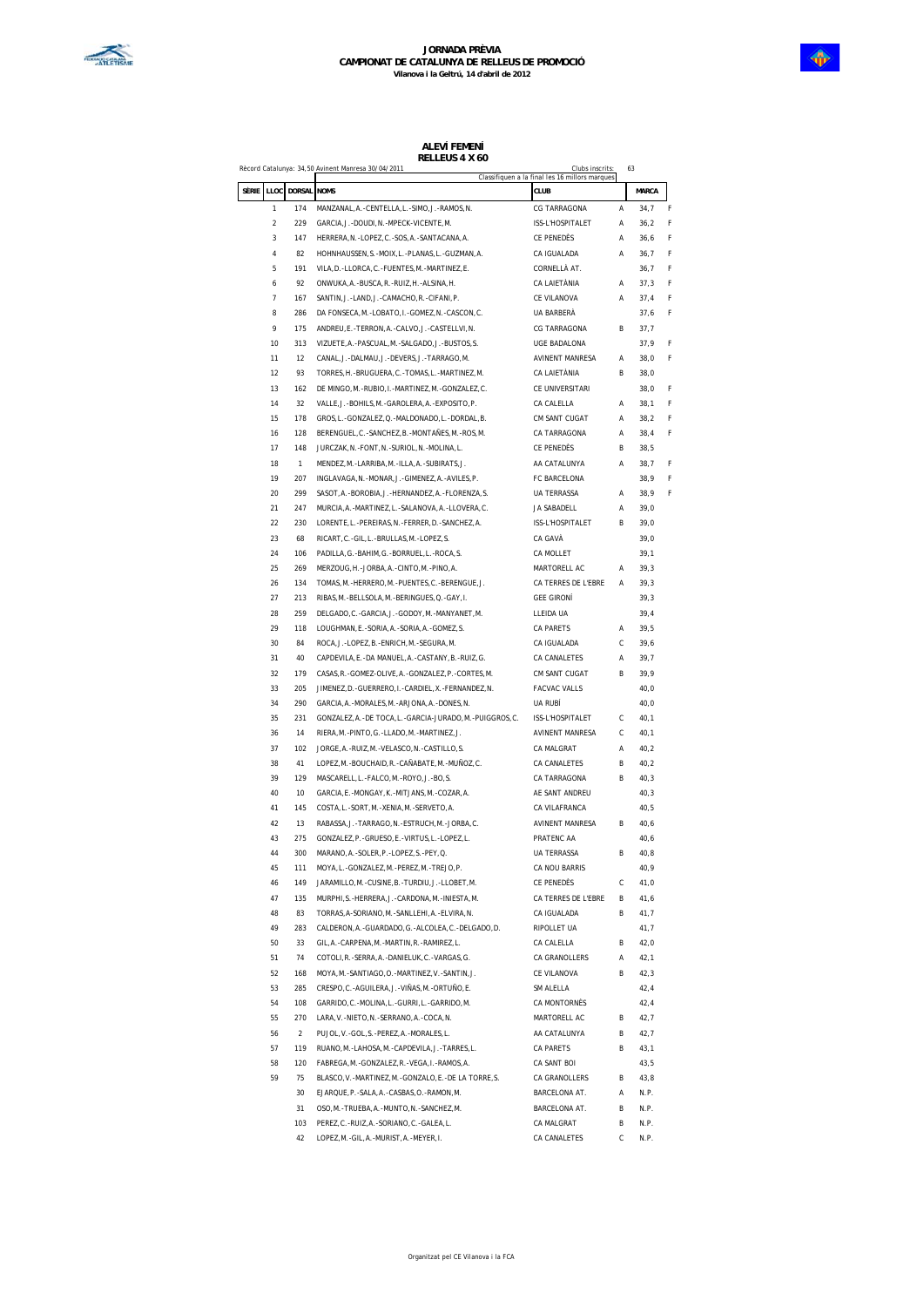



### **ALEVÍ FEMENÍ RELLEUS 3 X 600**

| Rècord Catalunya: 5,41,51 CE Universitari 30/04/2011<br>Clubs inscrits:<br>74<br>Classifiquen a la final les 12 millors marques |                  |                    |                                             |                     |             |              |
|---------------------------------------------------------------------------------------------------------------------------------|------------------|--------------------|---------------------------------------------|---------------------|-------------|--------------|
| SÈRIE                                                                                                                           | LLOC             | <b>DORSAL NOMS</b> |                                             | <b>CLUB</b>         |             | <b>MARCA</b> |
| $\mathbf{1}$                                                                                                                    | 1                | 30                 | GUZMAN, A. - MOIX, L. - LOPEZ, B.           | CA IGUALADA         | B           | 6, 14, 2     |
| $\mathbf{1}$                                                                                                                    | $\overline{2}$   | 33                 | ONWUKA, A. - BUSCA, R. - RUIZ, H.           | CA LAIETÀNIA        | $\mathsf C$ | 6, 23, 6     |
| $\mathbf{1}$                                                                                                                    | 3                | 53                 | HERRERA, N. - LOPEZ, C. - SOS, A.           | CE PENEDÈS          | B           | 6, 31, 4     |
| 1                                                                                                                               | 4                | 63                 | GROS, L.-DORDAL, B.-GOMEZ-OLIVE, A.         | CM SANT CUGAT       | B           | 6,55,0       |
| 1                                                                                                                               | 5                | 54                 | RIGUAL, R. - TRAVE, M. - SURIOL, N.         | CE PENEDÈS          | $\mathsf C$ | 7,03,7       |
| 1                                                                                                                               | $\boldsymbol{6}$ | 95                 | FEIJOO, S. - ALARCON, A. - ARJONA, A.       | UA RUBÍ             | B           | 7,04,8       |
| 1                                                                                                                               | $\overline{7}$   | 20                 | MUÑOZ, C.-BOUCHAIB, R.-CABESTANY, B.        | CA CANALETES        | B           | 7,05,2       |
| 1                                                                                                                               | 8                | 61                 | CASTELLVI, N. - FRANCO, X. - ANDREU, E.     | CG TARRAGONA        | C           | 7,07,5       |
| 1                                                                                                                               | 9                | 69                 | MPECH-BADIA, P- ARTACHO, A.-DE TOCA,L.      | ISS-L'HOSPITALET    | B           | 7,09,4       |
| $\mathbf{1}$                                                                                                                    | 10               | 45                 | BERENGUE, J. - MURPHI, S. - INIESTA, M.     | CA TERRES DE L'EBRE | B           | 7, 10, 2     |
| $\mathbf{1}$                                                                                                                    | 11               | 73                 | CORBELLA, N. - FIGUERUELO, C. - QUERALT, A. | JA SABADELL         | $\mathsf C$ | 7, 12, 3     |
| $\mathbf{1}$                                                                                                                    | 12               | 21                 | GIL, A. - MURIST, A. - MEYER, I.            | CA CANALETES        | C           | 7, 13, 1     |
| 1                                                                                                                               | 13               | 87                 | CINTO, M. - LARA, V. - MERZOUG, H.          | MARTORELL AC        | B           | 7, 14, 0     |
| $\mathbf{1}$                                                                                                                    | 14               | 97                 | FLORENZA, S. - MARANO, A. - LOPEZ, S.       | <b>UA TERRASSA</b>  | B           | 7, 15, 3     |
| $\mathbf{1}$                                                                                                                    | 15               | 41                 | GOMEZ, S. - RUANO, M. - LAHOSA, M.          | CA PARETS           | B           | 7, 16, 3     |
| 1                                                                                                                               | 16               | 24                 | GARNACHO, L. -LOPEZ, N. -PASCUAL, A.        | CA CASTELLAR        | Β           | 7, 20, 5     |
| $\mathbf{1}$                                                                                                                    | 17               | 70                 | PEREIRAS, N. -FERRER, A. -ROS, A.           | ISS-L'HOSPITALET    | С           | 7, 24, 7     |
| 1                                                                                                                               | 18               | 48                 | CAYERO, N. -MARTINEZ, M. -GARCIA, A.        | CA VILADECANS       | B           | 7, 27, 2     |
| 1                                                                                                                               | 19               | 38                 | GARRIDO, M. - GARRIDO, C. - GURRI, L.       | CA MONTORNÈS        | B           | 7,41,4       |
| $\mathbf{1}$                                                                                                                    | 20               | 18                 | GIL, A. - CARPENA, M. - PADILLA, I.         | CA CALELLA          | B           | 7,46,8       |
| 1                                                                                                                               | 21               | 14                 | RABASSA, J. - SANTACREU, N. - LLADO, M.     | AVINENT MANRESA     | C           | 7,50,7       |
| $\mathbf{1}$                                                                                                                    | 22               | 88                 | SERRANO, A. - COCA, N. - NIETO, N.          | MARTORELL AC        | $\mathsf C$ | 7,52,3       |
| $\mathbf{1}$                                                                                                                    | 23               | 28                 | ROMA, A.-BLASCO, V.-LEIVA, G.               | CA GRANOLLERS       | $\mathsf C$ | 8, 10, 5     |
| 1                                                                                                                               |                  | 42                 | CAPDEVILA, J.-TARRES, L.-MANGAS, C.         | CA PARETS           | $\mathsf C$ | N.P.         |
| 1                                                                                                                               |                  | 58                 | CAMACHO, R. - SANTIAGO, O. - SANTIN, J.     | CE VILANOVA         | B           | N.P.         |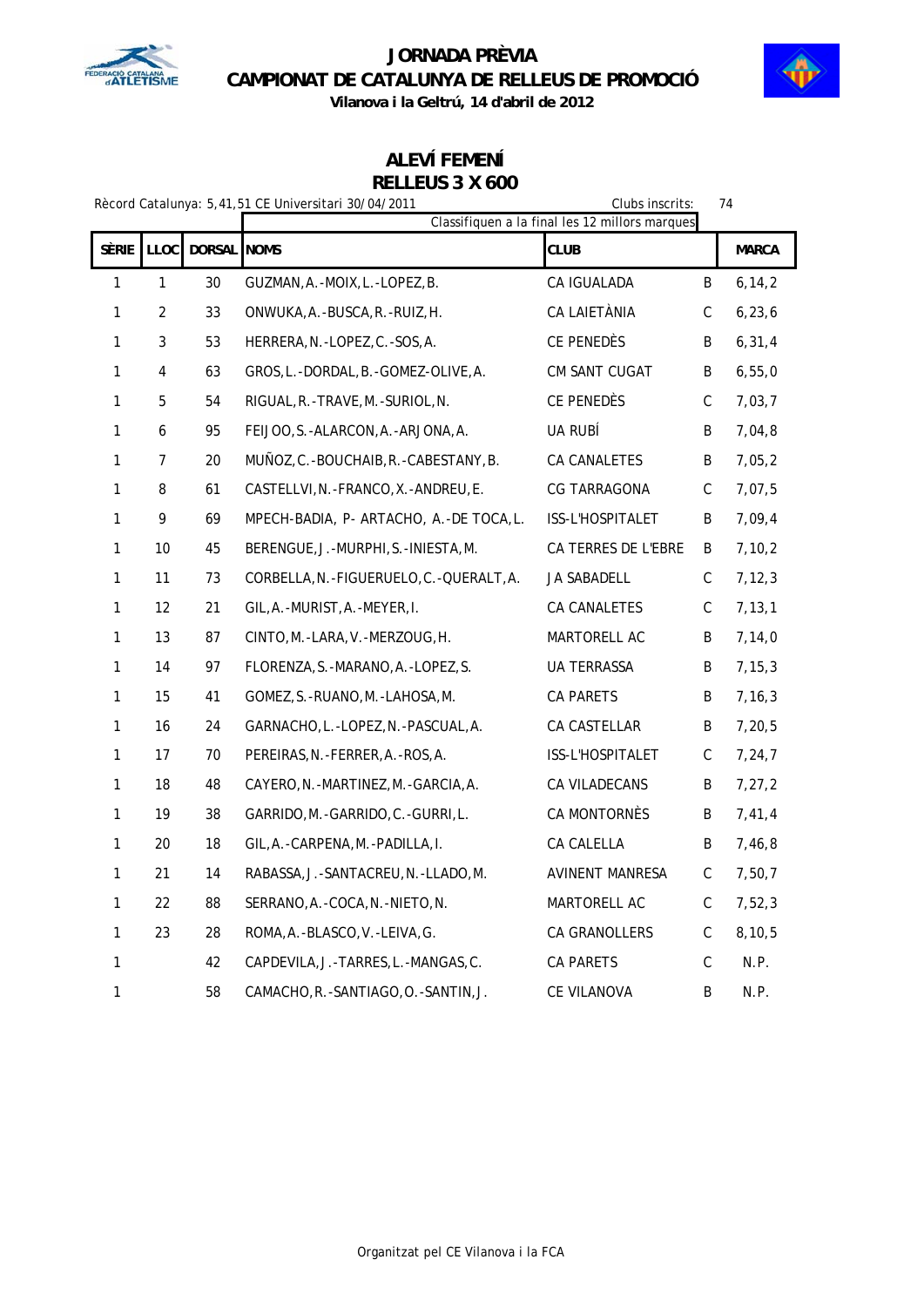



### **ALEVÍ FEMENÍ RELLEUS 3 X 600**

| Rècord Catalunya: 5.41.51 CE Universitari 30/04/2011 |  |  |
|------------------------------------------------------|--|--|

|                | Clubs inscrits:<br>Rècord Catalunya: 5,41,51 CE Universitari 30/04/2011<br>Classifiquen a la final les 12 millors marques |                    |                                           |                        |   | 74           |
|----------------|---------------------------------------------------------------------------------------------------------------------------|--------------------|-------------------------------------------|------------------------|---|--------------|
| SÈRIE          | <b>LLOC</b>                                                                                                               | <b>DORSAL NOMS</b> |                                           | <b>CLUB</b>            |   | <b>MARCA</b> |
| $\overline{2}$ | $\mathbf{1}$                                                                                                              | 59                 | MANZANAL, A. - CENTELLA, L. - TERRON, A.  | CG TARRAGONA           | A | 6,03,8       |
| $\overline{2}$ | $\overline{2}$                                                                                                            | 50                 | MOLINA, L-SANTACANA, A.                   | CE PENEDÈS             | Α | 6, 11, 3     |
| $\overline{2}$ | 3                                                                                                                         | 60                 | SIMO, J.-CALVO, J.-RAMOS, N.              | CG TARRAGONA           | B | 6, 18, 7     |
| $\overline{2}$ | 4                                                                                                                         | 12                 | CANAL, J.-TARRAGO, M.-DALMAU, J.          | <b>AVINENT MANRESA</b> | A | 6, 20, 3     |
| $\overline{2}$ | 5                                                                                                                         | 29                 | PLANAS, L-TORRAS, A.-ROCA, J.             | CA IGUALADA            | Α | 6, 29, 1     |
| $\overline{2}$ | 6                                                                                                                         | 62                 | GONZALEZ, Q. - MALDONADO, L. - CORTES, M. | CM SANT CUGAT          | A | 6, 32, 5     |
| $\overline{2}$ | 7                                                                                                                         | 75                 | JORBA, A. - PINO, A. - CASTAÑO, L.        | MARTORELL AC           | Α | 6, 33, 3     |
| $\overline{2}$ | 8                                                                                                                         | 94                 | GARCIA, A. - MORALES, M. - DONES, N.      | UA RUBÍ                | B | 6,41,0       |
| $\overline{2}$ | 9                                                                                                                         | 13                 | RIERA, M. - DEVERS, J. - SANTACREU, N.    | <b>AVINENT MANRESA</b> | B | 6,42,4       |
| $\overline{2}$ | 10                                                                                                                        | 44                 | HERRERO, M. - PUENTES, C. - TOMAS, M.     | CA TERRES DE L'EBRE    | A | 6, 46, 2     |
| $\overline{2}$ | 11                                                                                                                        | 19                 | CAPDEVILA, E.-DA MANUEL, A.-RUIZ, G.      | CA CANALETES           | Α | 6, 52, 1     |
| $\overline{2}$ | 12                                                                                                                        | 99                 | VAZQUEZ, L.-MANZANARES, S.-BUSTOS, S.     | <b>UGE BADALONA</b>    | B | 6, 55, 5     |
| $\overline{2}$ | 13                                                                                                                        | 10                 | OLIVELLA, A. - PALOMERO, A. - SIVILLA, A. | AA CATALUNYA           | B | 7,00,4       |
| $\overline{2}$ | 14                                                                                                                        | 26                 | DANIELUK, C.-DE LA TORRE, S.-VARGAS, G.   | CA GRANOLLERS          | Α | 7,00,8       |
| $\overline{2}$ | 15                                                                                                                        | 23                 | MUÑOZ, A. - SURROCA, C. - EGUIA, A.       | CA CASTELLAR           | Α | 7,02,3       |
| $\overline{2}$ | 16                                                                                                                        | 31                 | ALSINA, H.-TOMAS, L.-BALLESTER, L.        | CA LAIETÀNIA           | Α | 7,03,9       |
| $\overline{2}$ | 17                                                                                                                        | 72                 | PUJOL, M.-CASTEL, J.-BENET, C.            | JA SABADELL            | B | 7,06,3       |
| $\overline{2}$ | 18                                                                                                                        | 40                 | LOUGHMAN, E.-SORIA, A.-SORIA, A.          | CA PARETS              | A | 7,08,5       |
| $\overline{2}$ | 19                                                                                                                        | 32                 | NAVAS, A. - TORRES, H. - MARTINEZ, M.     | CA LAIETÀNIA           | B | 7,09,1       |
| $\overline{2}$ | 20                                                                                                                        | 15                 | CASBAS, O. - SALA, A. - RAMON, M.         | BARCELONA AT.          | А | 7, 20, 0     |
| $\overline{2}$ | 21                                                                                                                        | 57                 | CAMACHO, A.-LAND, J.-CIGONI, P.           | CE VILANOVA            | A | 7, 20, 1     |
| $\overline{2}$ | 22                                                                                                                        | 35                 | RUIZ, A. - PEREZ, C. - CASTILLO, S.       | CA MALGRAT             | B | 7, 24, 3     |
| $\overline{c}$ | 23                                                                                                                        | 27                 | SERRA, A. - GONZALO, E. - MARTINEZ, M.    | CA GRANOLLERS          | B | 7,38,6       |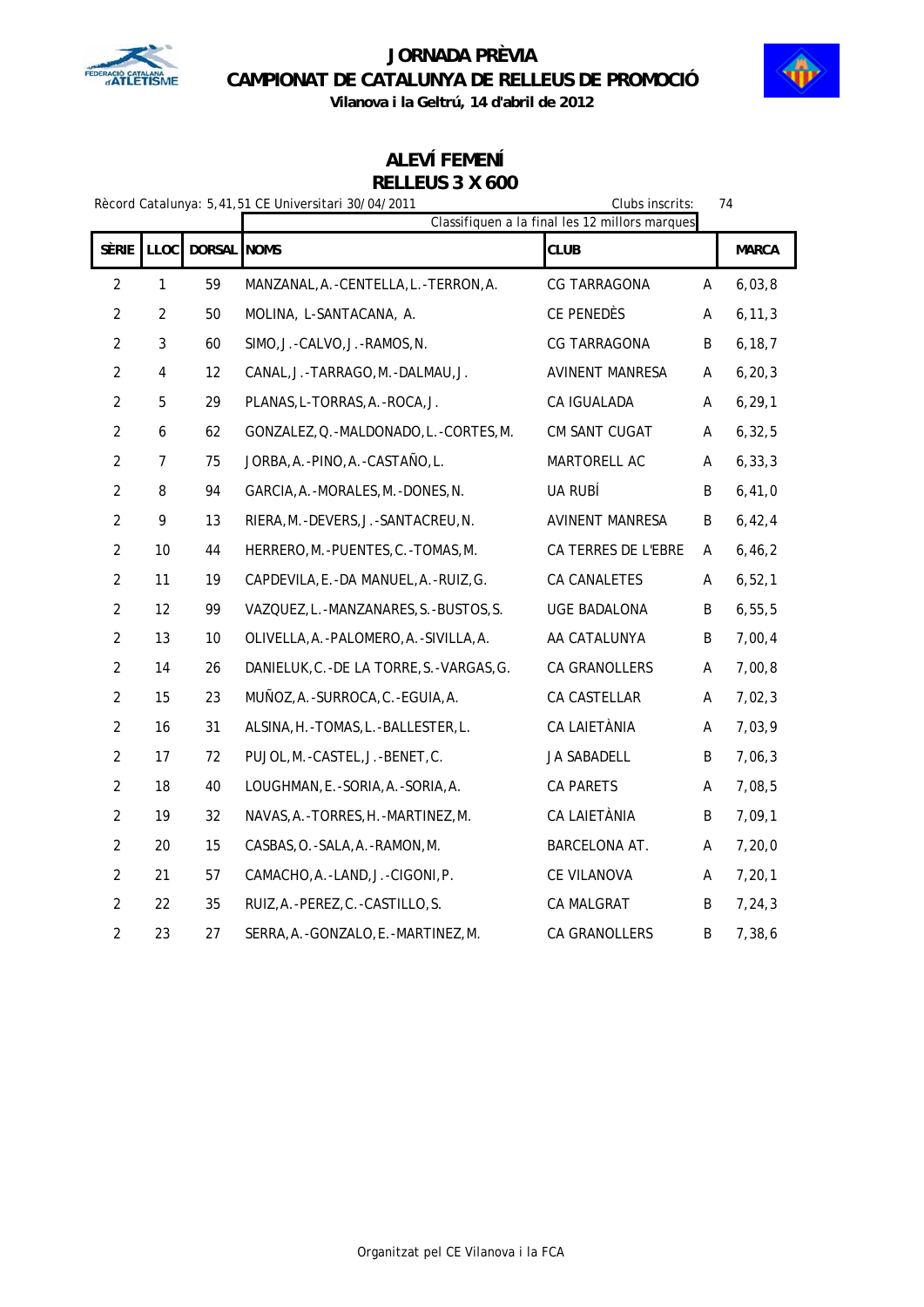



### **ALEVÍ FEMENÍ RELLEUS 3 X 600**

| Rècord Catalunya: 5,41,51 CE Universitari 30/04/2011<br>Clubs inscrits:<br>74<br>Classifiquen a la final les 12 millors marques |                |             |                                           |                   |   |              |
|---------------------------------------------------------------------------------------------------------------------------------|----------------|-------------|-------------------------------------------|-------------------|---|--------------|
| SÈRIE                                                                                                                           | LLOC           | DORSAL NOMS |                                           | <b>CLUB</b>       |   | <b>MARCA</b> |
| $\mathbf{3}$                                                                                                                    | $\mathbf{1}$   | 66          | KAJTIH, I.-COBOS, C.-GIMENEZ, A.          | FC BARCELONA      |   | 6, 14, 0     |
| 3                                                                                                                               | $\overline{2}$ | 36          | PADILLA, G.-BAHIM, G.-ROCA, S.            | CA MOLLET         |   | 6, 26, 0     |
| 3                                                                                                                               | 3              | 64          | VILA, D. -LLORCA, C. -MARTINEZ, E.        | CORNELLÀ AT.      |   | 6, 34, 1     |
| 3                                                                                                                               | $\pmb{4}$      | 68          | VICENTE, M. - DOUDI, N. - COBOS, N.       | ISS-L'HOSPITALET  | A | 6, 34, 7     |
| 3                                                                                                                               | 5              | 96          | SASOT, A. - BOROBIA, J. - HERNANDEZ, A.   | UA TERRASSA       | A | 6, 35, 1     |
| 3                                                                                                                               | 6              | 98          | VIZUETE, A. - SALGADO, J. - PASCUAL, M.   | UGE BADALONA      | А | 6, 38, 8     |
| 3                                                                                                                               | $\overline{7}$ | 47          | NUNEZ, L.-ROBAS, M.-SOBRINO, L.           | CA VILADECANS     | A | 6, 39, 5     |
| 3                                                                                                                               | 8              | 9           | VERGES, A. - ARMENGOL, P. - RABAIXET, N.  | AA CATALUNYA      | Α | 6, 39, 9     |
| 3                                                                                                                               | 9              | 55          | DE MINGO, M. - RUBIO, I. - RUFFO, B.      | CE UNIVERSITARI   |   | 6,42,7       |
| 3                                                                                                                               | 10             | 90          | CALDERON, A. - GUARDADO, G. - ALCOLEA, C. | RIPOLLET UA       |   | 6, 47, 3     |
| 3                                                                                                                               | 11             | 43          | BO, S.-HERRERA, S.-DOMINGO, L.            | CA TARRAGONA      |   | 6,52,6       |
| $\mathbf{3}$                                                                                                                    | 12             | 49          | COSTA, L.-SORT, M.-XENIA, M.              | CA VILAFRANCA     |   | 6, 55, 3     |
| 3                                                                                                                               | 13             | 17          | VALLE, J.-BOHILS, M.-EXPOSITO, P.         | CA CALELLA        | Α | 6, 55, 8     |
| $\mathbf{3}$                                                                                                                    | 14             | 25          | PORTOLES, A. - RICART, C. - BRULLAS, M.   | CA GAVÀ           |   | 6, 57, 3     |
| 3                                                                                                                               | 15             | 34          | SORIANO, C.-RUIZ, M.-JORGE, A.            | CA MALGRAT        | Α | 6,58,4       |
| 3                                                                                                                               | 16             | 74          | GARCIA, J.-GODOY, M.-MANYANET, M.         | LLEIDA UA         |   | 6, 59, 4     |
| 3                                                                                                                               | 17             | 71          | PRENAFETA, J.-LOPEZ, J.-CANALS, J.        | JA SABADELL       | Α | 7,00,1       |
| $\mathbf{3}$                                                                                                                    | 18             | 11          | GARCIA, E.-MONGAY, K.-MITJANS, M.         | AE SANT ANDREU    |   | 7,07,8       |
| 3                                                                                                                               | 19             | 91          | CRESPO, C. - AGUILERA, J. - VIÑAS, M.     | SM ALELLA         |   | 7, 12, 2     |
| 3                                                                                                                               | 20             | 93          | GOMEZ, N. - LOBATO, I. - OJEDA, E.        | UA BARBERÀ        |   | 7,19,4       |
| 3                                                                                                                               | 21             | 67          | RIBAS, M. - BERINGUES, Q. - GAY, I.       | <b>GEE GIRONÍ</b> |   | 7, 20, 2     |
| 3                                                                                                                               | 22             | 89          | GONZALEZ, P. - GRUESO, E. - LOPEZ, L.     | PRATENC AA        |   | 7, 21, 7     |
| 3                                                                                                                               | 23             | 46          | BERENGUER, B. - VIGUE, R. - BARDOLET, I.  | CA TORELLÓ        |   | 7,34,6       |
| $\mathbf{3}$                                                                                                                    | 24             | 39          | TREJO, P. - GONZALEZ, M. - MOYA, L.       | CA NOU BARRIS     |   | 7,50,9       |
| 3                                                                                                                               |                | 37          | GARRIDO, M. - MOLINA, L. - GARRIDO, C.    | CA MONTORNÈS      | Α | N.P.         |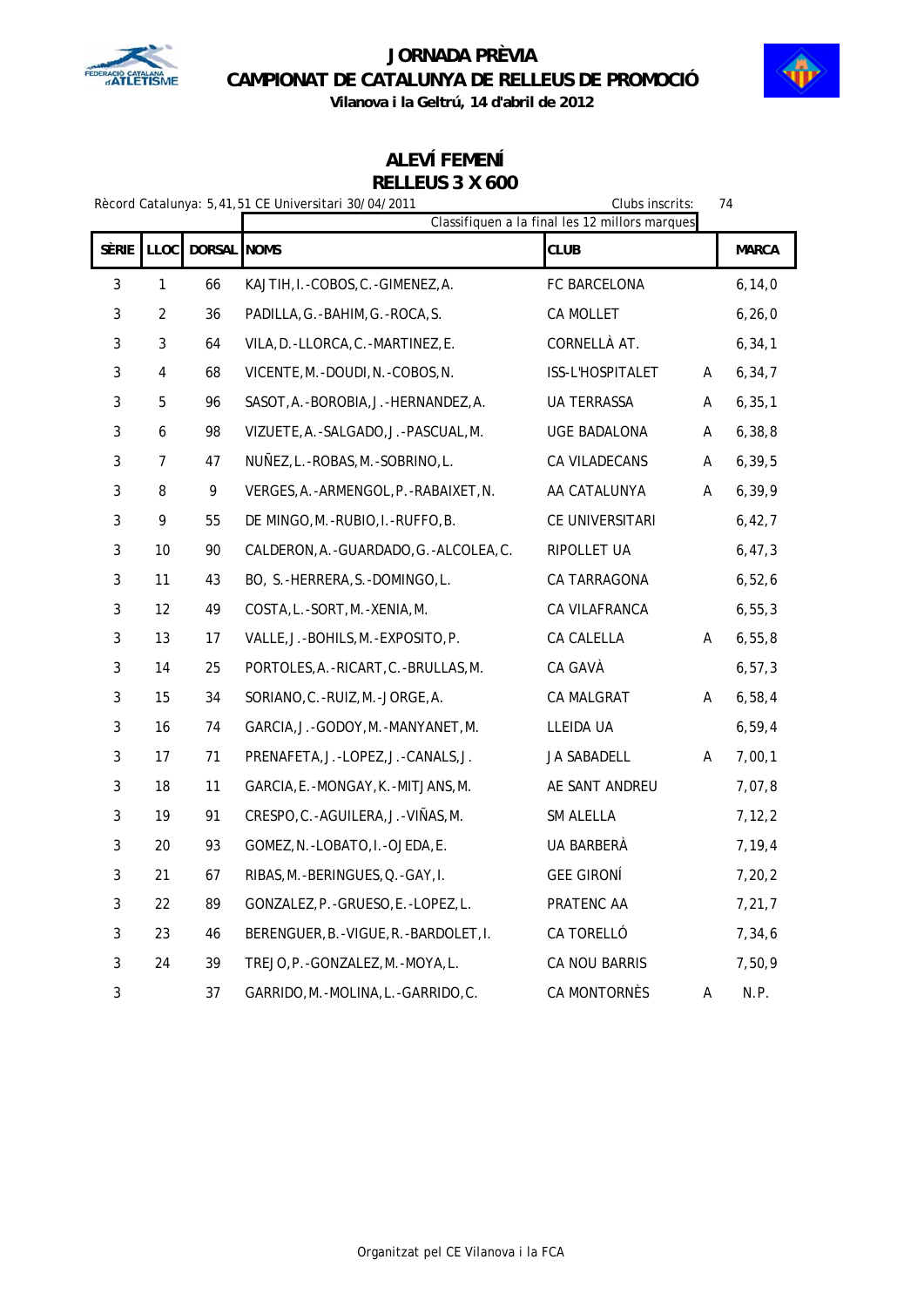



**ALEVÍ FEMENÍ**

### **RELLEUS 3 X 600**

|       |                |             | Rècord Catalunya: 5,41,51 CE Universitari 30/04/2011 | Clubs inscrits:<br>Classifiquen a la final les 12 millors marques |   | 73           |              |
|-------|----------------|-------------|------------------------------------------------------|-------------------------------------------------------------------|---|--------------|--------------|
| Sèrie | LLOC           | DORSAL NOMS |                                                      | <b>CLUB</b>                                                       |   | <b>MARCA</b> |              |
|       | 1              | 59          | MANZANAL, A. - CENTELLA, L. - SIMO, J.               | CG TARRAGONA                                                      | Α | 6,03,8       | $\mathsf{F}$ |
|       | $\overline{2}$ | 50          | MOLINA, L-SANTACANA, A.                              | CE PENEDÈS                                                        | Α | 6, 11, 3     | F            |
|       | 3              | 66          | KAJTIH, I.-COBOS, C.-GIMENEZ, A.                     | FC BARCELONA                                                      |   | 6, 14, 0     | F            |
|       | 4              | 30          | GUZMAN, A. - MOIX, L. - LOPEZ, B.                    | CA IGUALADA                                                       | B | 6, 14, 2     | $\mathsf F$  |
|       | 5              | 60          | SIMO, J.-CALVO, J.-RAMOS, N.                         | CG TARRAGONA                                                      | B | 6, 18, 7     |              |
|       | 6              | 12          | CANAL, J.-TARRAGO, M.-DALMAU, J.                     | AVINENT MANRESA                                                   | Α | 6, 20, 3     | F            |
|       | 7              | 33          | ONWUKA, A. - BUSCA, R. - RUIZ, H.                    | CA LAIETÀNIA                                                      | C | 6, 23, 6     | F            |
|       | 8              | 36          | PADILLA, G.-BAHIM, G.-ROCA, S.                       | CA MOLLET                                                         |   | 6, 26, 0     | F            |
|       | 9              | 29          | PLANAS, L-TORRAS, A. - ROCA, J.                      | CA IGUALADA                                                       | Α | 6, 29, 1     |              |
|       | 10             | 53          | HERRERA, N. - LOPEZ, C. - SOS, A.                    | CE PENEDÈS                                                        | B | 6, 31, 4     |              |
|       | 11             | 62          | GONZALEZ, Q. -MALDONADO, L. -CORTES, M.              | CM SANT CUGAT                                                     | Α | 6, 32, 5     | F            |
|       | 12             | 75          | JORBA, A.-PINO, A.-CASTAÑO, L.                       | MARTORELL AC                                                      | Α | 6, 33, 3     | $\mathsf F$  |
|       | 13             | 64          | VILA, D. - LLORCA, C. - MARTINEZ, E.                 | CORNELLÀ AT.                                                      |   | 6, 34, 1     | F            |
|       | 14             | 68          | VICENTE, M. - DOUDI, N. - COBOS, N.                  | ISS-L'HOSPITALET                                                  | Α | 6, 34, 7     | F            |
|       | 15             | 96          | SASOT, A. - BOROBIA, J. - HERNANDEZ, A.              | UA TERRASSA                                                       | Α | 6, 35, 1     | F            |
|       | 16             | 98          | VIZUETE, A. - SALGADO, J. - PASCUAL, M.              | UGE BADALONA                                                      | Α | 6, 38, 8     |              |
|       | 17             | 47          | NUÑEZ, L.-ROBAS, M.-SOBRINO, L.                      | CA VILADECANS                                                     | Α | 6, 39, 5     |              |
|       | 18             | 9           | VERGES, A. - ARMENGOL, P. - RABAIXET, N.             | AA CATALUNYA                                                      | Α | 6, 39, 9     |              |
|       | 19             | 94          | GARCIA, A. - MORALES, M. - DONES, N.                 | UA RUBÍ                                                           | B | 6,41,0       |              |
|       | 20             | 13          | RIERA, M. - DEVERS, J. - SANTACREU, N.               | AVINENT MANRESA                                                   | B | 6,42,4       |              |
|       | 21             | 55          | DE MINGO, M.-RUBIO, I.-RUFFO, B.                     | CE UNIVERSITARI                                                   |   | 6,42,7       |              |
|       | 22             | 44          | HERRERO, M. - PUENTES, C. - TOMAS, M.                | CA TERRES DE L'EBRE                                               | Α | 6, 46, 2     |              |
|       | 23             | 90          | CALDERON, A. - GUARDADO, G. - ALCOLEA, C.            | RIPOLLET UA                                                       |   | 6, 47, 3     |              |
|       | 24             | 19          | CAPDEVILA, E.-DA MANUEL, A.-RUIZ, G.                 | CA CANALETES                                                      | Α | 6,52,1       |              |
|       | 25             | 43          | BO, S.-HERRERA, S.-DOMINGO, L.                       | CA TARRAGONA                                                      |   | 6,52,6       |              |
|       | 26             | 63          | GROS, L.-DORDAL, B.-GOMEZ-OLIVE, A.                  | CM SANT CUGAT                                                     | B | 6,55,0       |              |
|       | 27             | 49          | COSTA, L. - SORT, M. - XENIA, M.                     | CA VILAFRANCA                                                     |   | 6, 55, 3     |              |
|       | 28             | 99          | VAZQUEZ,L.-MANZANARES,S.-BUSTOS,S.                   | UGE BADALONA                                                      | B | 6,55,5       |              |
|       | 29             | 17          | VALLE, J.-BOHILS, M.-EXPOSITO, P.                    | CA CALELLA                                                        | Α | 6, 55, 8     |              |
|       | 30             | 25          | PORTOLES, A. - RICART, C. - BRULLAS, M.              | CA GAVÀ                                                           |   | 6, 57, 3     |              |
|       | 31             | 34          | SORIANO, C. - RUIZ, M. - JORGE, A.                   | CA MALGRAT                                                        | A | 6,58,4       |              |
|       | 32             | 74          | GARCIA, J.-GODOY, M.-MANYANET, M.                    | LLEIDA UA                                                         |   | 6, 59, 4     |              |
|       | 33             | 71          | PRENAFETA, J.-LOPEZ, J.-CANALS, J.                   | JA SABADELL                                                       | A | 7,00,1       |              |
|       | 34             | 10          | OLIVELLA, A. - PALOMERO, A. - SIVILLA, A.            | AA CATALUNYA                                                      | B | 7,00,4       |              |
|       | 35             | 26          | DANIELUK, C.-DE LA TORRE, S.-VARGAS, G.              | CA GRANOLLERS                                                     | A | 7,00,8       |              |
|       | 36             | 23          | MUNOZ, A.-SURROCA, C.-EGUIA, A.                      | CA CASTELLAR                                                      | A | 7,02,3       |              |
|       | 37             | 54          | RIGUAL, R. - TRAVE, M. - SURIOL, N.                  | CE PENEDÈS                                                        | C | 7,03,7       |              |
|       | 38             | 31          | ALSINA, H. - TOMAS, L. - BALLESTER, L.               | CA LAIETÀNIA                                                      | Α | 7,03,9       |              |
|       | 39             | 95          | FEIJOO, S. - ALARCON, A. - ARJONA, A.                | UA RUBÍ                                                           | B | 7,04,8       |              |

Organitzat pel CE Vilanova i la FCA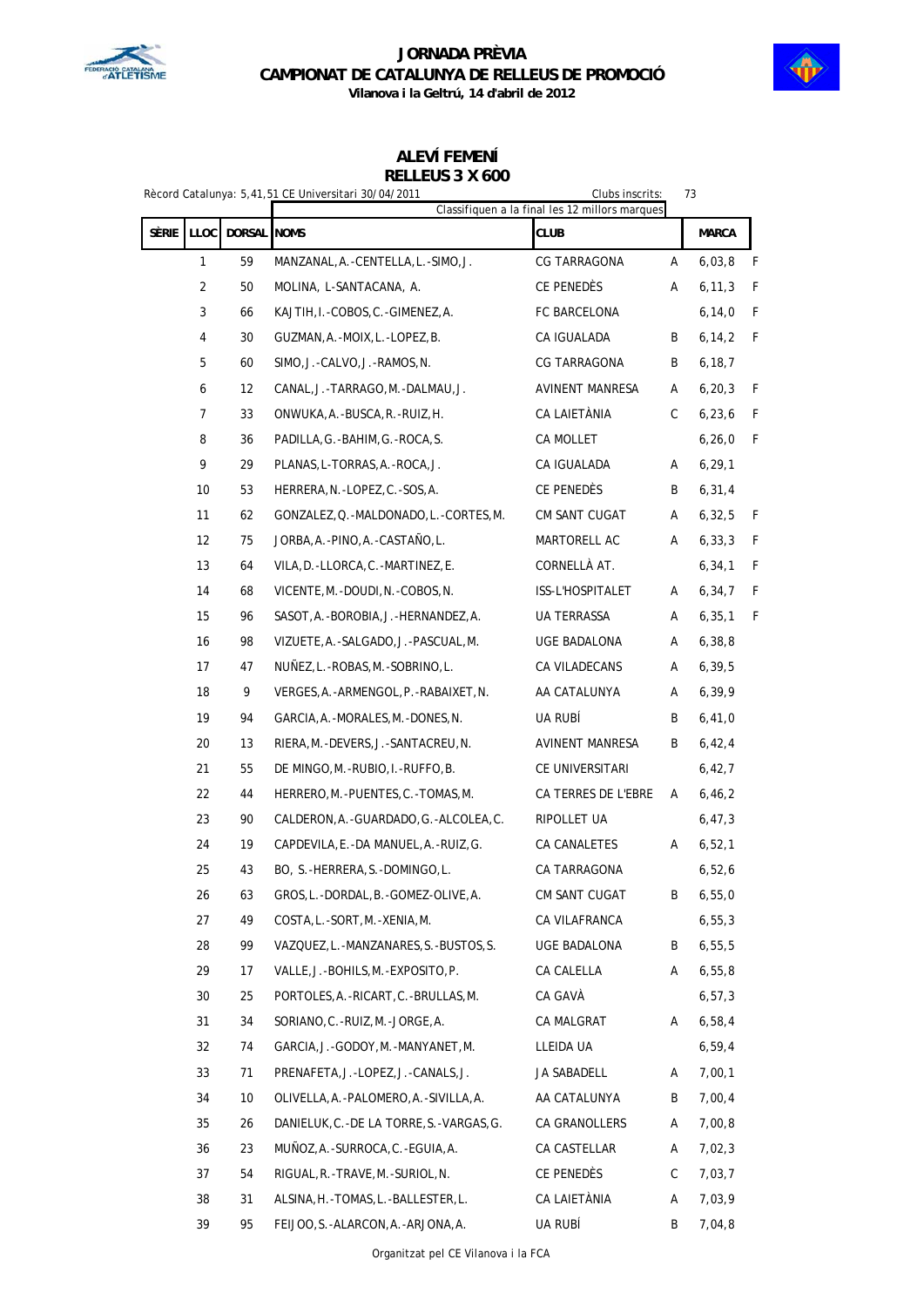

 $\overline{\phantom{a}}$ 

# **JORNADA PRÈVIA CAMPIONAT DE CATALUNYA DE RELLEUS DE PROMOCIÓ**



**Vilanova i la Geltrú, 14 d'abril de 2012**

# **ALEVÍ FEMENÍ**

### **RELLEUS 3 X 600**

|                                     |    |    | Rècord Catalunya: 5,41,51 CE Universitari 30/04/2011 | Clubs inscrits:<br>Classifiquen a la final les 12 millors marques |   | 73           |
|-------------------------------------|----|----|------------------------------------------------------|-------------------------------------------------------------------|---|--------------|
| Sèrie<br><b>LLOC</b><br>DORSAL NOMS |    |    |                                                      | <b>CLUB</b>                                                       |   | <b>MARCA</b> |
|                                     | 40 | 20 | MUÑOZ, C.-BOUCHAIB, R.-CABESTANY, B.                 | CA CANALETES                                                      | B | 7,05,2       |
|                                     | 41 | 72 | PUJOL, M.-CASTEL, J.-BENET, C.                       | JA SABADELL                                                       | B | 7,06,3       |
|                                     | 42 | 61 | CASTELLVI, N. - FRANCO, X. - DE IRACHETA, M.         | CG TARRAGONA                                                      | С | 7,07,5       |
|                                     | 43 | 11 | GARCIA, E.-MONGAY, K.-MITJANS, M.                    | AE SANT ANDREU                                                    |   | 7,07,8       |
|                                     | 44 | 40 | LOUGHMAN, E.-SORIA, A.-SORIA, A.                     | CA PARETS                                                         | Α | 7,08,5       |
|                                     | 45 | 32 | NAVAS, A. - TORRES, H. - MARTINEZ, M.                | CA LAIETÀNIA                                                      | B | 7,09,1       |
|                                     | 46 | 69 | MPECH-BADIA, P- ARTACHO, A.-DE TOCA, L.              | ISS-L'HOSPITALET                                                  | B | 7,09,4       |
|                                     | 47 | 45 | BERENGUE, J. - MURPHI, S. - INIESTA, M.              | CA TERRES DE L'EBRE                                               | B | 7, 10, 2     |
|                                     | 48 | 91 | CRESPO, C.-AGUILERA, J.-VIÑAS, M.                    | SM ALELLA                                                         |   | 7, 12, 2     |
|                                     | 49 | 73 | CORBELLA, N. - FIGUERUELO, C. - QUERALT, A.          | JA SABADELL                                                       | C | 7, 12, 3     |
|                                     | 50 | 21 | GIL, A. - MURIST, A. - MEYER, I.                     | CA CANALETES                                                      | C | 7, 13, 1     |
|                                     | 51 | 87 | CINTO, M.-LARA, V.-MERZOUG, H.                       | MARTORELL AC                                                      | B | 7,14,0       |
|                                     | 52 | 97 | FLORENZA, S.-MARANO, A.-LOPEZ, S.                    | UA TERRASSA                                                       | B | 7, 15, 3     |
|                                     | 53 | 41 | GOMEZ, S. - RUANO, M. - LAHOSA, M.                   | CA PARETS                                                         | B | 7,16,3       |
|                                     | 54 | 93 | GOMEZ, N. -LOBATO, I. -OJEDA, E.                     | UA BARBERÀ                                                        |   | 7,19,4       |
|                                     | 55 | 15 | CASBAS, O. - SALA, A. - RAMON, M.                    | BARCELONA AT.                                                     | Α | 7, 20, 0     |
|                                     | 56 | 57 | CAMACHO, A.-LAND, J.-CIGONI, P.                      | CE VILANOVA                                                       | Α | 7, 20, 1     |
|                                     | 57 | 67 | RIBAS, M. - BERINGUES, Q. - GAY, I.                  | <b>GEE GIRONÍ</b>                                                 |   | 7,20,2       |
|                                     | 58 | 24 | GARNACHO, L.-LOPEZ, N.-PASCUAL, A.                   | CA CASTELLAR                                                      | B | 7, 20, 5     |
|                                     | 59 | 89 | GONZALEZ, P. - GRUESO, E. - LOPEZ, L.                | PRATENC AA                                                        |   | 7, 21, 7     |
|                                     | 60 | 35 | RUIZ, A. - PEREZ, C. - CASTILLO, S.                  | CA MALGRAT                                                        | B | 7,24,3       |
|                                     | 61 | 70 | PEREIRAS, N. - FERRER, A. - ROS, A.                  | ISS-L'HOSPITALET                                                  | C | 7,24,7       |
|                                     | 62 | 48 | CAYERO, N. - MARTINEZ, M. - GARCIA, A.               | CA VILADECANS                                                     | B | 7,27,2       |
|                                     | 63 | 46 | BERENGUER, B. - VIGUE, R. - BARDOLET, I.             | CA TORELLÓ                                                        |   | 7,34,6       |
|                                     | 64 | 27 | SERRA, A. - GONZALO, E. - MARTINEZ, M.               | CA GRANOLLERS                                                     | B | 7,38,6       |
|                                     | 65 | 38 | GARRIDO, M. - GARRIDO, C. - GURRI, L.                | CA MONTORNES                                                      | B | 7,41,4       |
|                                     | 66 | 18 | GIL, A. - CARPENA, M. - PADILLA, I.                  | CA CALELLA                                                        | B | 7,46,8       |
|                                     | 67 | 14 | RABASSA, J.-SANTACREU, N.-LLADO, M.                  | <b>AVINENT MANRESA</b>                                            | С | 7,50,7       |
|                                     | 68 | 39 | TREJO.P.-GONZALEZ.M.-MOYA.L.                         | CA NOU BARRIS                                                     |   | 7,50,9       |
|                                     | 69 | 88 | SERRANO, A. -COCA, N. -NIETO, N.                     | MARTORELL AC                                                      | C | 7,52,3       |
|                                     | 70 | 28 | ROMA, A. - BLASCO, V. - LEIVA, G.                    | CA GRANOLLERS                                                     | C | 8,10,5       |
|                                     |    | 42 | CAPDEVILA, J.-TARRES, L.-MANGAS, C.                  | CA PARETS                                                         | C | N.P.         |
|                                     |    | 58 | CAMACHO, R. - SANTIAGO, O. - SANTIN, J.              | CE VILANOVA                                                       | B | N.P.         |
|                                     |    | 37 | GARRIDO, M. - MOLINA, L. - GARRIDO, C.               | CA MONTORNÈS                                                      | Α | N.P.         |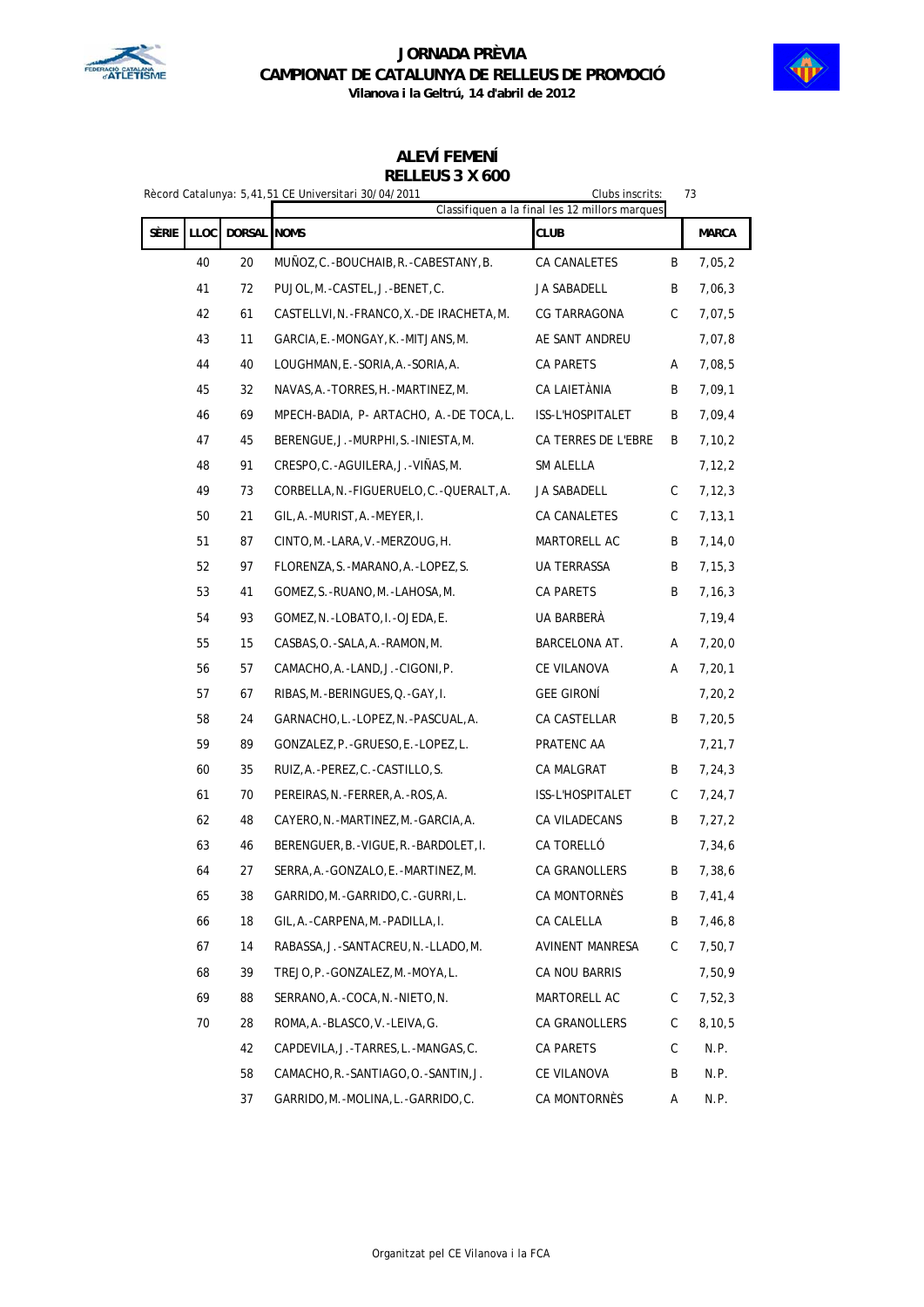

### **BENJAMÍ MASCULÍ RELLEUS 4 X 60**

|                |                |                |                    |                                                           | Clubs inscrits:                                               |   | 41           |
|----------------|----------------|----------------|--------------------|-----------------------------------------------------------|---------------------------------------------------------------|---|--------------|
| Sèrie          | LLOC           | <b>CARRER</b>  | <b>DORSAL NOMS</b> |                                                           | Classifiquen a la final les 16 millors marques<br><b>CLUB</b> |   | <b>MARCA</b> |
| 1              | $\mathbf{1}$   | 7              | 121                | HURTADO, O. - GRAUPERA, J. - PADILLA, R. - RODRIGUEZ, A.  | CA SANT JUST                                                  | Α | 40,0         |
| 1              | 2              | 3              | 234                | ARTERO, M. - BORRAS, M. - ACEDO, A. - GUILLEN, M.         | JA SABADELL                                                   | Α | 40,2         |
| 1              | 3              | 8              | $\overline{2}$     | JIMENEZ, A.-RAMADA, L.-PEREZ, J.-COMAS, J.                | AA CATALUNYA                                                  | A | 40,5         |
| 1              | $\overline{4}$ | 5              | 172                | FABRA, T.-RUIZ, E.-SALA, M.-GROSS, C.                     | CM SANT CUGAT                                                 | Α | 40,7         |
| 1              | 5              | 6              | 82                 | GARCIA, A. - GONZALEZ, A. - GASSO, N. - CALLEJAS, S.      | CA IGUALADA                                                   | Α | 41,0         |
| 1              | 6              | 2              | 44                 | AOIZ, I.-GOMEZ, A.-TOMAS, A.-ROTAECHE, C.                 | CA CANALETES                                                  | Α | 41,2         |
| 1              | $\overline{7}$ | $\overline{4}$ | 138                | DOMENECH, M. -MANTERO, P. - SEVE, A. -MARQUES, U.         | CE PENEDÈS                                                    | Α | 42,5         |
| 1              | 8              | 1              | 181                | ALBERTI, F.-FONT, J.-TAULATS, D.-HERRANZ, P.              | CORNELLÀ AT.                                                  | Α | 43,4         |
| $\overline{2}$ | 1              | $\overline{7}$ | 3                  | DE LA FUENTE, A. - CIVERA, P. - DARDER, S. - PERELLO, A.  | AA CATALUNYA                                                  | B | 40,8         |
| $\overline{2}$ | $\overline{2}$ | $\overline{4}$ | 20                 | SALAS, B. - GARCIA, S. - MAAROUFI, Z. - DIAZ, J.          | AVINENT MANRESA                                               | Α | 41,1         |
| 2              | 3              | 5              | 217                | ZEBERIO, M. - DIAZ, M. - LOPEZ, A. - GONZALEZ, X.         | ISS-L'HOSPITALET                                              | Α | 42,3         |
| 2              | $\overline{4}$ | 3              | 155                | ROSS, C. - TIENDA, T. - PEREZ-MUELAS, A. - BERENGUER, A.  | CE VILANOVA                                                   | Α | 43,0         |
| 2              | 5              | $\mathbf{1}$   | 287                | LOPEZ, E.-COT, R.-SEGURA, H.-VILLAGRASA, S.               | UA TERRASSA                                                   | A | 43,2         |
| 2              | 6              | 2              | 105                | PEREZ, R. - MARTINEZ, O. - RAMIREZ, I. - MOLINA, V.       | CA MONTORNÈS                                                  | Α | 43,5         |
| $\overline{2}$ | $\overline{7}$ | 6              | 173                | CASAS, N. - GONZALEZ, R. - CABALLERO, C. - HUESCA, S.     | CM SANT CUGAT                                                 | В | 43,8         |
| $\overline{2}$ | 8              | 8              | 218                | GARCIA, D. - MUNTANER, P. - GOMEZ, A. - BUIL, P.          | ISS-L'HOSPITALET                                              | B | 49,6         |
| 3              | 1              | 5              | 21                 | ROSAS, N. -CABRERA, G. -PROS, P. -DIAZ, B.                | <b>AVINENT MANRESA</b>                                        | В | 43,2         |
| 3              | $\overline{2}$ | 8              | 83                 | DIALLO, H. - ENRICH, B. - BALCELLS, M. - MAKYLOUF, A.     | CA IGUALADA                                                   | B | 43,8         |
| 3              | 3              | $\overline{7}$ | 235                | VINUESA, A. - JIMENO, A. - MURCIA, F. - DE LA TORRE, S.   | JA SABADELL                                                   | В | 44,9         |
| 3              | $\overline{4}$ | 6              | 45                 | SEGURA, Y. -LLINAS, G. -CRISTOFOL, N. -NDIAYE, I.         | CA CANALETES                                                  | B | 45,1         |
| 3              | 5              | 3              | 182                | MARTIN, I.-BORRAS, A.-BASCUÑANA, A.-LISTE, R.             | CORNELLÀ AT.                                                  | B | 47,4         |
| 3              | 6              | 1              | 156                | GIL, H.-GIL, C.-FAJARDO, P.-TORRENTO, A.                  | CE VILANOVA                                                   | B | 49,9         |
| 3              |                | $\overline{2}$ | 122                | GONZALEZ, M. - GARCIA, L. - GONZ-CUEVAS, M. - MELCHOR, A. | CA SANT JUST                                                  | B | DQ.          |
| 4              | $\mathbf{1}$   | 7              | 118                | CASALS, P. - DIAO, T. - GOMEZ, C. - VILERT, P.            | CA SANT CELONI                                                |   | 41,1         |
| 4              | $\overline{2}$ | 5              | 78                 | BRUSTENGA, A. - ROCA, J. - GARCIA, G. - MELENCHON, F.     | CA GRANOLLERS                                                 |   | 42,2         |
| 4              | 3              | 3              | 149                | BASSAS, D. - POLS, P. - FERRET, L. - MIQUEL, B.           | CE UNIVERSITARI                                               |   | 42,4         |
| 4              | 4              | 4              | 126                | BERENGUEL, H. - TAPIA, L. - BONNIN, D. - PINYOL, N.       | CA TARRAGONA                                                  |   | 42,7         |
| 4              | 5              | $\mathbf{1}$   | 157                | CASTELLVI, P. - PEÑA, C. - GARCIA, D. - ARQUER, A.        | CE VILANOVA                                                   | C | 43,0         |
| 4              | 6              | 8              | 135                | CODORNIU, F.-SOLER, P.-CHAFFARDET, A.-SANSON, G.          | CA VILAFRANCA                                                 |   | 44,6         |
| 4              | $\overline{7}$ | 6              | 257                | JIMENEZ, M.-MIRET, A.-RAMIREZ, M.-JORBA, D.               | MARTORELL AC                                                  |   | 45,3         |
| 4              | 8              | 2              | 236                | PIQUERAS, N. - ROIG, P. - SERRANO, A. - NAVARRO, A.       | JA SABADELL                                                   | С | 46,1         |
| 5              | 1              | 4              | 127                | GONZALEZ, M. -MORENO, J. - TURCH, O. - SANTILLANA, I.     | CA TERRES DE L'EBRE                                           |   | 41,1         |
| 5              | $\overline{2}$ | 5              | 36                 | INIESTA, D. - SALAS, A. - ARNIJAS, T. - GARCIA, A.        | CA CALELLA                                                    |   | 41,5         |
| 5              | 3              | 3              | 99                 | EVORA, M., -FALOMIR, D. - MOLIST, E. - GARCIA, N.         | CA MALGRAT                                                    |   | 43,5         |
| 5              | 4              | $\overline{2}$ | 168                | GESOLI, G. - VAZQUEZ, L. - CRESPO, S. - SANCHEZ, H.       | CG TARRAGONA                                                  |   | 44,9         |
| 5              | 5              | 6              | 101                | MIRALLES, S.-CASES, E.-CRESPO, E.-JIMENEZ, A.             | CA MOLLET                                                     |   | 46, 6        |
| 6              | 1              | 5              | 278                | ALARCON, O. - ARDEVOL, O. - GALLEGO, I. - MALAVE, M.      | UA RUBÍ                                                       |   | 41,8         |
| 6              | 2              | 4              | 272                | RODRIGUEZ, G.-BAREA, M.-VEGA, F.-GUTIERREZ, P.            | UA BARBERÀ                                                    |   | 41,9         |
| 6              | 3              | 3              | 14                 | PASCUAL, C.-GARCIA, J.-MATIAS, A.-DUCAMP, D.              | AE SANT ANDREU                                                |   | 42,2         |
| 6              | 4              | 6              | 265                | VERA, V.-GIRONA, V.-MOGAS, O.-PEREZ, A.                   | PRATENC AA                                                    |   | 44,3         |
| 6              | 5              | $\overline{a}$ | 71                 | MORALES, R. -CAHISA, M. -CARTIER, C. -GOYARD, G.          | CA GAVÀ                                                       |   | 47,1         |
|                |                | 7              |                    |                                                           |                                                               |   |              |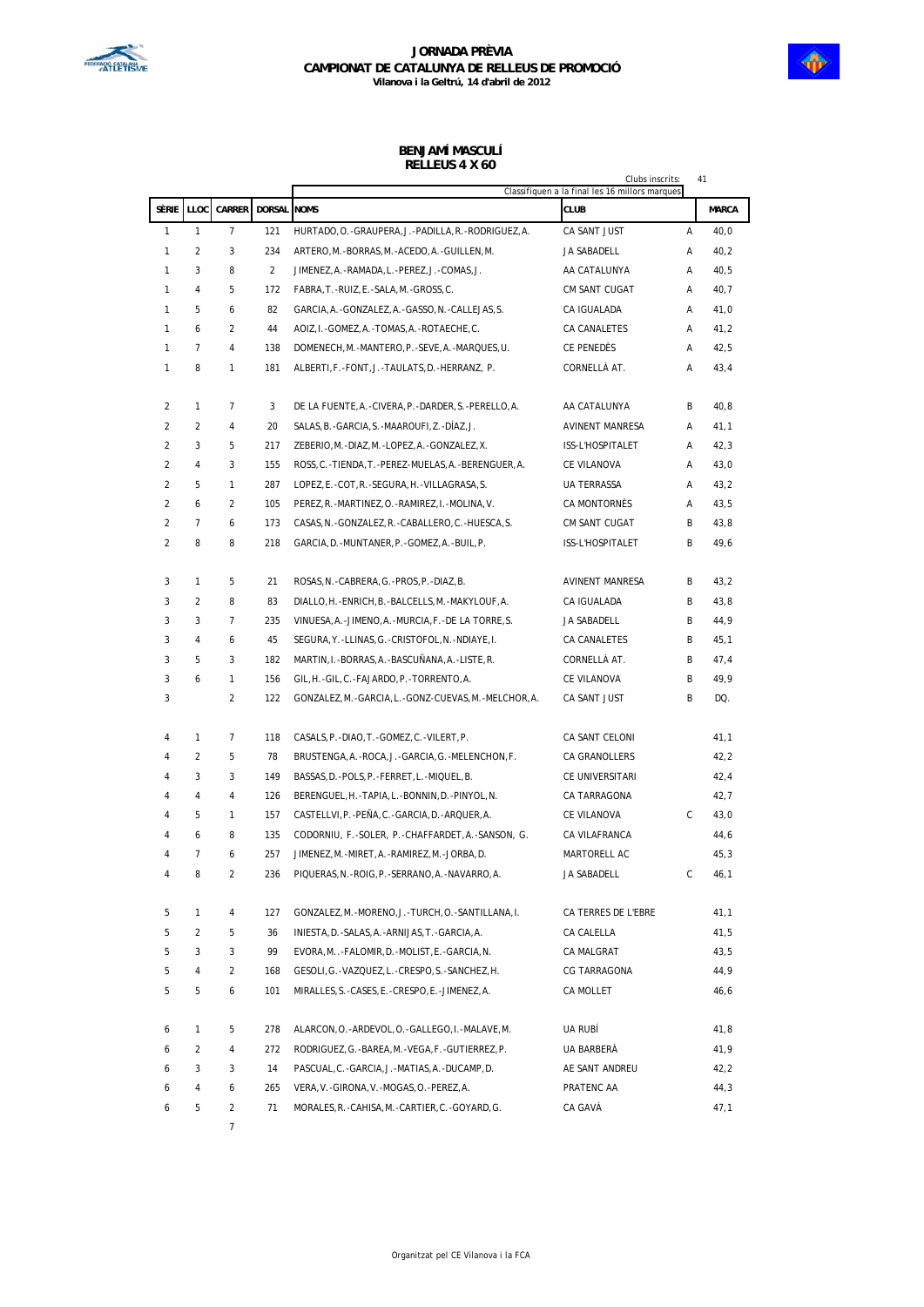



#### **BENJAMÍ MASCULÍ RELLEUS 4 X 60**

|                |                    | 41<br>Clubs inscrits:<br>Classifiquen a la final les 16 millors marques |                     |   |              |   |  |  |
|----------------|--------------------|-------------------------------------------------------------------------|---------------------|---|--------------|---|--|--|
| <b>LLOC</b>    | <b>DORSAL NOMS</b> |                                                                         | <b>CLUB</b>         |   | <b>MARCA</b> |   |  |  |
| $\mathbf{1}$   | 121                | HURTADO, O. - GRAUPERA, J. - PADILLA, R. - RODRIGUEZ, A.                | CA SANT JUST        | Α | 40,0         | F |  |  |
| 2              | 234                | ARTERO, M. - BORRAS, M. - ACEDO, A. - GUILLEN, M.                       | JA SABADELL         | Α | 40,2         | F |  |  |
| 3              | $\overline{2}$     | JIMENEZ, A.-RAMADA, L.-PEREZ, J.-COMAS, J.                              | AA CATALUNYA        | Α | 40,5         | F |  |  |
| 4              | 172                | FABRA, T. - RUIZ, E. - SALA, M. - GROSS, C.                             | CM SANT CUGAT       | Α | 40,7         | F |  |  |
| 5              | 3                  | DE LA FUENTE, A. - CIVERA, P. - DARDER, S. - PERELLO, A.                | AA CATALUNYA        | В | 40, 8        |   |  |  |
| 6              | 82                 | GARCIA, A. - GONZALEZ, A. - GASSO, N. - CALLEJAS, S.                    | CA IGUALADA         | A | 41,0         | F |  |  |
| $\overline{7}$ | 20                 | SALAS, B. - GARCIA, S. - MAAROUFI, Z. - DIAZ, J.                        | AVINENT MANRESA     | Α | 41,1         | F |  |  |
| 8              | 118                | CASALS, P. - DIAO, T. - GOMEZ, C. - VILERT, P.                          | CA SANT CELONI      |   | 41,1         | F |  |  |
| 9              | 127                | GONZALEZ, M. -MORENO, J. - TURCH, O. - SANTILLANA, I.                   | CA TERRES DE L'EBRE |   | 41,1         | F |  |  |
| 10             | 44                 | AOIZ, I. - GOMEZ, A. - TOMAS, A. - ROTAECHE, C.                         | CA CANALETES        | A | 41,2         | F |  |  |
| 11             | 36                 | INIESTA, D. - SALAS, A. - ARNIJAS, T. - GARCIA, A.                      | CA CALELLA          |   | 41,5         | F |  |  |
| 12             | 278                | ALARCON, O. - ARDEVOL, O. - GALLEGO, I. - MALAVE, M.                    | UA RUBÍ             |   | 41,8         | F |  |  |
| 13             | 272                | RODRIGUEZ, G.-BAREA, M.-VEGA, F.-GUTIERREZ, P.                          | UA BARBERÀ          |   | 41,9         | F |  |  |
| 14             | 78                 | BRUSTENGA, A. - ROCA, J. - GARCIA, G. - MELENCHON, F.                   | CA GRANOLLERS       |   | 42,2         | F |  |  |
| 15             | 14                 | PASCUAL, C. - GARCIA, J. - MATIAS, A. - DUCAMP, D.                      | AE SANT ANDREU      |   | 42,2         | F |  |  |
| 16             | 217                | ZEBERIO, M. - DIAZ, M. - LOPEZ, A. - GONZALEZ, X.                       | ISS-L'HOSPITALET    | Α | 42,3         | F |  |  |
| 17             | 149                | BASSAS, D. - POLS, P. - FERRET, L. - MIQUEL, B.                         | CE UNIVERSITARI     |   | 42,4         | F |  |  |
| 18             | 138                | DOMENECH, M. -MANTERO, P. - SEVE, A. -MARQUES, U.                       | CE PENEDÈS          | Α | 42,5         |   |  |  |
| 19             | 126                | BERENGUEL, H. - TAPIA, L. - BONNIN, D. - PINYOL, N.                     | CA TARRAGONA        |   | 42,7         |   |  |  |
| 20             | 155                | ROSS, C. - TIENDA, T. - PEREZ-MUELAS, A. - BERENGUER, A.                | CE VILANOVA         | Α | 43,0         |   |  |  |
| 21             | 157                | CASTELLVI, P. - PEÑA, C. - GARCIA, D. - ARQUER, A.                      | CE VILANOVA         | C | 43,0         |   |  |  |
| 22             | 287                | LOPEZ, E.-COT, R.-SEGURA, H.-VILLAGRASA, S.                             | UA TERRASSA         | A | 43,2         |   |  |  |
| 23             | 21                 | ROSAS, N. -CABRERA, G. -PROS, P. -DIAZ, B.                              | AVINENT MANRESA     | В | 43,2         |   |  |  |
| 24             | 181                | ALBERTI, F.-FONT, J.-TAULATS, D.-HERRANZ, P.                            | CORNELLÀ AT.        | A | 43,4         |   |  |  |
| 25             | 105                | PEREZ, R. -MARTINEZ, O. -RAMIREZ, I. -MOLINA, V.                        | CA MONTORNÈS        | Α | 43,5         |   |  |  |
| 26             | 99                 | EVORA, M. . - FALOMIR, D. - MOLIST, E. - GARCIA, N.                     | <b>CA MALGRAT</b>   |   | 43,5         |   |  |  |
| 27             | 173                | CASAS, N. - GONZALEZ, R. - CABALLERO, C. - HUESCA, S.                   | CM SANT CUGAT       | В | 43,8         |   |  |  |
| 28             | 83                 | DIALLO, H. - ENRICH, B. - BALCELLS, M. - MAKYLOUF, A.                   | CA IGUALADA         | B | 43,8         |   |  |  |
| 29             | 265                | VERA, V.-GIRONA, V.-MOGAS, O.-PEREZ, A.                                 | PRATENC AA          |   | 44,3         |   |  |  |
| 30             | 135                | CODORNIU, F.-SOLER, P.-CHAFFARDET, A.-SANSON, G.                        | CA VILAFRANCA       |   | 44,6         |   |  |  |
| 31             | 235                | VINUESA, A. - JIMENO, A. - MURCIA, F. - DE LA TORRE, S.                 | JA SABADELL         | B | 44,9         |   |  |  |
| 32             | 168                | GESOLI, G. - VAZQUEZ, L. - CRESPO, S. - SANCHEZ, H.                     | CG TARRAGONA        |   | 44,9         |   |  |  |
| 33             | 45                 | SEGURA, Y.-LLINAS, G.-CRISTOFOL, N.-NDIAYE, I.                          | CA CANALETES        | B | 45,1         |   |  |  |
| 34             | 257                | JIMENEZ, M.-MIRET, A.-RAMIREZ, M.-JORBA, D.                             | MARTORELL AC        |   | 45,3         |   |  |  |
| 35             | 236                | PIQUERAS, N. - ROIG, P. - SERRANO, A. - NAVARRO, A.                     | JA SABADELL         | C | 46,1         |   |  |  |
| 36             | 101                | MIRALLES.S.-CASES.E.-CRESPO.E.-JIMENEZ.A.                               | CA MOLLET           |   | 46,6         |   |  |  |
| 37             | 71                 | MORALES, R. - CAHISA, M. - CARTIER, C. - GOYARD, G.                     | CA GAVÀ             |   | 47,1         |   |  |  |
| 38             | 182                | MARTIN, I.-BORRAS, A.-BASCUÑANA, A.-LISTE, R.                           | CORNELLÀ AT.        | В | 47,4         |   |  |  |
| 39             | 218                | GARCIA, D. -MUNTANER, P. - GOMEZ, A. -BUIL, P.                          | ISS-L'HOSPITALET    | В | 49,6         |   |  |  |
| 40             | 156                | GIL, H. - GIL, C. - FAJARDO, P. - TORRENTO, A.                          | CE VILANOVA         | B | 49,9         |   |  |  |
|                | 122                | GONZALEZ, M. - GARCIA, L. - GONZ-CUEVAS, M. - MELCHOR, A.               | CA SANT JUST        | В | DQ.          |   |  |  |
|                |                    |                                                                         |                     | B | N.P.         |   |  |  |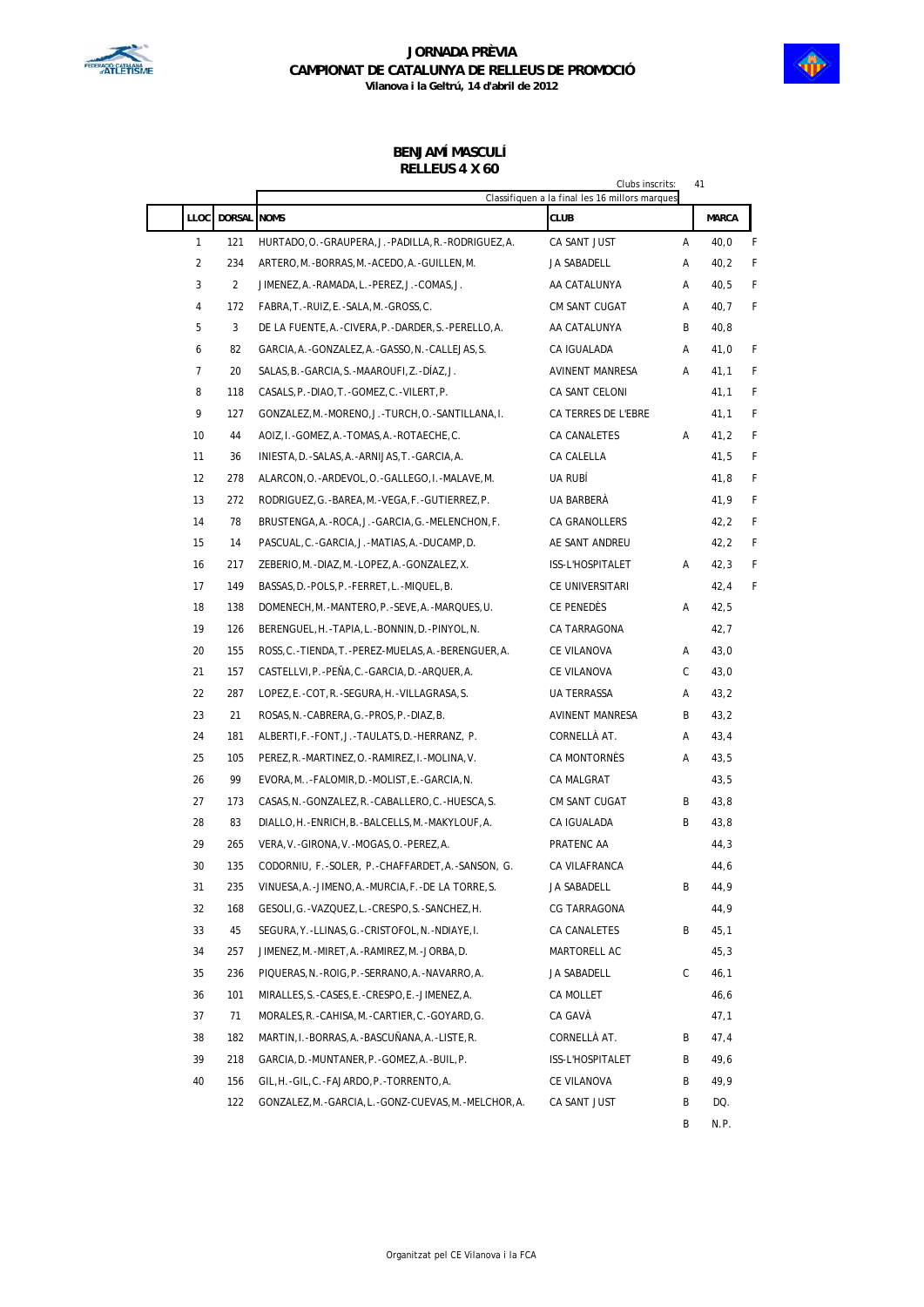



#### **BENJAMÍ FEMENÍ RELLEUS 4 X 60**

|                |                |                |                    |                                                             | Clubs inscrits:                                               | 44 |              |
|----------------|----------------|----------------|--------------------|-------------------------------------------------------------|---------------------------------------------------------------|----|--------------|
|                | SÈRIE LLOC     |                | CARRER DORSAL NOMS |                                                             | Classifiquen a la final les 16 millors marques<br><b>CLUB</b> |    | <b>MARCA</b> |
| 1              | $\mathbf{1}$   | $\overline{7}$ | 124                | MORENO, R.-MIRANDA, L.-MARTIN, B.-MARTINEZ, O.              | CA SANT JUST                                                  | Α  | 40,1         |
| 1              | $\overline{2}$ | 4              | 176                | DIAZ, E.-GIL, L.-SUBIROS, C.-BOADA, I.                      | <b>CG TARRAGONA</b>                                           | Α  | 40,7         |
| 1              | 3              | 2              | 34                 | CASILLANIS, S. - ABOUYAALA, A. - BOHILS, J. - DOZETOS, A.   | CA CALELLA                                                    | Α  | 41,3         |
| 1              | 4              | 8              | 150                | MURIANA, M.-GARCIA, E.-FONT, M.-VALLS, M.                   | CE PENEDÈS                                                    | Α  | 43,3         |
| 1              | 5              | 5              | 109                | KARACH, S. -PEREZ, N. -RODRIGUEZ, J. - CHOURFI, S.          | CA MONTORNÈS                                                  | Α  | 44,0         |
| 1              | 6              | 6              | 249                | MONTES, I. - JIMENO, S. - FIGUERAS, M. - MONTES, I.         | JA SABADELL                                                   | Α  | 44,8         |
| 1              | $\overline{7}$ | 3              | 181                | CHARBONNIER, C-GUERRERO, B.-SOTELO, M.-MARTINEZ, S.         | CM SANT CUGAT                                                 | А  | 47,2         |
| 1              |                | 1              | 291                | AGEL, J. - AGEL, X. - BLASCO, A. - SEGARRA, I.              | UA RUBÍ                                                       | А  | N.P.         |
| 2              | 1              | $\overline{2}$ | 85                 | SOLE, M. - SOLE, J. - SUBIRANA, M. - ORDI, N.               | CA IGUALADA                                                   | Α  | 38,9         |
| $\overline{2}$ | 2              | 3              | 15                 | TEIXIDOR, C. - TRISTANY, R. - FIGULS, J. - RIUS, E.         | AVINENT MANRESA                                               | Α  | 40,4         |
| $\overline{2}$ | 3              | 7              | 151                | CHACON, N. - REGULL, A. - ROVIRA, L. - BERRUEZO, S.         | CE PENEDÈS                                                    | В  | 43,6         |
| $\overline{2}$ | 4              | 1              | 43                 | PEREZ, L.-TERUEL, A.-CARVAJAL, M.-SAURA, C.                 | CA CANALETES                                                  | Α  | 43,9         |
| $\overline{2}$ | 5              | 8              | 182                | CORTIZO, J. - BELTRAM, B. - RECIO, M. - RAMBLA, A.          | CM SANT CUGAT                                                 | В  | 44,2         |
| $\overline{2}$ | 6              | 4              | 193                | FORERO, A.-LOPEZ, M.-FORCADA, A.-ROCA, A.                   | CORNELLÀ AT.                                                  | Α  | 45,1         |
| $\overline{c}$ | 7              | 5              | 301                | J. FOLCH-M. LIEBENAS-E. OLIVET-K. VIDAL                     | <b>UA TERRASSA</b>                                            | Α  | 45,5         |
| $\overline{c}$ | 8              | 6              | 44                 | BARBA, M. - CODINA, J. - URRUTIA, A. - MARÍ, A.             | CA CANALETES                                                  | В  | 46,3         |
| 3              | 1              | 3              | 86                 | GIMENEZ, L.-QUILEZ, N.-RODRIGUEZ, M.-GUZMAN, E.             | CA IGUALADA                                                   | В  | 41,3         |
| 3              | $\overline{2}$ | 1              | 177                | CRESPO, A. - MACHIN, G. - FONTS, S. - FONTS, E.             | CG TARRAGONA                                                  | В  | 43,2         |
| 3              | 3              | 4              | 125                | ROMAN, C. - MILLAN, J. - ESPONA, H. - PUENTEDURA, M.        | CA SANT JUST                                                  | В  | 44,1         |
| 3              | 4              | 6              | 16                 | TRAPE, A. - SOLER, C. - PROS, M. - BALLARIN, N.             | AVINENT MANRESA                                               | В  | 45,7         |
| 3              | 5              | 2              | 35                 | EL OUASDI, W. - KANDEH, B. - LOPEZ, M. - GIL, M.            | CA CALELLA                                                    | В  | 47,1         |
| 3              | 6              | 8              | 302                | VIDAL, K.-MARSILLACH, G.-MARTIN, C.-CORNELLA, M.            | <b>UA TERRASSA</b>                                            | В  | 47,6         |
| 3              | 7              | $\overline{7}$ | 110                | TRISTANY, M. - PUNZANO, C. - AL MOHALED, F. - GIMENEZ, C.   | CA MONTORNÈS                                                  | В  | 51,9         |
| 3              | 8              | 5              | 250                | SANCHEZ, I.-SANCHEZ, I.-GOMEZ, A.-NIETO, A.                 | JA SABADELL                                                   | В  | 53,1         |
| 4              | 1              | 8              | 214                | FIGUERES, C. - GAYOLA, H. - LOPEZ, M. - FRIGOLA, G.         | <b>GEE GIRONÍ</b>                                             |    | 41,0         |
| 4              | $\overline{2}$ | 6              | 105                | CARBO, C.-CASTILLO, J.-GARCIA, K.-MARTI, M.                 | CA MAS PIERA                                                  |    | 43,0         |
| 4              | 3              | 3              | 232                | ARAGO, M.-BOSCH, M.-OBRADORS, M.-RUIZ, M.                   | ISS-L'HOSPITALET                                              |    | 43,2         |
| 4              | 4              | $\overline{7}$ | 76                 | DANIELUK, N. - TARRADELLAS, M. - SANCHIS, J. - SANDOVAL, A. | CA GRANOLLERS                                                 |    | 43,8         |
| 4              | 5              | 1              | 17                 | ESLAVA, B.-TORRES, E.-DALMAU, G.-GALAN, C.                  | AVINENT MANRESA                                               | С  | 45,2         |
| 4              | 6              | $\overline{2}$ | 87                 | CAMPOY, J.-SEGURA, M.-MARTINEZ, B.-FORNER, M.               | CA IGUALADA                                                   | С  | 47,2         |
| 4              |                | 4              | 260                | BELTRAN, P.-CORTADELLES, A.-MIAS, C.-SUBARROCA, A.          | LLEIDA UA                                                     |    | N.P.         |
| 4              |                | 5              | 69                 | BUYREU, M. - GUTIERREZ, N. - ROYO, E. - KOUASSI, A.         | CA GAVÀ                                                       |    |              |
| 5              | $\mathbf{1}$   | $\overline{2}$ | 3                  | LAS HERAS, C.-GUMA, N.-MALET, D.-SUBIRATS, M.               | AA CATALUNYA                                                  |    | 40,6         |
| 5              | $\overline{2}$ | 4              | 130                | MASDEU, P.-GARCIA, P.-BURJALES, M.-CLIMENT, E.              | CA TARRAGONA                                                  |    | 41,6         |
| 5              | 3              | 6              | 287                | POU, L.-GARRIDO, E.-ALBIAC, L.-GONZALEZ, L.                 | UA BARBERÀ                                                    |    | 42,0         |
| 5              | 4              | 3              | 284                | MARTINEZ, D. -TORRES, L. -PEÑARANDO, M. -MARTINEZ, V.       | RIPOLLET UA                                                   |    | 42, 2        |
| 5              | 5              | 8              | 104                | QUINTANA, I. - QUINTANA, M. - FANDOS, A. - MARTÍNEZ, M.     | CA MALGRAT                                                    |    | 43,6         |
| 5              | 6              | $\overline{7}$ | 95                 | PUY, O. -DOST, N. -CASAS, B. -ITXART, G.                    | CA LAIETÀNIA                                                  |    | 43,8         |
| 5              | $\overline{7}$ | 5              | 169                | PEREZ, L.-FLOTATS, Q.-SALMERON, O.-GUERRERO, A.             | CE VILANOVA                                                   |    | 45, 6        |
| 5              | 8              | 1              | 276                | GARCIA, D. - ESPIGARES, M. . - CUADRAS, E. - GONZALEZ, C.   | PRATENC AA                                                    |    | 47,6         |
| 6              | $\mathbf{1}$   | 6              | 136                | TOMAS, A. - GIMENEZ, T. - ACCENSI, N. - BENYAZID, I.        | CA TERRES DE L'EBRE                                           |    | 42,6         |
| 6              | $\overline{2}$ | 3              | 112                | RODRIGUEZ, N. - DE LA HOZ, L. - SANCHEZ, M. - RUIZ, A.      | CA NOU BARRIS                                                 |    | 43,6         |
| 6              | 3              | 4              | 107                | RUIZ, H.-MULERO, I.-TOLOSA, M.-MARIN, L.                    | CA MOLLET                                                     |    | 48,3         |
| 6              | $\overline{4}$ | 5              | 146                | SERVETO, A.-VALCARCEL, E.-ALUJAS, L.-ALUJAS, M.             | CA VILAFRANCA                                                 |    | 49,2         |